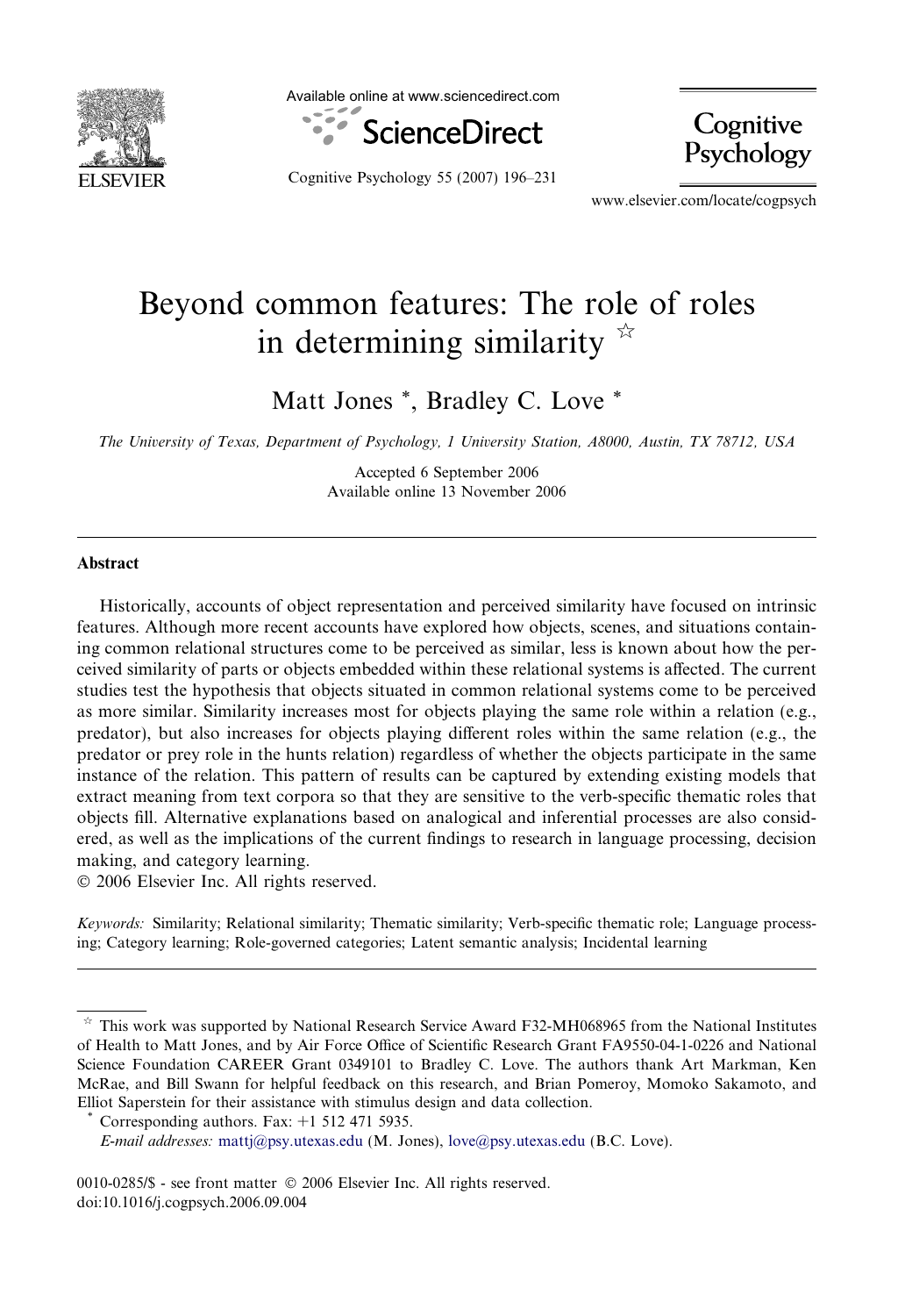## 1. Introduction

In nascent days of the Internet, the term ''information superhighway'' was used to help the uninitiated understand what the Internet was and what it did. Although the Internet and an actual highway system share few features (e.g., highways are made of concrete whereas the Internet is made of fiber cables), highlighting that the Internet and a highway both play the role of conduit allowed the general populace to appreciate the similarities between the two. More correctly, this metaphor or analogy highlighted the similarity of one transportation system, consisting of fiber cables and information, to another, consisting of highways and automobiles.

Research in analogical comparison has shown that people find systems to be more similar when they share common relational structure, such as in the above example ([Gentner, 1983](#page-32-0)). However, an open question is whether the constituent objects embedded in these corresponding structures become more similar as well. That is, does similarity depend on relational information that is extrinsic to the items being compared? For example, can playing the same role (e.g., conduit) in different instances of a relational system make the two corresponding objects (fiber cables and highways) more similar? Furthermore, can such effects occur even in the absence of an overt metaphor or analogy? An additional question is whether other relational commonalities, beyond role matches, can affect perceived similarity as well. For example, do bread and butter become more similar over time because they participate in a common relation, albeit in different roles? If so, do the objects have to directly interact with one another or can perceived similarity increase simply by occurring in different instances of the same relational system (as with bread and icing, or butter and cake)? These are basic questions of critical importance to research in analogy, categorization, and semantic structure, yet have not been directly examined experimentally.

The question of whether concepts are represented (in part) in terms of the relational systems in which they participate also has important implications for language processing, in both comprehension and production. For example, a critical step in sentence comprehension is assignment of nouns or noun phrases to the thematic roles of verbs. This process is facilitated by semantic knowledge of which items provide better fits for each verb-specific role ([McRae, Spivey-Knowlton, & Tanenhaus, 1998\)](#page-34-0). In addition, studies of structural priming show that generation of syntactic structure during sentence production is guided by the thematic roles that items fill, beyond the influences of intrinsic properties such as animacy ([Chang, Bock, & Goldberg, 2003\)](#page-32-0). Knowledge of the verb-specific thematic roles that items tend to fill is closely related to knowledge of the relations in which they participate. Therefore a better understanding of the contribution of extrinsic relational information to semantic representations may help further our understanding of the interplay between semantic knowledge and processing of syntactic structure.

This article investigates the role of extrinsic relational information in semantic knowledge, by directly testing the ways in which relational commonalities can influence the perceived similarity of constituent objects. A computational model is forwarded to explain our empirical results and a number of alternative explanations are also considered. Finally, the connections to work in language, decision making, and categorization are explored.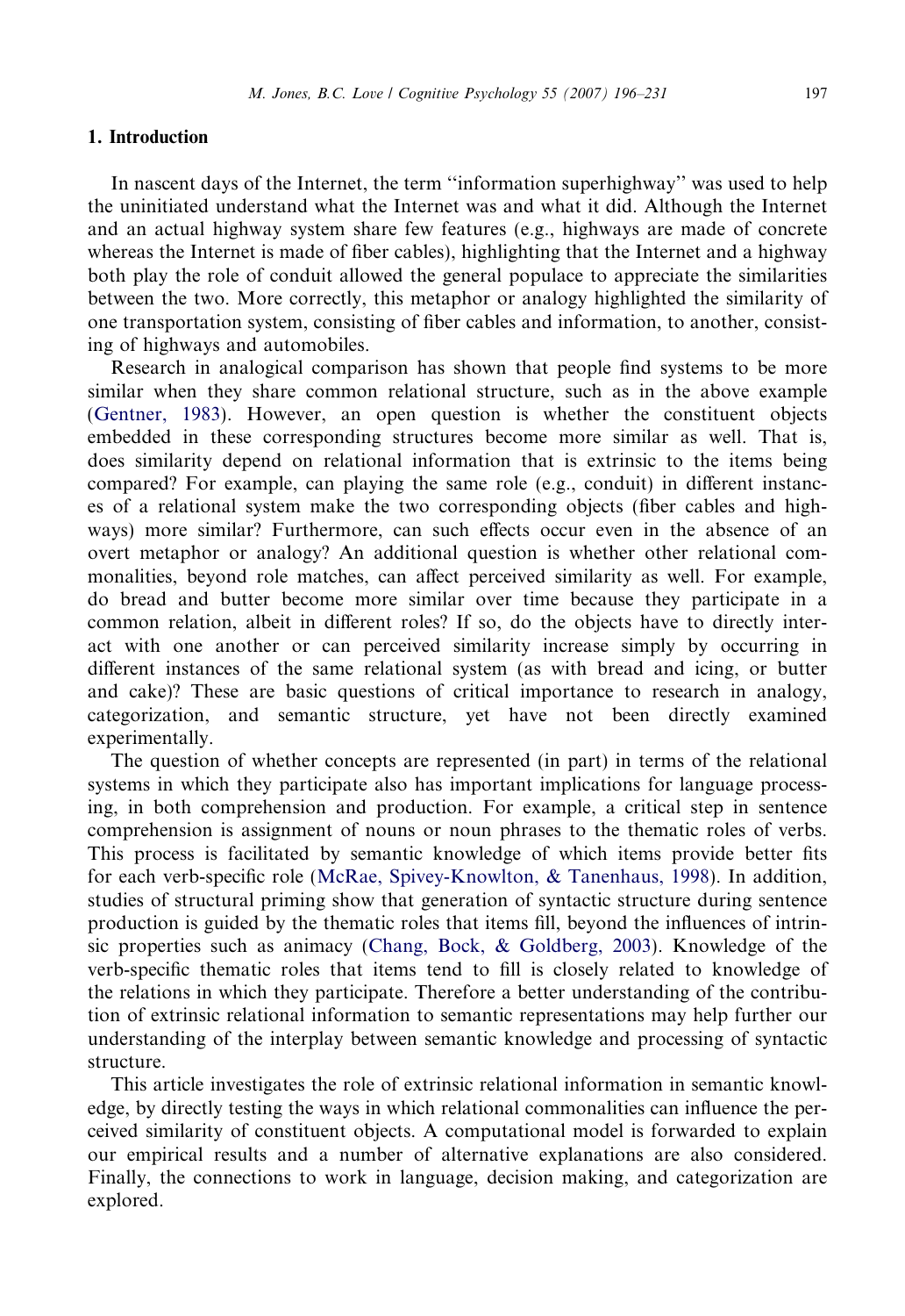#### 2. Similarity and relational information

Early research on similarity assumed that similarity could be represented as a function of distance within a psychological stimulus space [\(Shepard, 1987\)](#page-34-0). Research by [Tversky](#page-35-0) [\(1977\)](#page-35-0) showed this view to be insufficient, as the metric axioms of a distance-based representation are violated in many cases. Subsequent work has shown that the spatial representation is often adequate, provided it is augmented with a selective attention mechanism that effectively stretches the psychological space along attended dimensions [\(Nosofsky, 1986\)](#page-34-0). Despite the variation in these theoretical approaches, they all share the critical assumption that objects are represented in terms of intrinsic features, and that similarity is determined solely by commonalities or overlap in these features.

More recently, researchers have looked at the effect of relations on similarity, but only of relations within the structures being compared ([Gentner, Rattermann, & Forbus, 1993;](#page-32-0) [Goldstone, Medin, & Gentner, 1991; Markman & Gentner, 1996; Medin, Goldstone, &](#page-32-0) [Gentner, 1990](#page-32-0)). For example, [Medin et al. \(1990\)](#page-34-0) found that the similarity between drawings of butterflies depended on the match in certain relations among each butterfly's parts (e.g., the relative size of the two wings). Although this study examined how relations affected the perceived similarity of the complete systems (i.e., the butterflies), there was no investigation of the effect of relations on the similarity between the individual components (the wings), nor of any possible effect on the similarity among butterflies due to interaction between them and other objects (e.g., plants or birds). Thus, although more contemporary work on perceived similarity considers a richer set of comparison processes to align representations, as opposed to relying on pre-established alignments of matching features or dimensions as in earlier accounts, these richer alignment accounts only consider the impact of intrinsic relations. In this regard, existing relational accounts of similarity have much in common with previous accounts of similarity that focus on intrinsic features. In both cases it is assumed that the similarity of two items can be determined by considering each in isolation, without regard for their relationships to other objects with a larger system.

The focus of the present study is on relational information that is extrinsic to the items being compared. Thus, we consider interactions and other relationships between objects or events that exist as separate entities, such as the butterfly drinks nectar. This type of relational information can be distinguished from relationships between categories themselves such as taxonomic relations (e.g., *lizards are reptiles*), componential relations (e.g., *the* bicycle has wheels), and relations that are internal to the object in question (e.g., the house's walls hold up its roof; this is an extrinsic property of wall and roof, but not of house). Examples of the types of relations we consider are spatial (the computer is on the desk), dynamic (the cat stalks the mouse), and causal (cars create pollution). Our main hypothesis is that objects and categories are often represented (in part) in terms of these extrinsic relational properties, and furthermore that such information plays a part in determining similarity, just as intrinsic featural or relational information does.

The notion of concepts being defined in terms of their relationships to other concepts has precedent in the philosophy of language, where it is known as conceptual role semantics [\(Block, 1987; Field, 1977](#page-32-0)). Conceptual role semantics is an outgrowth of use theories of meaning (e.g., [Wittgenstein, 1953\)](#page-35-0) that allows for use to include counterfactual or imagined actions in addition to communicative acts. Conceptual role semantics emphasizes the role of symbols within computational systems. Actual computational models have been built in which conceptual units derive meaning from their role within the larger system (e.g.,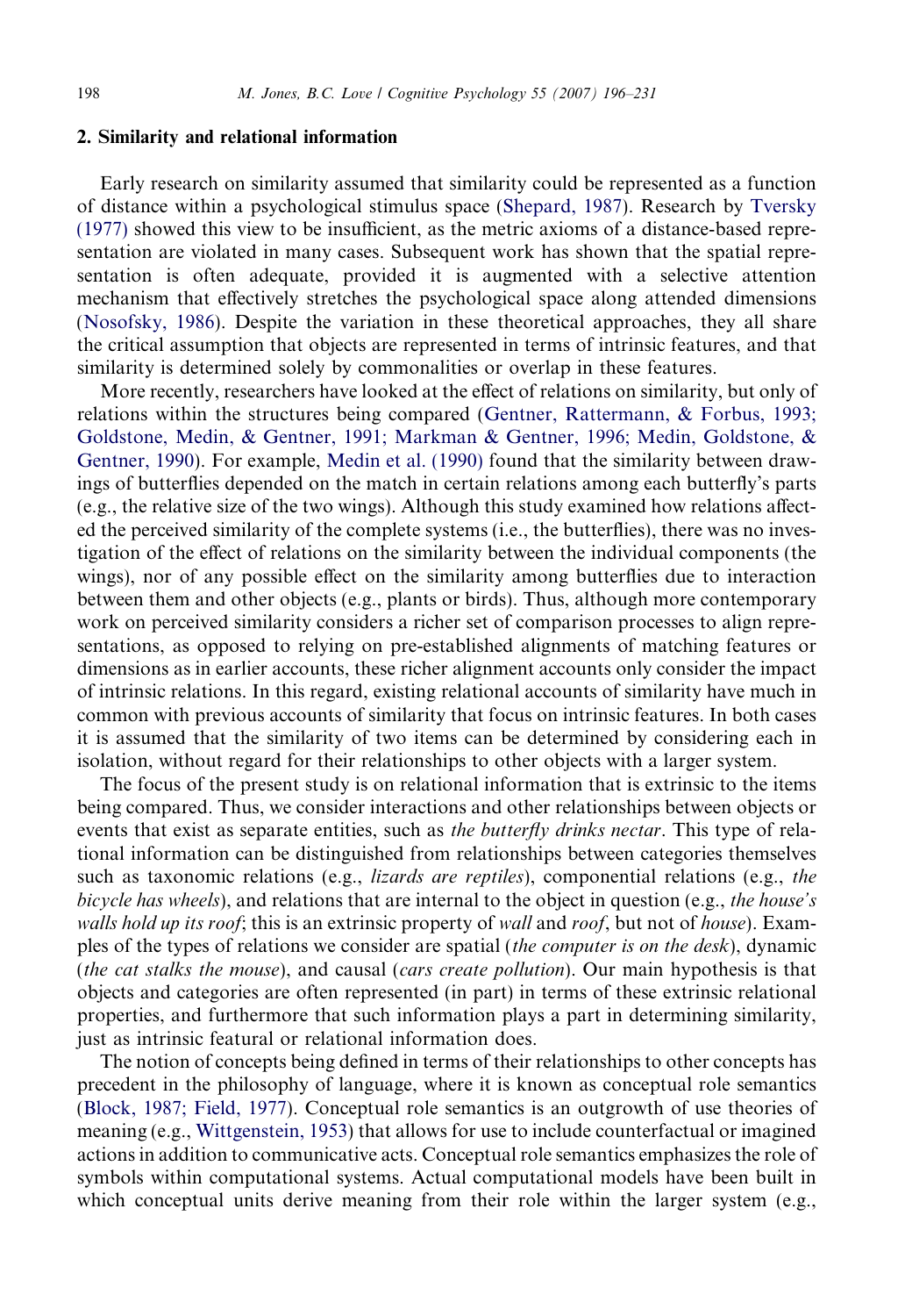[Goldstone & Rogosky, 2002; Larkey & Love, 2003\)](#page-33-0). Conceptual role semantics offers a response to the view that concepts must be innately specified because their definitions cannot be learned (e.g., [Fodor, 1998](#page-32-0)). For instance, instead of having to learn the definition of a word, conceptual role semantics holds that one can learn a word by learning how to use it.

Conceptual role semantics posits that the meaning of a concept is determined by its functional role within a conceptual system (or semantic network). However, this notion of role includes not only relational information as presently defined, but also taxonomic and componential relations, which are often incorporated in existing models of semantic knowledge (e.g., [Collins & Quillian, 1969\)](#page-32-0). Here, we specifically focus on interaction-based associations, that is, those based on tokens of the concepts rather than on the concepts themselves (as is the case with taxonomic relations), and more specifically those based on extrinsic relations (e.g., hammers hit nails) rather than featural or componential relations (e.g., birds have wings).

The distinction we make here between features and internal relations on the one hand, and extrinsic relations on the other, is essentially the same as that between intrinsic and extrinsic properties as formulated by [Barr and Caplan \(1987\)](#page-32-0). These researchers showed, using a feature-listing paradigm, that many natural categories are partially determined by extrinsic properties, and furthermore that the relative numerosity of such properties has important implications for category structure. The proposal that objects can be represented in terms of relational information is also related to [Markman and Stilwell's \(2001\)](#page-33-0) theory of role-governed categories (see also [Gentner & Kurtz, 2005; Markman, 2005\)](#page-32-0). Markman and Stilwell note that many categories that cannot be easily defined in terms of intrinsic features, such as thief or game (cf. [Wittgenstein, 1953\)](#page-35-0) have simple definitions in terms of their members' roles in certain relational systems, such as *steals*  $(x, y, z)$  or plays  $(x, y)$ . They further argue that role-governed categories are prevalent in our conceptual systems and that such categories are psychologically represented in terms of relational information. Representation of concepts in terms of their relationships to other concepts also captures many of the core principles of the theory-based approach to conceptual coherence, which posits that conceptual representations are largely determined by the naive theories that bind them together ([Murphy & Medin, 1985](#page-34-0)).

Further evidence for the significance of relational properties comes from the feature norms collected by [McRae, Cree, Seidenberg, and McNorgan \(2005\).](#page-34-0) To test the prevalence of extrinsic relational properties in these norms, one of the authors (MJ) and a naive coder separately categorized all 6485 properties listed for 541 categories (after excluding concept-level relations such as taxonomy and synonyms) into intrinsic and extrinsic (relational) properties. The result was that 39.9% of these properties were found to be extrinsic (relational) properties (agreement rate  $= 99.0\%$ ).

When considered as a property of a constituent object in a relational structure, relational information can be construed in a number of ways. Here, we describe three distinct ways in which constituent objects can relationally match, each of which could potentially affect their perceived similarity. The experiments presented below were designed to test the psychological reality of each of these three possibilities.

# 2.1. Roles

One possibility is that an object participating in a relation could be represented in terms of the role it plays in that relational system. For example, a hammer could have the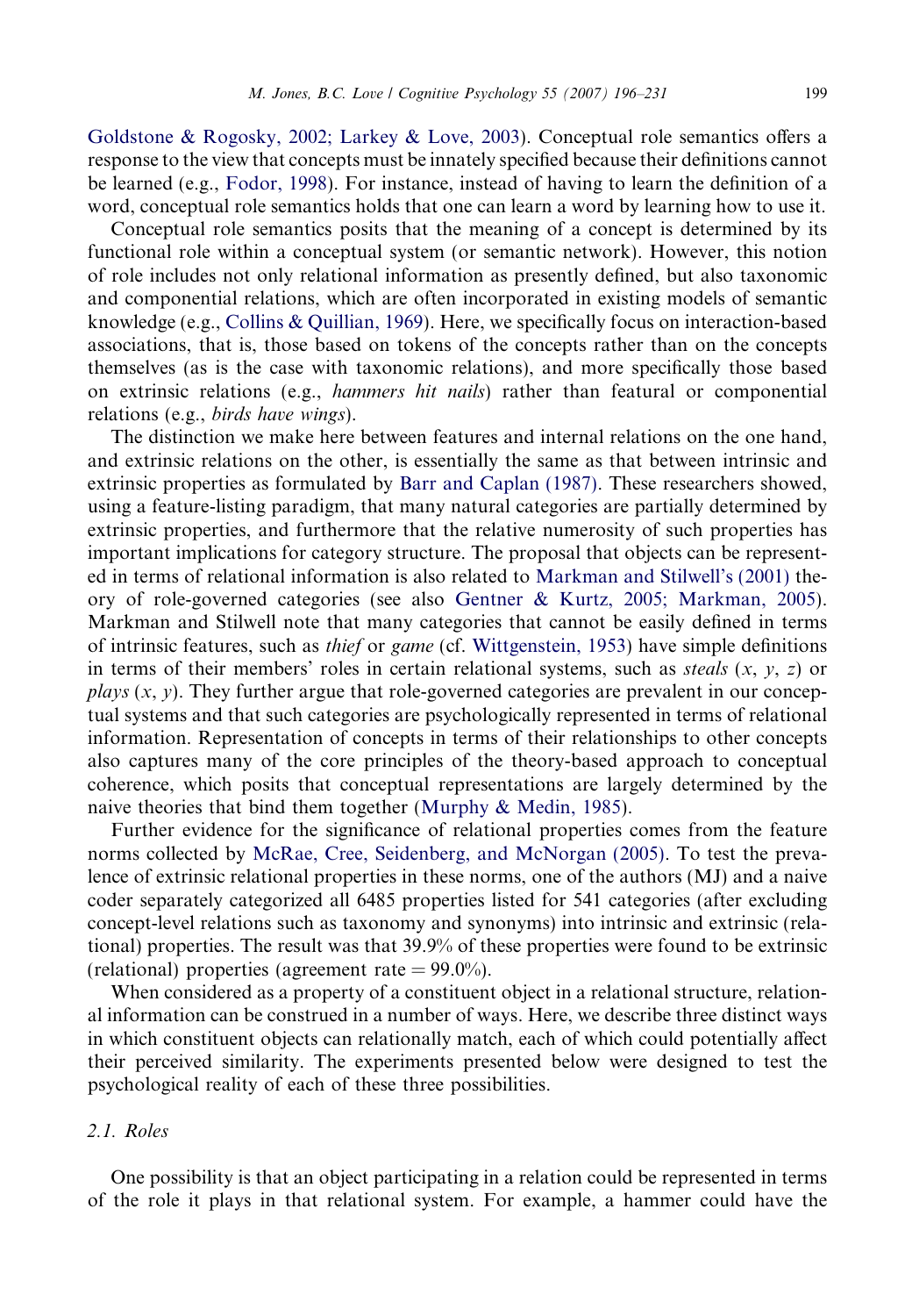property of playing the agent role in the *hit* relation. Thus, objects sharing such relationspecific roles could be perceived as more similar. For example, one reason *hammer* and baseball bat are similar could be that they both typically hit other objects (nails and baseballs). This notion of relational information closely corresponds to [Markman and Stil](#page-33-0)[well's \(2001\)](#page-33-0) role-governed categories as well as to the majority of the extrinsic properties considered by [Barr and Caplan \(1987\).](#page-32-0) Other evidence for the psychological significance of role-based properties comes from experiments demonstrating role-role priming (e.g., TORCH-CANDLE; [Flores d'Arcais, Schreuder, & Glazenborg, 1985; Schreuder,](#page-32-0) [Flores d'Arcais, & Glazenborg, 1984\)](#page-32-0). However, there are difficulties interpreting these results due to methodological concerns, specifically confounding by featural commonalities [\(Pecher, Zeelenberg, & Raaijmakers, 1998;](#page-34-0) see also [Hutchison, 2003, pp. 799–801](#page-33-0)). Thus the question of role-based priming is still unresolved. Here, we explore how role matches influence perceived similarity, using a counterbalanced experimental design that controls for featural commonalities.

## 2.2. Relations

There is the more general possibility that objects participating in common relations are perceived as more similar irrespective of the roles they play in those relations. For example, hammer and baseball might be similar due to their common association to the relation hit. This is the prediction made by certain models that extract word meaning based on occurrence statistics, including Latent Semantic Analysis (LSA; [Landauer & Dumais,](#page-33-0) [1997\)](#page-33-0) and Hyperspace Analogue to Language (HAL; [Burgess, 1998; Lund & Burgess,](#page-32-0) [1996;](#page-32-0) see also [McDonald & Lowe, 1998\)](#page-33-0). These models work by tracking the contexts in which words appear and rating words with similar contexts as being semantically similar. Thus in particular if two nouns (denoting objects or categories) tend to co-occur with the same verb (denoting a relation), then they are predicted to be perceived as similar. (Further details of both models, as well as their predictions regarding role-based similarity, are discussed below in the modeling portion of this article.)

# 2.3. Scenarios

Finally, it is possible that objects become associated to the particular instances of relational systems in which they appear. This would cause direct interaction between two objects to make those objects similar to each other. For example, reading the sentence "The hammer hit the nail," which describes an instance of the relation hit, might lead to an increase in the similarity between *hammer* and *nail*. Such an effect might best be thought of as due not to commonalities between the objects but rather to direct associations. This type of common-scenario similarity effect, often termed thematic similarity, has been demonstrated (in a correlative design) by [Wisniewski and Bassok \(1999\),](#page-35-0) who suggest that similarity can be affected by integrative processes (which produce direct associations) as well as by comparison processes (which lead to recognition of commonalities). Integration-based processes differ from comparison-based processes in that two objects are linked through a common relation rather than aligned. For example, Wisniewski and Bassok found that peanut butter is rated as similar to a knife, presumably not because of any common features but because of the thematic association derived from the use of the one to spread the other. Similarly, [Lin and Murphy \(2001\)](#page-33-0) found that subjects instructed to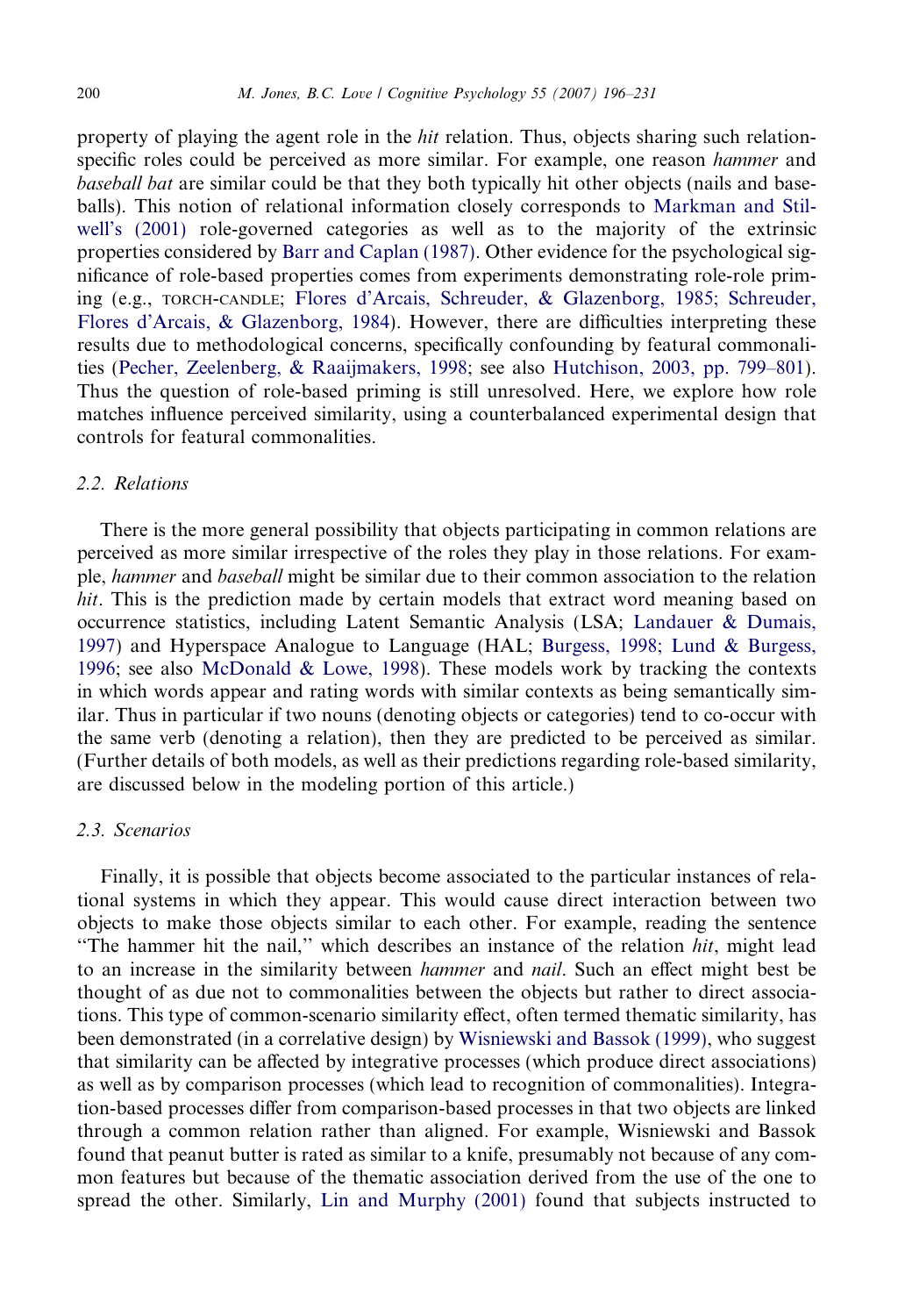group objects that ''go together to form a category'' were at least as likely to group thematically as taxonomically related items. For example, *chalk* was grouped with *blackboard* more often than with *marker* in a triad sorting task. In related work, [Moss, Ostrin, Tyler,](#page-34-0) [and Marslen-Wilson \(1995\)](#page-34-0) showed priming in a lexical decision task for instrument relations (e.g., hammer–nail) even in the absence of prior association (as measured by free association). A similar effect was found by [Prior and Bentin \(2003\),](#page-34-0) who showed that co-occurrence of two words within a sentence facilitated learning of an association between those words in a subsequent paired-associates task.

#### 2.4. Summary

Previous work in similarity has focused on the impact of features and relations intrinsic to objects and situations. For instance, work at the intersection of analogy and similarity has demonstrated that two situations containing corresponding relational structure are perceived as similar. In contrast, the effect of relations that are extrinsic to the items being compared has not been as extensively examined. We identify three ways in which objects can share extrinsic relational properties. These three forms of match are common role, relation, and scenario. Relation and scenario matches are integration-based in that they involve linking two objects through a common relation. Scenario matches are more specific than relation matches in that the objects appear in the same instance of the relation. Role matches can be viewed as comparison-based as they involve determining that two objects play analogous roles within different instances of the same relation. The following behavioral studies experimentally manipulate these types of match and evaluate their relative contributions to perceived similarity.

## 3. Experiment 1: Testing the contribution of relational information to similarity

Experiment 1 directly tests the influence of the three types of relational commonality (i.e., common roles, relations, and scenarios) on perceived similarity. The procedure for this and all following experiments involved an incidental learning task in which participants read about relations between common items. Each relation was named by a verb (e.g., chase) with two thematic roles-agent and patient. Each scenario was thus described by a single sentence in which one item filled each role (e.g., The polar bear chases the seal). Following the incidental task, participants were presented with a series of similarity comparisons among the same items, to evaluate how the relational information presented affected their perceived similarity. Each similarity comparison involved one base and two target objects; the participant's task was to select which target was most similar to the base.

The incidental task was structured such that objects varied between participants in terms of the relations in which they participated, their roles within those relations, and which objects they co-occurred with (i.e., in the same scenario). Pairs of objects differed in three principal ways in terms of the relational properties they had in common. First, two objects could participate in the same relation or in different relations. Second, objects participating in the same relation could play the same or opposite roles (agent vs. patient) within that relation. Third, objects participating in the same relation could occur in the same or different instances of that relation (i.e., they could directly interact or they could not).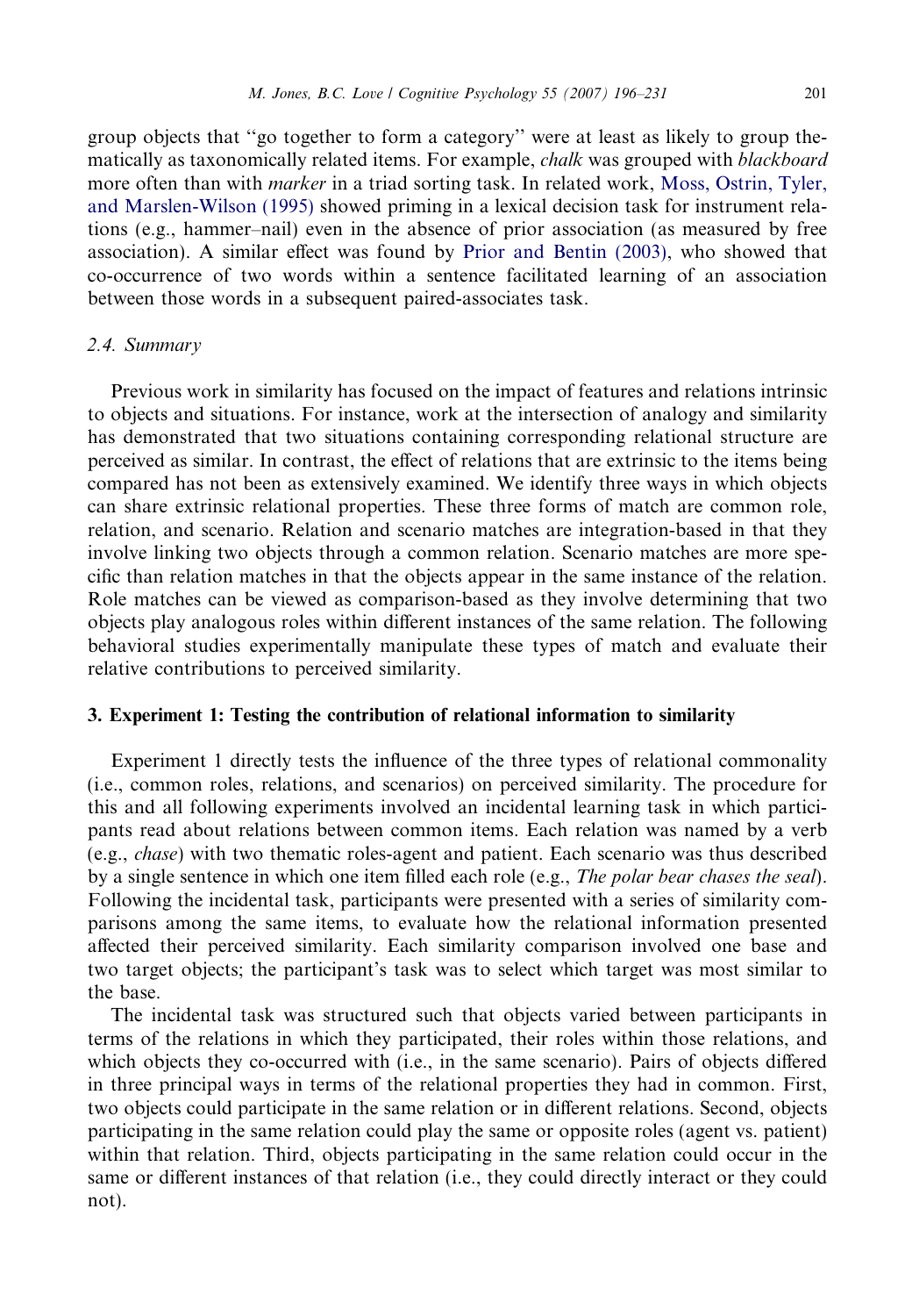<span id="page-6-0"></span>Comparing the similarities of pairs of objects with different levels of relational commonality provides tests of the influence of different types of relational information on similarity. Four types of comparisons were used, as illustrated in Table 1. In each case, the two targets differed in the relational properties they shared with the base, so that one target (the primary target) was predicted to be selected more often than the other (alternative target). In comparisons evaluating the effect of common role, the targets differed in their role match to the base; that is, all three appeared with the same verb but the primary target filled the same thematic role as the base (agent or patient) whereas the alternative target did not. In tests of the effect of common relation, the targets differed in their relation match with the base; the primary target appeared in the same relation (but opposite role) as the base, and the alternative target appeared in a different relation. Comparisons evaluating the effect of common scenario were similar to those for common relation except that the primary target appeared in the same scenario as the base. In all three of these analyses, the targets were counterbalanced between two groups of subjects by varying the information in the incidental task, so that the primary target for one group was the alternative target for the other. Therefore the response rates of the two groups could be directly compared, and any difference ascribed to the manipulation of relational information rather than variation in baseline similarity prior to the experiment. In particular, this allowed us to control for effects of intrinsic (e.g., featural) properties, a critical confound in previous research (e.g., [Wisniewski & Bassok, 1999\)](#page-35-0). The final test, role vs. relation, directly contrasted the effects of common role and common relation. The items in these comparisons were structured as in the common role test for one group of participants and as in the common relation test for another. Comparing the two groups' strength of preference for the primary target provided a comparison between the boost in similarity from playing common roles (i.e., going from matching relation to matching relation and role) and that from appearing in the same relation (i.e., going from no match to matching relation). Again, comparing responses of two groups on the same similarity comparison ensures that any effects found are due to the manipulation of relational information.

| Test              |                | Commonalities with base |                  |           |                    |           |  |  |  |  |  |
|-------------------|----------------|-------------------------|------------------|-----------|--------------------|-----------|--|--|--|--|--|
|                   | Primary target |                         |                  |           | Alternative target |           |  |  |  |  |  |
|                   | Relation       | Role                    | Instance         | Relation  | Role               | Instance  |  |  |  |  |  |
| Common role       | Same           | Same                    | Different        | Same      | <b>Different</b>   | Different |  |  |  |  |  |
| Common relation   | Same           | Different               | Different        | Different |                    |           |  |  |  |  |  |
| Common scenario   | Same           | <b>Different</b>        | Same             | Different |                    |           |  |  |  |  |  |
| Role vs. relation |                |                         |                  |           |                    |           |  |  |  |  |  |
| Role group        | Same           | Same                    | <b>Different</b> | Same      | <b>Different</b>   | Different |  |  |  |  |  |
| Relation group    | Same           | Different               | Different        | Different |                    |           |  |  |  |  |  |

Table 1 Logical structure of tests used in experiments

Notes: Each test assesses the contribution of a specific type of relational information to similarity. Role refers to relation-specific role (e.g., chase-agent vs. chase-patient). Instance refers to specific occurrence of the relational system (i.e., whether the objects directly interacted). For each test it was predicted that participants would tend to select the primary target as more similar to the base than the alternative target. The role vs. relation test determines which of the common-role and common-relation effects is stronger, by comparing the strength of preference for the primary target between two groups.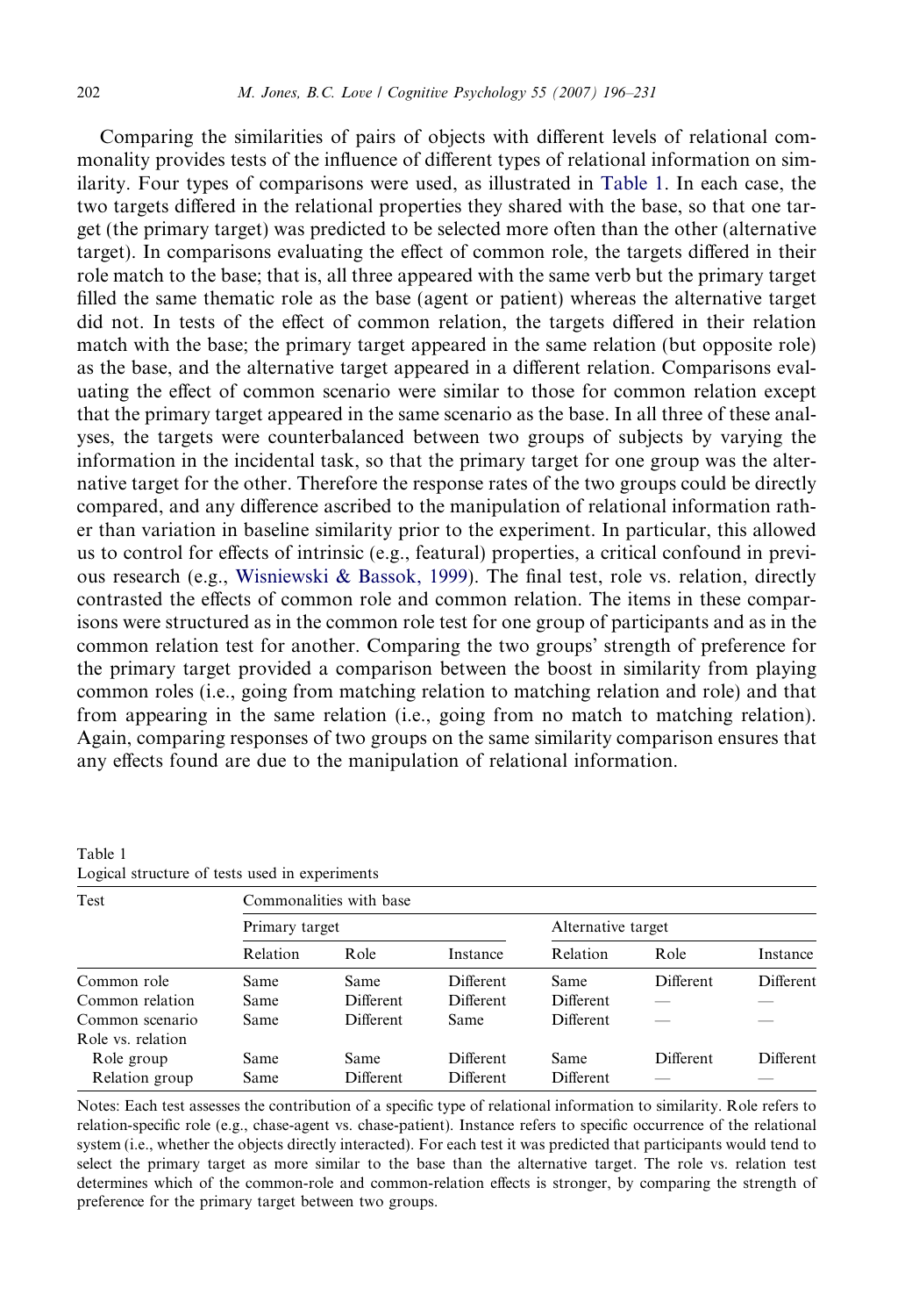# <span id="page-7-0"></span>3.1. Method

#### 3.1.1. Participants

Participants were 40 undergraduate students at the University of Texas, Austin, who received partial credit in an introductory psychology course.

## 3.1.2. Stimuli

Stimuli in the first phase of the experiment were brief subject–verb–object (agent–verb– patient) sentences, using active verbs that describe physical events. Sentences were presented visually on a computer screen. These sentences described interactions among common objects (including people and animals), such as *The polar bear chases the seal*. These interactions were chosen to represent presumably familiar scenarios that are typical of the objects involved. In all cases the reversed interaction would be unrealistic (e.g., seals do not chase polar bears), so that participants would be unlikely to misremember or misencode the items' roles ([Ferretti, McRae, & Hatherell, 2001](#page-32-0)). Stimuli in the second phase of the experiment were the same object names that had appeared in the first phase, presented in sets of three for similarity comparisons.

# 3.1.3. Design

The experiment involved four separate word groups. Each group consisted of seven nouns (objects) and two verbs (relations). One of these groups, along with the relevant

| Condition      | Sentences (incidental learning)     |  |  |  |
|----------------|-------------------------------------|--|--|--|
|                | The polar bear chases the seal      |  |  |  |
|                | The collie chases the cat           |  |  |  |
|                | The German shepherd herds the sheep |  |  |  |
| 2              | The polar bear chases the seal      |  |  |  |
|                | The German shepherd chases the cat  |  |  |  |
|                | The collie herds the sheep          |  |  |  |
| 3              | The seal chases the fish            |  |  |  |
|                | The collie chases the cat           |  |  |  |
|                | The German shepherd herds the sheep |  |  |  |
| $\overline{4}$ | The seal chases the fish            |  |  |  |
|                | The German shepherd chases the cat  |  |  |  |
|                | The collie herds the sheep          |  |  |  |

Table 2 Illustration of experimental design

| Similarity comparisons |          |                 |  |  |  |  |
|------------------------|----------|-----------------|--|--|--|--|
| Base                   | Target 1 | Target 2        |  |  |  |  |
| Seal                   | Collie   | German shepherd |  |  |  |  |
| Seal                   | Cat      | Collie          |  |  |  |  |
| Seal                   | Cat      | German shepherd |  |  |  |  |
| Cat                    | Collie   | German shepherd |  |  |  |  |
| Sheep                  | Collie   | German shepherd |  |  |  |  |

Notes: The full design consisted of four copies of the above structure, with four distinct word sets. The condition to which a participant was assigned for a given word set determined the sentences (s)he viewed, but all participants answered the same similarity comparisons. Thus each participant viewed 12 sentences (plus 4 catch trials) during incidental learning, and later answered 20 similarity comparisons. See the Appendix for words from the other three sets.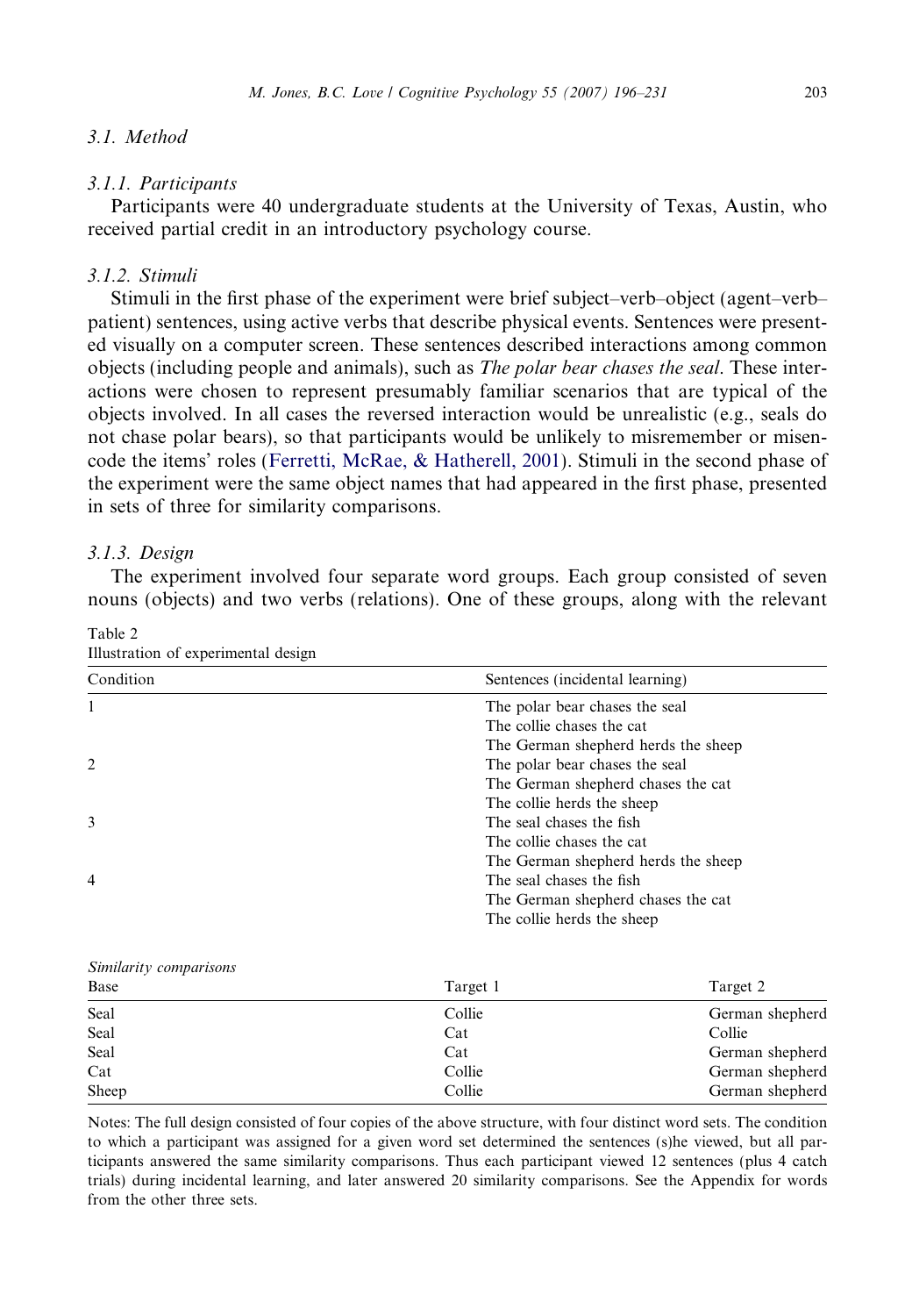portion of the design, is shown in [Table 2;](#page-7-0) the other three groups are listed in Appendix A. In the incidental learning phase, the words in each group were combined to create three sentences, with six of the nouns and one of the verbs appearing exactly once, and the other verb appearing twice. There were four ways in which these sentences, as a group, could be formed, corresponding to four between-subjects conditions for each word set. Assignment of participants to conditions in each word set was done by a Latin square, so that each participant was in each condition for exactly one of the four word sets. Thus, to determine the sentences for a given participant, first (s)he was assigned to a condition for each word set (e.g., condition 3 for set A, 4 for B, 1 for C, and 2 for D), and then the sentences corresponding to each set-condition pair were generated.

The similarity comparisons in the second phase of the experiment were the same for all participants. These consisted of 20 triples of items, five from each word set. (See [Table 2](#page-7-0) for examples.)

#### 3.1.4. Procedure

At the start of the experiment, participants were informed that they were participating in an investigation of how they process simple sentences. They were told that they would view a series of sentences and that they were to envision each before answering a question about it. They were then presented with two blocks of the same 16 sentences, presented in a different random order each time (except for catch trials; see below). For the first block, they were asked to rate how realistic each sentence was; in the second block, they were asked to rate how interesting each sentence was. Ratings were given by pressing a key from ''1'' to ''7'' (with the direction of the scale randomized for each participant, but consistent between the two blocks). Each trial began with the instruction ''Visualize the scene described in the following sentence'' presented for 2 s. Following 1 s of blank screen, the sentence was presented for 2 s before the response prompt was presented (''How realistic is this scene?'' or ''How interesting is this scene?''). The sentence remained visible until the participant entered a response. The inter-trial interval was 1 s of blank screen.

Twelve of the 16 sentences were those determined by the experimental design, as described above. The other four sentences were used for catch trials to help ensure participants' active participation. These catch trials occurred in pairs, on trials 1, 2, 7, and 8 of the first block and 3, 4, 10, and 11 of the second block. Following the second trial in each pair, a ''pop quiz'' was given that queried one of the items from the previous sentence (e.g., What broke the window?). Participants selected their responses from among the correct item and three semantically similar lures (e.g., *stone, ball, brick, rock*). If incorrect, the participant heard a loud screeching sound and saw the message ''Hey, wake up!'' Objects and relations used in the catch-trial sentences were chosen to be dissimilar from all the items used in the experimental sentences.

For the second phase of the experiment, participants made 20 similarity comparisons among the items from the experimental sentences of the first phase. Each comparison comprised one base object and two target objects, with the task being to decide which target was more similar to the base. Each trial began with presentation of the question Which is *more similar to X?* where  $X$  represents the name of the base object. The base was presented in the center of the screen near the top, with the beginning of the question directly above it. After a 1 s delay, the target words were presented below the base at either side of the screen, along with response instructions to press the 'Q' key (which is on the left side of the keyboard) to select the item on the left and to press the 'P' key (which is on the right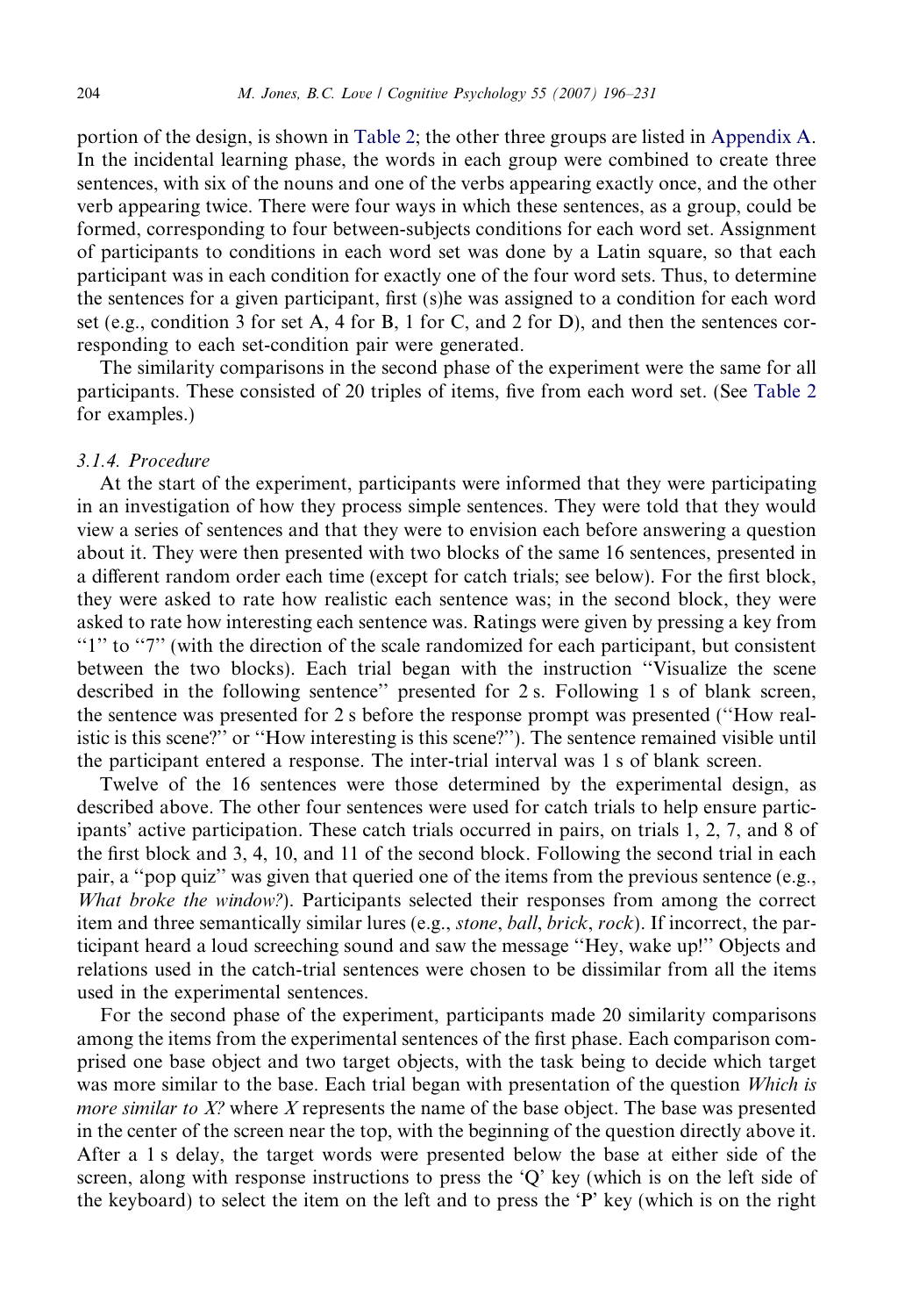<span id="page-9-0"></span>side of the keyboard) to select the item on the right. Left–right locations of the two targets were randomly assigned on each trial. After the participant made a response there was 1 s of blank screen before the next trial began.

Participants were seated approximately 24 in. from a 15-in. monitor. Primary stimuli were all presented in 30-point (5/12-in.) font, with instructions and response prompts in 24-point (1/3-in.) font. All text was white on a black background. All responses were made via a standard keyboard. The entire experiment lasted between 15 and 25 min.

# 3.2. Results

Preliminary analysis showed that all but three participants gave perfect responses on the four catch trials; of these three, two missed one question and the third missed two. Thus, it was decided to include all 40 participants in the analysis of similarity responses. (Ratings from the incidental tasks were not analyzed.)

The general strategy in analyzing the similarity data was to contrast response rates to specific comparisons between participants in different conditions. Because of the counterbalancing in the design, any reliable difference between two groups must be due to the differences in the interactions processed during the first phase of the experiment (as opposed to pre-existing knowledge), and in particular to the differences in relational information presented. The contrasts that were analyzed followed the logical structure of the four tests described above and summarized in [Table 1.](#page-6-0) These contrasts were designed to evaluate the

| Test              | Scenarios                                     |                                               | Comparison |          |                    |  |  |
|-------------------|-----------------------------------------------|-----------------------------------------------|------------|----------|--------------------|--|--|
|                   | Group A                                       | Group B                                       | Base       | Target 1 | Target 2           |  |  |
| Common role       | The polar bear chases<br>the <i>seal</i>      | The <i>seal</i> chases the fish               | Seal       | Cat      | Collie             |  |  |
|                   | The <i>collie</i> chases the <i>cat</i>       | The <i>collie</i> chases the <i>cat</i>       |            |          |                    |  |  |
| Common relation   | The polar bear chases<br>the seal             | The polar bear chases the<br>seal             | Seal       | Collie   | German<br>shepherd |  |  |
|                   | The <i>collie</i> chases the cat              | The <i>German shepherd</i><br>chases the cat  |            |          |                    |  |  |
|                   | The <i>German shepherd</i><br>herds the sheep | The <i>collie</i> herds the sheep             |            |          |                    |  |  |
| Role vs. relation | The polar bear chases<br>the <i>seal</i>      | The seal chases the fish                      | Seal       | Cat      | Collie             |  |  |
|                   | The <i>collie</i> chases the <i>cat</i>       | The German shepherd<br>chases the <i>cat</i>  |            |          |                    |  |  |
|                   | The German shepherd<br>herds the sheep        | The <i>collie</i> herds the sheep             |            |          |                    |  |  |
| Common scenario   | The <i>collie</i> herds the <i>sheep</i>      | The German shepherd<br>herds the <i>sheep</i> | Sheep      | Collie   | German<br>shepherd |  |  |
|                   | The German shepherd<br>chases the cat         | The <i>collie</i> chases the cat              |            |          |                    |  |  |

Table 3 Illustration of contrasts

Notes: Items in bold indicate predicted responses for each group. Participants in group A for the role, relation, and scenario contrasts were predicted to choose the response listed as target 1, whereas group B participants would tend to choose target 2. For the role vs. relation contrast, participants in both groups were expected to choose target 1 most often. The hypothesis that common role has a stronger effect than common relation predicts this tendency to be greater for group A than group B; the alternative hypothesis makes the opposite prediction.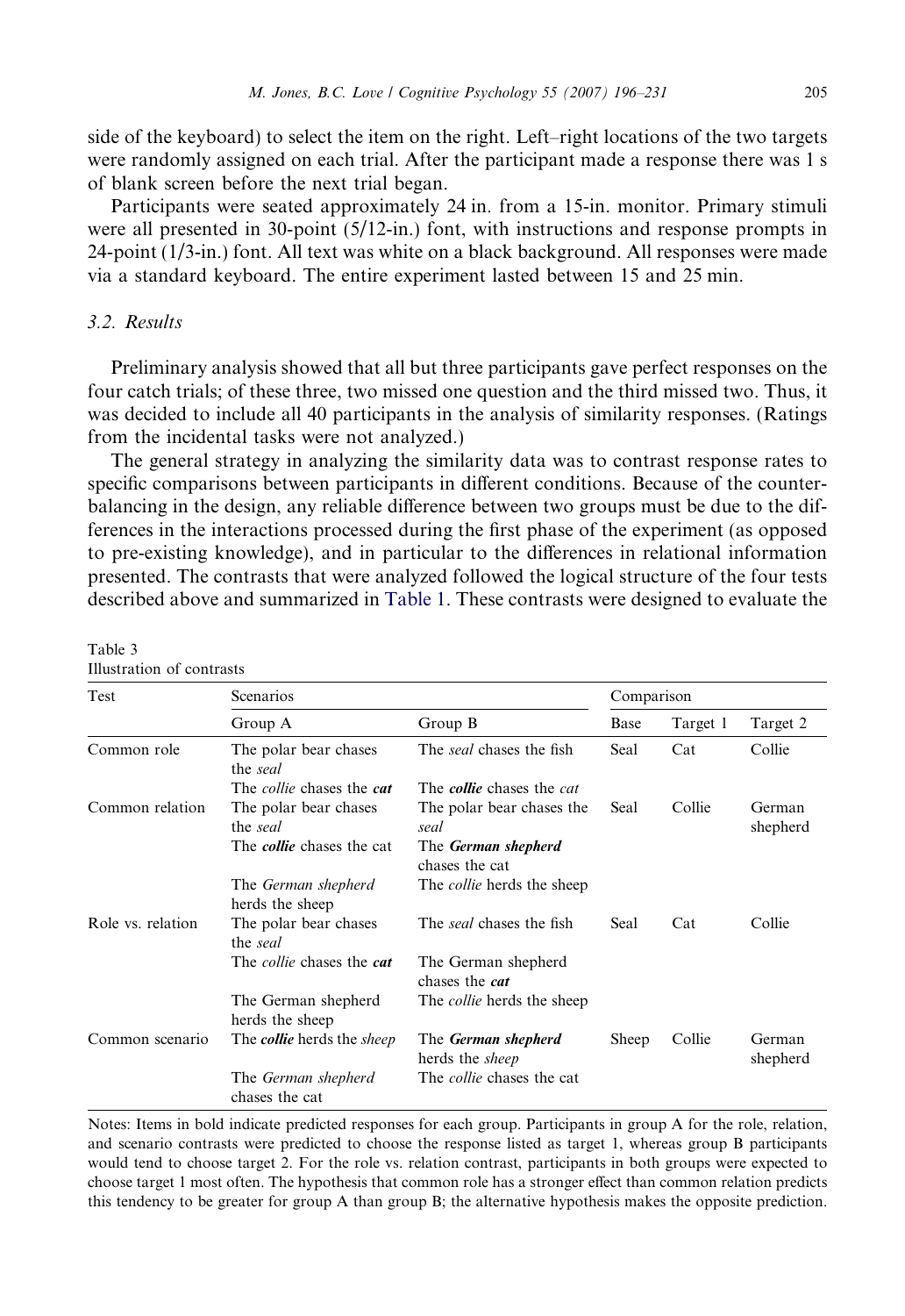<span id="page-10-0"></span>potential effects of the three types of relational information—common roles, relations, and scenarios—on similarity. Examples of the contrasts and their relation to the design of the implicit learning phase of the experiment are given in [Table 3.](#page-9-0) To foreshadow the results, all three types of relational commonality increased the perceived similarity of matching objects. The effect size for role matches was greatest, whereas relation and scenario matches had roughly equal effects on perceived similarity. The overall results are shown in Fig. 1.

## 3.2.1. Common-role test

This analysis tested whether matching role increases the similarity between objects, beyond any effect of participating in the same relation. The analysis was based on similarity comparisons in which both targets were involved in the same relation as the base, but only one target matched the base's role (agent or patient within that relation). Response rates on each comparison were contrasted between two groups. Both groups had read a sentence in which target 1 was the patient and target 2 was the agent. Each group had also read a sentence in which the base appeared with the same verb, but the role that the base played differed between the two groups. An example is shown in [Table 3](#page-9-0). The prediction was that participants in each group would tend to select the target that had appeared in the same role as the base.

In the full design there were eight contrasts of this type, two from each word set. All eight showed the same effect, with participants tending to choose the target that matched the base's role as predicted. In other words, common role had a positive influence on similarity in every case. Overall, 69.4% of responses (111/160) conformed to this pattern. To evaluate the statistical significance of this effect, a logistic regression was performed on the data from all eight contrasts, with role as the focal factor and comparison included as a categorical variable to allow for varying base response rates to the eight comparisons (due to biases in similarity prior to the experiment). Each participant contributed four observations to this model, but these were always based on responses to unrelated sets of words and thus were assumed to be independent (e.g., a participant's baseline similarity between seal and collie was assumed to be independent of his or her baseline between robot and *carpenter*). The regression revealed a significant effect of role,  $\chi^2(1) = 27.68$ ,  $p \le 10^{-6}$ , indicating that similarity was reliably increased by common roles. The interaction of role with comparison was non-significant,  $\chi^2(7) = 3.09$ ,  $p > .5$ , suggesting a uniform effect of common role regardless of the particular stimuli involved.



Fig. 1. Summary of results from all three experiments. Horizontal axis categories refer to common-role, common-relation, and common-scenario tests, respectively. Vertical axis gives magnitude of effect found in each experiment (chance is 50%). Entries marked with "\*" are significant at  $p < .05$ .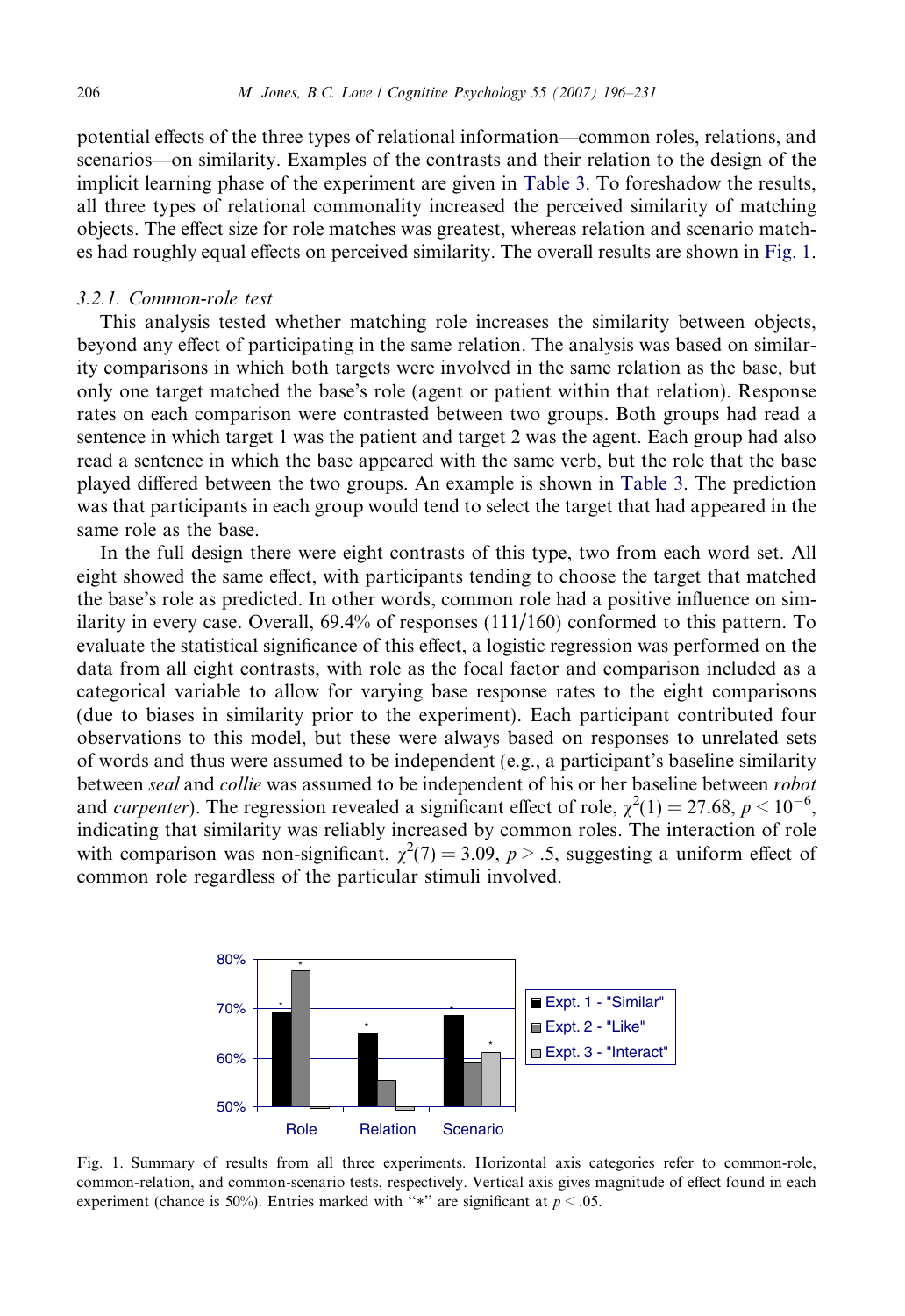#### 3.2.2. Common-relation test

This analysis tested whether participation in matching relations alone is sufficient to influence similarity. The analysis was based on comparisons in which one target participated in the same relation as the base, but in the opposite role, and the other target was involved in a different relation (all three appeared in different scenarios). See [Table 3](#page-9-0) for an example. The two targets were counterbalanced between two groups of participants, whose response rates were contrasted. The prediction was that participants in each group would tend to select the target they had seen in the same relation as the base.

Overall there were four contrasts of this type, one from each word set. All four showed a positive effect of common relation on similarity, with a combined response rate of 65.0% (52/80) in favor of the relation-matched target. As before, a logistic regression model was fit to the combined data to test the significance of this effect. This model included two responses from each participant, but these could be assumed to be independent for the same reason stated above. The regression revealed a significant effect of relation,  $\chi^2(1) = 7.91$ ,  $p < .01$ , indicating that similarity was reliably increased by common relations. The interaction of relation with comparison was non-significant,  $\chi^2(3) = .80$ ,  $p > 0.5$ , suggesting a uniform effect of common relation regardless of the particular stimuli involved.

# 3.2.3. Role vs. relation test

This analysis directly compared the effects of common role and common relation. The analysis was based on comparisons in which one target always had the advantage of greater commonality with the base, but the nature of this advantage differed between two groups of participants. See [Table 3](#page-9-0) for an example. For one group, the advantaged target matched the base in both relation and role, whereas the other target matched in relation only (as in the common-role test). For the other group, the advantaged target matched the base's relation but not its role, and the other target mismatched entirely (as in the common-relation test). Thus the relative strength of the common-role and common-relation effects could be evaluated by determining which group responded more often with the advantaged item.

In the full design there were eight contrasts of this type, seven of which favored the effect of role over that of relation. Overall, 55.0% (45/80) of responses chose the advantaged target when the targets differed in relation match to the base, and 78.8% (63/80) chose the advantaged target when the two differed in role. The significance of this difference was tested with a logistic regression model having Information Type (role or relation) as one predictor and comparison as the other. Each participant contributed four observations to this model, which were assumed to be independent for the same reason as above. The model showed a significant main effect of Information Type,  $\chi^2(1) = 21.04$ ,  $p < 10^{-5}$ , and a non-significant interaction,  $\chi^2(7) = 6.10$ ,  $p > .5$ . Thus, the effect of common role was stronger than that of common relation, to a degree that appears to be independent of the stimuli used.

## 3.2.4. Common-scenario test

This analysis tested whether direct interaction (i.e., appearance in the same scenario) influences similarity. The analysis was based on comparisons in which one target appeared in the same scenario as the base (thus in the same relation but in the opposite role), and the other target appeared in a different scenario involving a different relation. See [Table 3](#page-9-0) for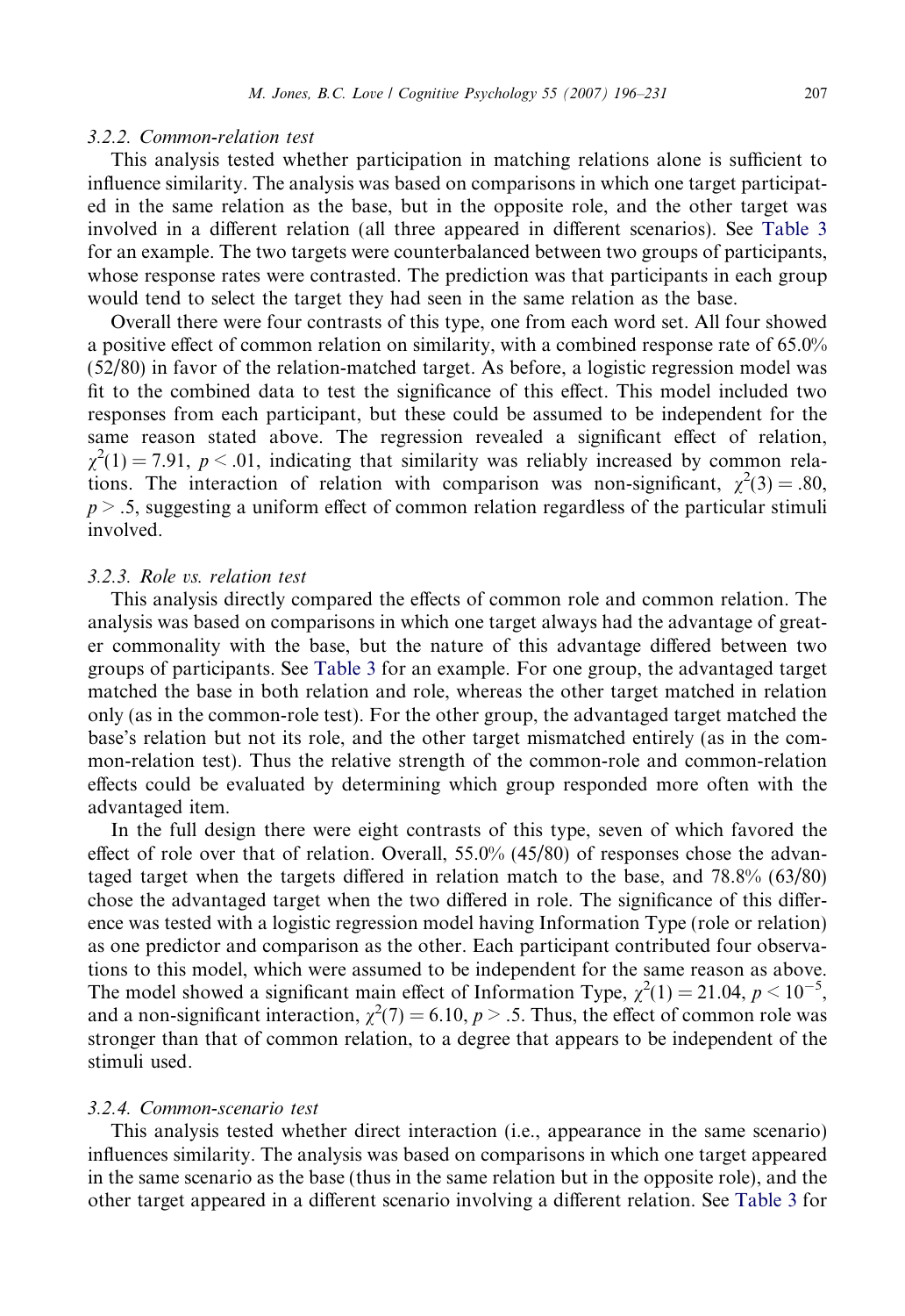<span id="page-12-0"></span>an example. The targets were counterbalanced between two groups of participants, whose response rates were contrasted. The prediction was that participants in each group would tend to select the target they had seen in the same scenario as the base.

The full design provided eight contrasts of this type. All eight contrasts were in the direction of a positive effect of co-occurrence on similarity. Overall, 68.8% of responses (220/320) followed this pattern. The significance of this effect was tested using logistic regression as before, with co-occurrence with the base and comparison as predictors. Each participant contributed four observations to this model, which could be assumed to be independent as before.<sup>1</sup> The model revealed a significant effect of co-occurrence,  $\chi^2(1) = 24.45$ ,  $p < 10^{-6}$ . The interaction with comparison was non-significant,  $\chi^2(7) = 4.06$ ,  $p > .5$ . Thus, results indicated a positive effect of direct interaction on similarity that was independent of the particular stimuli used.

#### 3.2.5. Comparing common-relation and common-scenario effects

Because the information contributing to the co-occurrence effect includes the information contributing to the common-relation effect, it is important to ask whether the former effect is stronger. That is, there is the question of whether there is an effect of interaction per se, or whether the effect found above was simply a by-product of the common-relation effect.

The present design does not allow for a direct comparison of the magnitudes of these two effects, because their estimates are based on response rates to different sets of similarity comparisons. However, such a contrast is provisionally justified by the above results suggesting that both effects are independent of the stimuli used (i.e., by the null interaction effects found in both analyses). Therefore a logistic regression was performed combining data from the common-relation and co-occurrence analyses.<sup>2</sup> The effect of interest in this model was the interaction between Observation Type (i.e., whether the observation was taken from the relation test or the co-occurrence test) and relation/co-occurrence (the concatenation of the variables from the two separate analyses). This interaction was non-significant,  $\chi^2(1) = .02$ ,  $p > .5$ . Thus, there is no evidence that the effect of co-occurrence was stronger than that of common relation.

## 3.3. Discussion

Experiment 1 demonstrates that one determinant of the perceived similarity between objects is the relational systems in which they participate. In all of the analyses described above, participants reliably tended to select the target object that shared relational properties with the base object. The experimental design allowed separate demonstrations of two different effects of this sort. First, similarity is increased when two entities are involved

<sup>&</sup>lt;sup>1</sup> There were actually eight observations per participant relevant to this analysis, but only four were included in the model in order to satisfy the independence assumption. See Appendix A for details on how the data were randomly split.

<sup>2</sup> Half of the observations contributing to the co-occurrence analysis were potentially correlated with observations contributing to the common-relation analysis, in that the same participant gave two responses to overlapping sets of stimuli (one response contributing to each analysis). Therefore that half of the co-occurrence data was removed from the combined analysis. Importantly, though, the number of remaining co-occurrence observations equaled the total number of common-relation observations (as originally the former were twice as numerous). Furthermore, an analysis using all of the data yielded the same conclusion as the one presented here.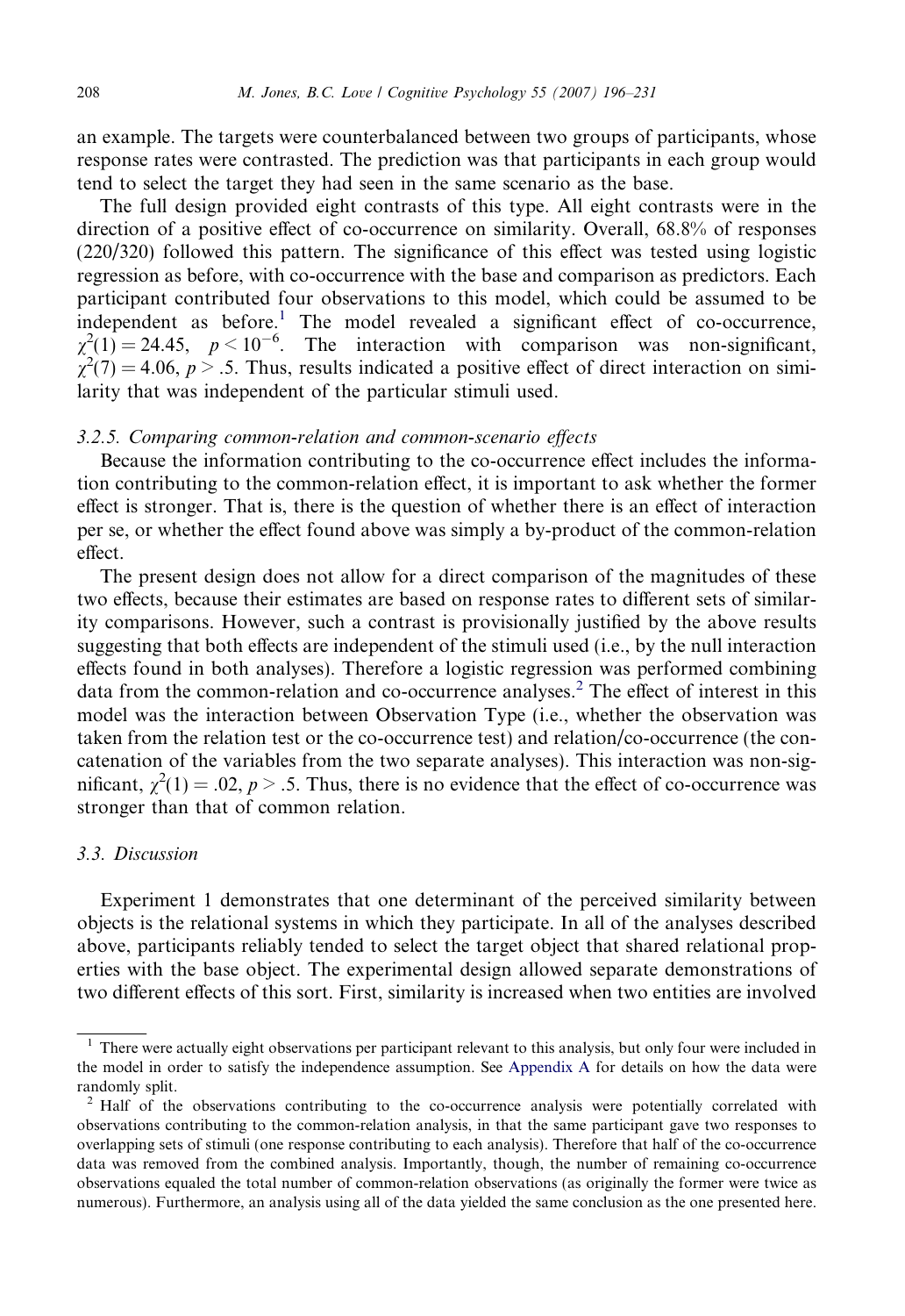in the same type of relation (e.g., chasing), even when they appear in different events, and even when they play different roles within this relation (e.g., one is chasing and the other is being chased). Thus participation in common relations increases similarity. Second, similarity is further enhanced if both entities play the same role within a common relation, for example, when both chase other things or both are chased by other things. Thus correspondence of roles within a relation produces an additional increase in similarity. Analyses that directly contrasted these two effects showed that the common-role effect is stronger. Thus the structural sensitivity implied by this effect is quite significant and central to participants' object representations and similarity processes.

The third hypothesized effect, that of direct interaction, was found as well. This result provides experimental validation of the thematic similarity findings of [Wisniewski and](#page-35-0) [Bassok \(1999\)](#page-35-0). However, the effect was not significantly stronger than that of common relation. That is, entities appearing in the same event (e.g., one chasing the other) are not reliably more similar than entities appearing in different events involving the same relation. Because objects that co-occur within a given scenario are necessarily participating in the same relation, the present data suggest that this is what drives the co-occurrence effect. That is, there may be no effect of direct interaction per se, beyond that due to the commonrelation effect. Thus previous evidence of thematic similarity might also be due to a common-relation effect, rather than to direct associations. Of course further research is warranted to answer this question more definitively. For now, it is also worth noting that the absence of a significantly stronger effect for cases of co-occurrence as opposed to common relations provides validation of the experimental paradigm used here. Specifically, it suggests that participants integrated information from the various scenarios presented, such that this information impacted their representations of the objects involved, rather than responding based directly on the surface properties of individual sentences (since the latter possibility would imply a much greater effect for the co-occurrence test).

# 4. Experiment 2

The design of Experiment 2 largely mirrors that of Experiment 1 with one key change in task instructions. The change in instructions is intended to test the robustness of Experiment 1's results and to explore possible contributions of multiple processes to judged similarity. Specifically, the term ''similar'' was replaced with the word ''like.'' Thus in the second phase of Experiment 2 participants were asked to report which of the two target objects was ''more like'' the base object.

On first consideration, it might seem surprising to expect behavioral differences based on such a slight change of instruction. However, previous research indicates that thematic similarity is more evident under similarity rating task instructions than in closely related tasks. Therefore, one prediction is that the effects of thematic similarity (i.e., common relation and common scenario) will be attenuated in Experiment 2. In support of this claim, [Markman and Hutchinson \(1984\)](#page-33-0) showed, in the same triad task as used here, that children aged two to five tend to choose a target that is thematically related to the base when asked to choose based on similarity, but will choose the featurally related target when asked to extend a novel verbal label that had been applied to the base. [Gentner and Brem](#page-32-0) [\(1999\)](#page-32-0) demonstrated an equivalent result with adults. In both studies, the relative influence of integration-based and comparison-based processes on perceived similarity varied through subtle changes in task instructions. If ''like'' encourages more of a comparison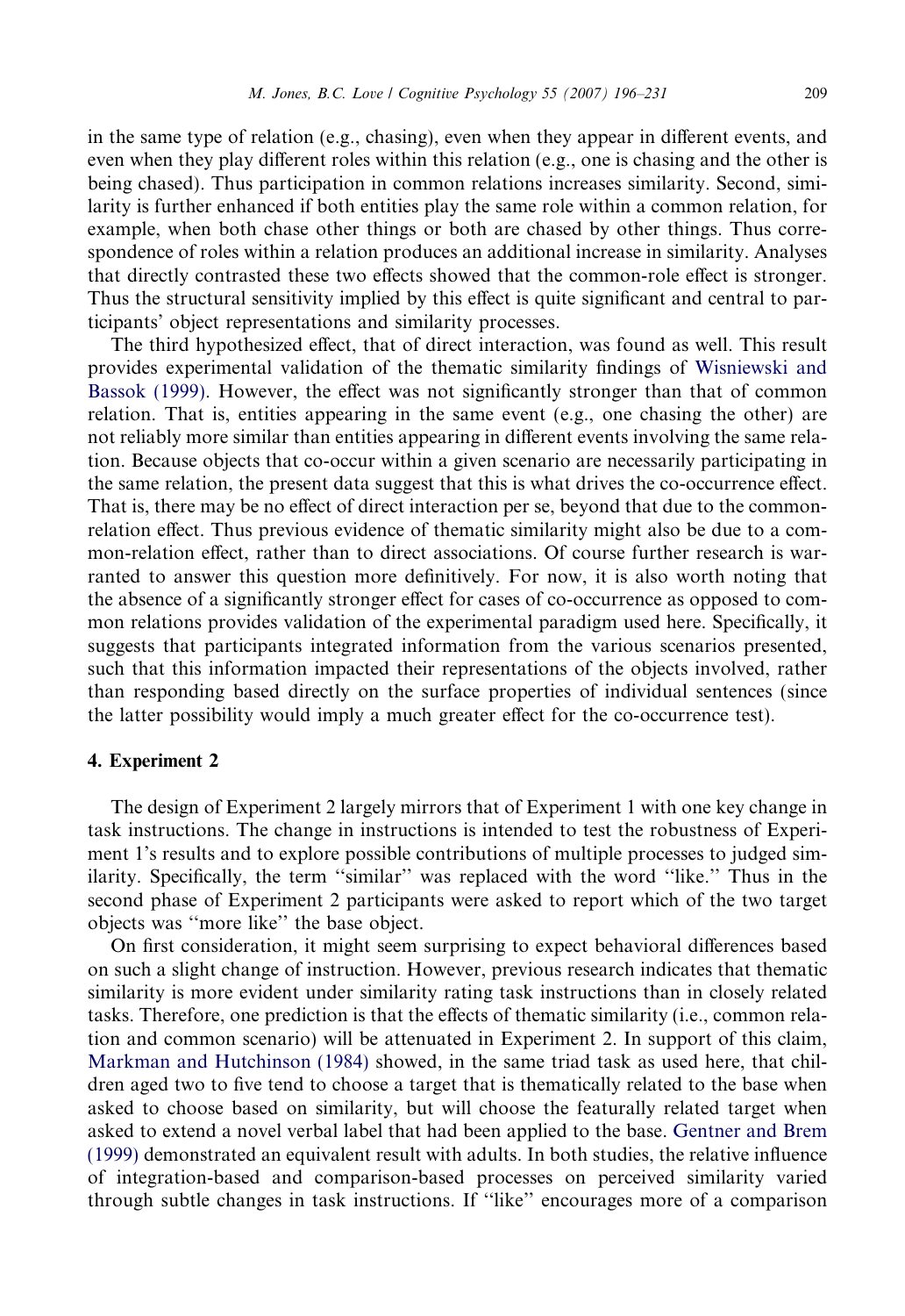frame than ''similar'', we would expect to observe smaller effects for thematic (i.e., relation or scenario) concordance in Experiment 2 than in Experiment 1.

A second prediction is that the effect of role matches should increase under the ''like'' instructions. Although there is no preexisting research directly comparing ''similar'' and ''like'' task instructions, work in metaphor and simile processing does bear on this issue. Metaphors (X is a Y) and similes (X is like a Y) are both figurative statements, but metaphors are linguistically identical to literal categorization statements whereas similes are identical to literal comparison statements. [Bowdle and Gentner \(2005\)](#page-32-0) found that this difference is psychologically relevant, with simile constructions better suited to nonconventional figurative statements (e.g., The mind is [like] a garden), and metaphors better suited to conventional figurative statements (e.g., An opportunity is [like] a doorway). Likewise, [Gregory and Mergler \(1990\)](#page-33-0) found that similes are more successful at highlighting non-obvious similarities between  $X$  and  $Y$ . [Bowdle and Gentner \(2005\)](#page-32-0) characterize the ''is like a'' simile construction as principally engaging analogical-comparison processes. In terms of the three types of relational match we explore in Experiment 2 (roles, relations, and scenarios), the aforementioned results suggest that ''like'' should serve to increase the effect of role matches as these matching objects play analogous roles within their respective instances of the relation.

In summary, Experiment 2 closely mirrors Experiment 1 and was predicted to largely replicate the basic results from that experiment. However, previous research suggests that the change to ''like'' instructions may serve to decrease the effect of thematic (i.e., relation and scenario) matches while increasing the effect of role matches, by encouraging more of a comparison or analogical frame as opposed to an integration frame.

## 4.1. Method

#### 4.1.1. Participants

Participants were 28 undergraduate students at the University of Texas, Austin, who received partial credit in an introductory psychology course.

## 4.1.2. Stimuli, design, and procedure

Experiment 2 was identical to Experiment 1 except for the question presented on each trial of the similarity comparison phase. The wording used was "Which is more like  $\langle base$  $object$ <sup>?</sup>

# 4.2. Results

Data were analyzed identically to those of Experiment 1 (see above for details). Inspection of catch-trial responses showed that all but one of the participants performed perfectly on the four catch-trial questions; the final participant gave one incorrect response. Therefore all participants were included in later analyses. The overall results, along with comparisons to results from the other experiments, are given in [Fig. 1.](#page-10-0)

The four contrasts composing the common-role test showed a combined rate of 77.7% (87/112) of responses in favor of the role-matched target. Logistic regression showed this effect to be significant,  $\chi^2(1) = 42.86$ ,  $p < 10^{-10}$ . The interaction with comparison was nonsignificant,  $\chi^2(7) = 9.91$ ,  $p > 1$ . In the data composing the common-relation test, 55.4% (31/56) of responses favored the relation-matched target. Both this effect and the interac-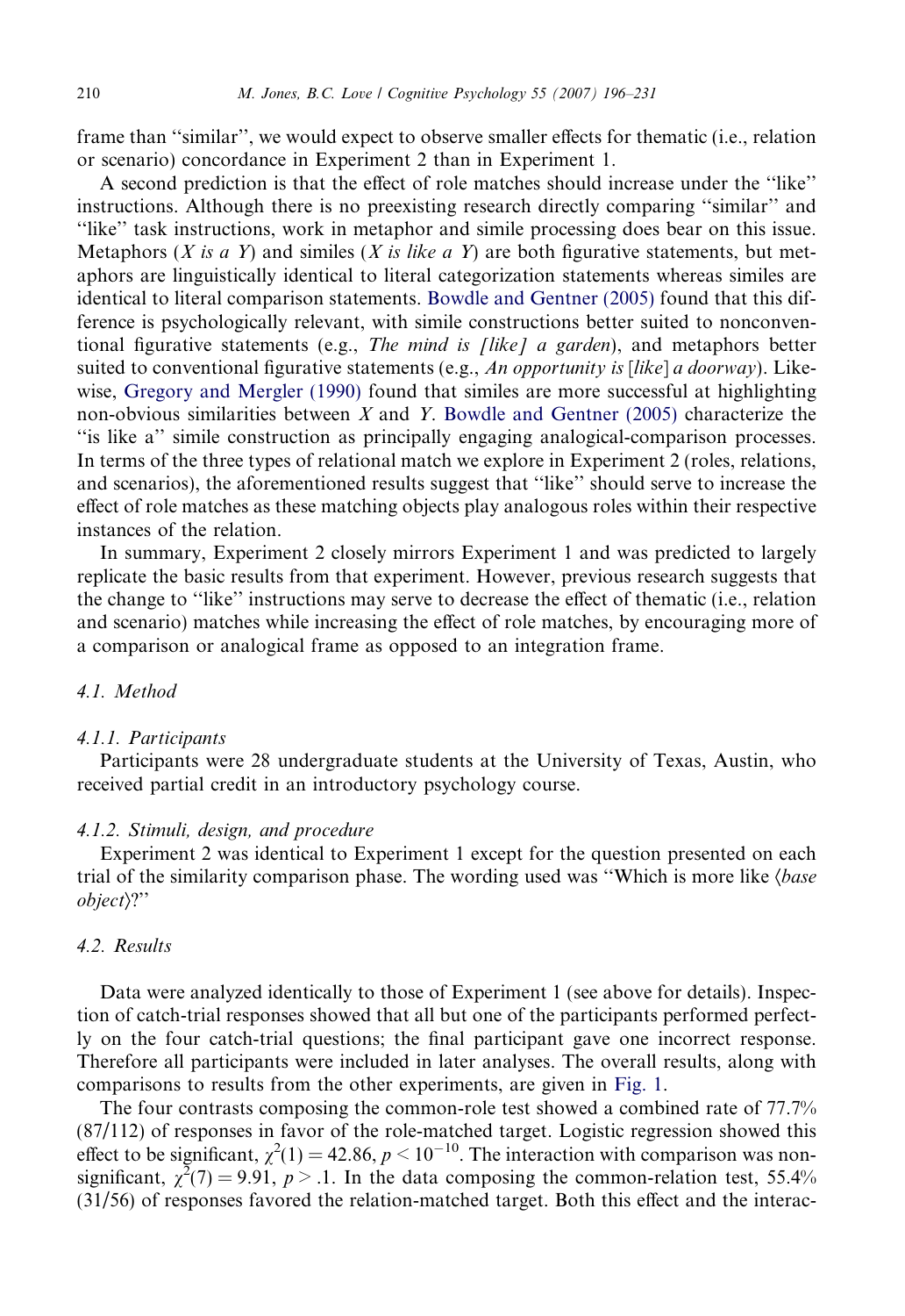tion with comparison were non-significant ( $\chi^2[1] = .78$  and  $\chi^2[3] = 1.73$ , respectively, both  $ps > .5$ ). The test of role vs. relation showed 53.6% (30/56) of responses favoring the advantaged target when the targets differed in relation and 85.7% (47/56) when the targets differed in role. This difference was significant,  $\chi^2(1) = 23.35$ ,  $p \le 10^{-5}$ , whereas the interaction with comparison was non-significant,  $\chi^2(7) = 9.69$ ,  $p > .2$ .

In the data for the common-scenario test, 58.9% (132/224) of responses corresponded to the target that had interacted with the base. This effect was marginally significant,  $\chi^2(1) = 3.11$ ,  $p = .078$ , whereas the interaction with comparison was non-significant,  $\chi^2(7) = 3.97$ ,  $p > .5$ . The regression model combining data from the common-relation and co-occurrence tests showed no significant differences between the two effects,  $\chi^2(1)$  < .01,  $p > .5$ .

#### 5. Discussion

Experiment 2 largely replicated the results of Experiment 1, although the change in the similarity instruction did lead to some important differences that were anticipated. Specifically, the strong effect of common role was reproduced, and was in fact stronger than in Experiment 1 (see [Fig. 1](#page-10-0)). However, this time the evidence for a common-relation effect was much weaker and was in fact not statistically significant. The co-occurrence (i.e., common scenario) effect was marginally significant, but, as in Experiment 1, was not significantly stronger than that of common relation, indicating once again that there is no effect of direct interaction per se. Thus, whether or not there is a non-zero effect of common relation under these instructions (i.e., whether clear evidence would be found with a greater number of participants), it is apparent that the influence of common role was stronger, and the influence of common relation weaker, for Experiment 2 as compared to Experiment 1.

The opposite effects of the change in task instruction on the common-role and common-relation effects suggests they are due to separate cognitive processes, which are activated to differing degrees by the terms ''similar'' and ''like.'' We have motivated this division by appealing to the distinction the field makes between integration- and comparison-based processes and noting that scenario and relation matches are naturally classified as integration processes whereas role match can be derived through comparison processes.

Based on the above findings, we conjecture that the effect of common relations is a manifestation of thematic similarity, that is, similarity based on integrating thematic associations rather than aligning common properties (e.g., [Bassok & Medin, 1997; Gentner &](#page-32-0) [Brem, 1999; Wisniewski & Bassok, 1999](#page-32-0)). Because the present experiments showed no reliable effect of common scenario over common relation, it appears that direct association is not a prerequisite for thematic similarity. Rather, all that is necessary is participation in the same relation, or, more generally, association to the same schema (but in possibly different instances).

The distinction proposed here between integration and comparison-based similarity is consistent with, and in the same spirit as, previous work dissociating these processes (e.g., [Gentner & Brem, 1999; Markman & Hutchinson, 1984\)](#page-32-0). Gentner and Gunn (2001) showed that comparison (identifying commonalities) facilitates later listing of differences between the same items, whereas integration (identifying thematic relations) has the opposite effect. [Smiley and Brown \(1979\)](#page-35-0) showed that although there exist age differences in preference between integration and comparison processes, individuals of all ages (from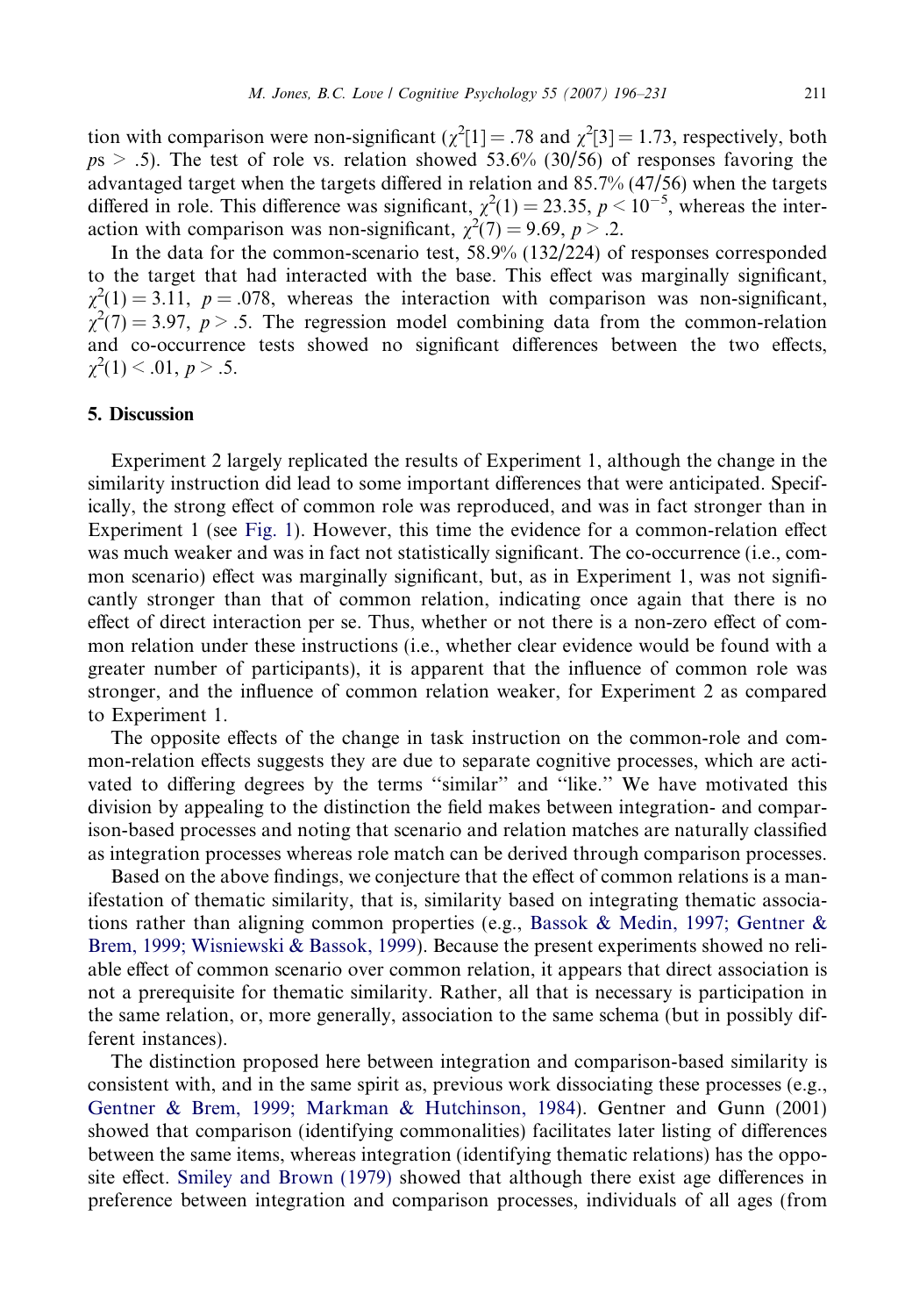preschool through old age) have access to both processes. [Wisniewski and Love \(1998\)](#page-35-0) have demonstrated that featural comparison and thematic integration processes can be selectively primed to influence the interpretation of ambiguous noun–noun combinations (e.g., an ''elephant vet'' is a large vet or a vet that treats elephants). Other work in noun– noun interpretation by [Estes \(2003\)](#page-32-0) dissociates the effects of comparison and integration processes on the subsequent perceived similarity of the noun constituents—the constituents of noun–noun combinations interpreted through thematic integration are subsequently perceived as more similar whereas the opposite is true for constituents interpreted through comparison.

To sum up, comparison between the results of Experiments 1 and 2 suggests that the effect of role matches operates via a different process than that of relation and scenario matches. This distinction may correspond to the distinction in previous research between comparison and integration processes, and between featural and thematic similarity.

# 6. Experiment 3

One possible objection to the results of Experiments 1 and 2 is that they were due to unintended task demands. Specifically, it could be claimed that participants believed they should base their responses in phase 2 on the scenarios presented in phase 1, even though they would not act analogously in a naturalistic situation, simply because there was no other information present in the experiment. Our primary counter to such a claim would be that in fact there was a great deal of additional information available, namely the vast store of semantic knowledge about the objects in question that was present in participants' minds prior to the experiment. If participants used only the sentences they read to inform their similarity judgments, then there should be no variability in the base response rates to the various comparisons; response rates should depend only on the role of each comparison within the logical structure of the experimental design. However, this was not the case. Indeed, all five analysis types presented above show significant variability in base response rates to different similarity comparisons. That is, the main effect of comparison was significant in the logistic regression models (pooling data from both experiments) for the tests of common relation ( $p < .01$ ), co-occurrence ( $p < .05$ ), relation vs. co-occurrence  $(p < .05)$ , common role  $(p < .001)$ , and role vs. relation  $(p < 10^{-6})$ . Therefore responses were based on participants' prior knowledge of the objects in addition to the relational information from the incidental task.<sup>3</sup> This argues that the observed effects of relational information were mediated by changes in semantic knowledge.

Another way to determine whether participants were blindly using information directly from the scenarios is to test whether they still use that information when it is irrelevant to the task. Experiment 3 explores this possibility. This experiment mimicked the design and procedure of the first two, but instead of asking for similarity comparisons during the second phase, we asked participants which target was more likely to interact with the base. This question clearly favors responses in line with the co-occurrence effect found already (objects that were seen interacting should be perceived as likely to interact), but does not

<sup>&</sup>lt;sup>3</sup> Variability in base response rates to different comparisons should not be confused with variability in the effect of relational information. The latter is measured by the interaction between comparison and role, relation, or cooccurrence. These interactions were all non-significant (as reported above), indicating that the effects of relational information generalize across stimuli.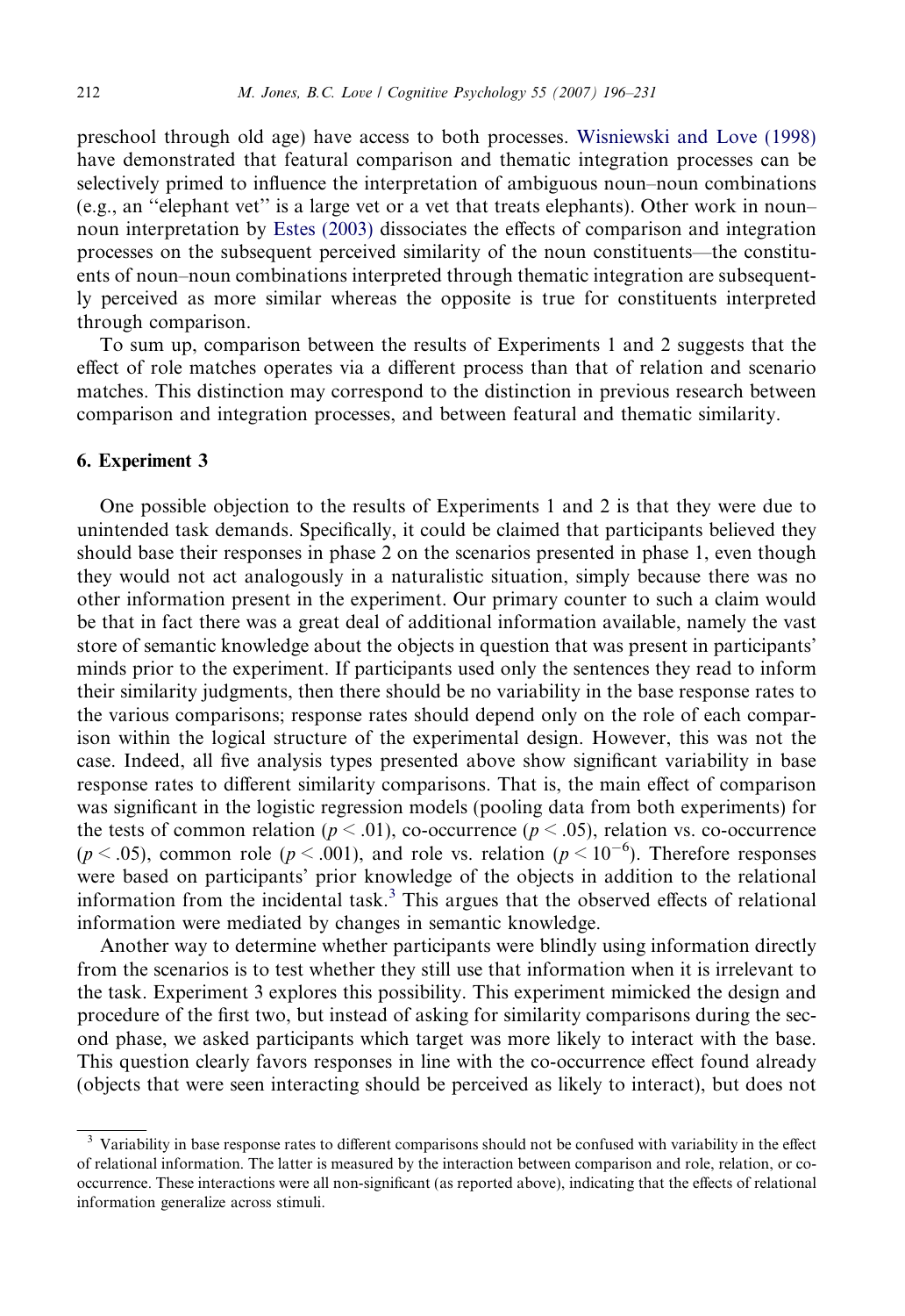have such clear implications for the common-role and common-relation effects. If anything, the role effect might be expected to reverse, because objects playing opposite roles might be more likely to interact (e.g., one animal chases and the other can be chased). However, the nature of the stimuli used makes many of them incompatible (e.g., a seal chasing a cat). Thus, the information presented in phase 1 is largely irrelevant to many of the comparisons in phase 2, and therefore by our account we predicted a null effect for both the common-role and common-relation tests. On the other hand, if the criticism mentioned above has merit, then participants should be expected to exhibit some manner of effect for both of these tests, due to their attempt to base responses directly on the scenarios they read.

# 6.1. Method

#### 6.1.1. Participants

Participants were 88 undergraduate students at the University of Texas, Austin, who received partial credit in an introductory psychology course.

## 6.1.2. Stimuli, design, and procedure

Experiment 3 was identical to Experiments 1 and 2 except that in the triad task participants were instructed to choose the target object that is more likely to interact with the base object, rather than being asked to choose the target object that is more similar to (Experiment 1) or more like (Experiment 2) the base object.

## 6.2. Results

Data were analyzed identically to those of Experiments 1 and 2 (see above for details). Inspection of catch-trial responses showed that only one participant missed more than one of the four catch-trial questions (this participant missed two). Therefore all participants were included in later analyses. The primary results given in this section are also displayed in [Fig. 1](#page-10-0) for comparison to the first two experiments.

In the test for the effect of common role, the target matching the base's role was selected in 49.7% (175/352) of responses. Logistic regression showed this effect to be non-significant,  $\chi^2(1) = .010$ ,  $p > .5$ , although there was a significant interaction with comparison,  $\chi^2(7) = 16.32$ ,  $p < .05$ . Inspection of individual comparisons revealed that there was a strong positive effect of common role for the question of which was more likely to interact with a vein: a tunnel or railroad tracks. Because this comparison seems essentially meaningless, we conjecture that this was simply a Type I error. When the data from this comparison were removed from the analysis, the interaction disappeared ( $\chi^2$ [6] = 8.23, p > .2), while the main effect of role remained null.

In the test for the effect of common relations, the target matching the base's relation was selected in 49.4% (87/176) of responses. Logistic regression showed this effect to be non-significant,  $\chi^2(1) = .027$ ,  $p > .5$ , with a marginally significant interaction with comparison,  $\chi^2(3) = 6.54$ ,  $p = .09$ .

Finally, the co-occurrence test showed a 61.2% (431/704) rate of responding in favor of the target that had appeared in the same scenario as the base. This effect was significant,  $\chi^2(1) = 17.04$ ,  $p < 10^{-4}$ , with a significant interaction with comparison,  $\chi^2(7) = 22.41$ ,  $p < .01$ . Inspection of the data for individual comparisons showed that the effect of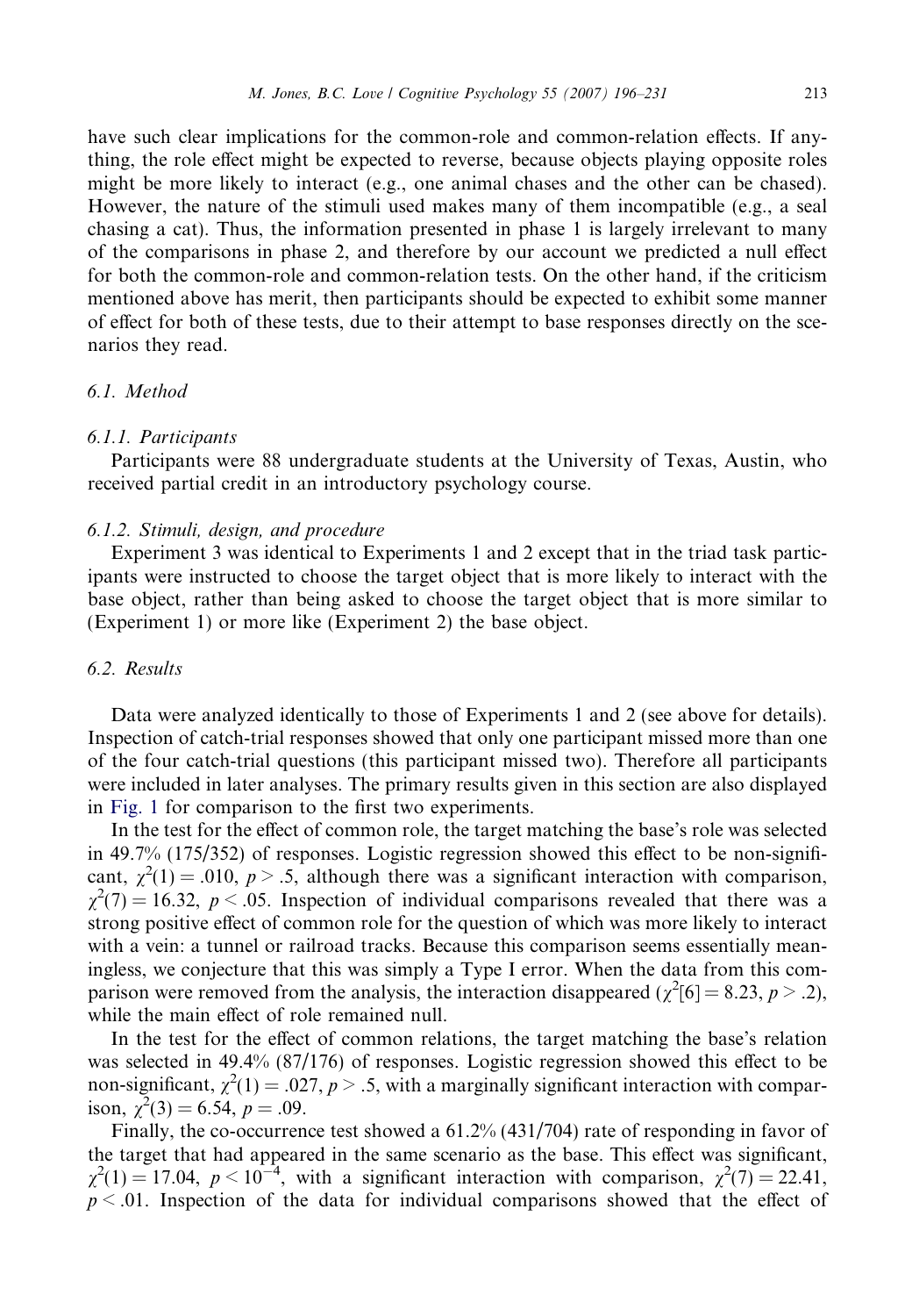co-occurrence was restricted to the four comparisons based on the first two words sets (hence the interaction with comparison). The lack of an effect in the latter two words sets was likely due to ceiling effects in base response rates (e.g., 95% of participants in the analysis believed that a customer was more likely to interact with a cashier than with a stockboy).

# 6.3. Discussion

The primary conclusion from Experiment 3 is that the effects of common roles and relations found in the first two experiments are specific to the comparison tasks used there. If these earlier results had been artifacts of the experimental design, due to participants' explicitly trying to base their responses on the patterns of sentences they had read, then similar effects should have occurred in Experiment 3. Instead, it was found that participants exhibited no effect of roles or relations, but only an effect of co-occurrence. These null effects were found despite the fact that the sample size was two to three times larger than in the previous two experiments. This shows that participants were using just the information that was relevant to the task at hand. When asked which objects are likely to interact, their responses depended only on which objects they had seen interacting; when asked which objects are similar (or alike), their responses depended on which objects had been involved in matching relations or had played identical roles. Thus, we can conclude that the pattern of effects in each case reflects the question asked, and in particular that effects of common roles and relations are present in people's subjective assessment of similarity.

# 7. Applying co-occurrence based models to relational learning

As mentioned above, the present results are partially anticipated by word learning models that exploit word occurrence statistics. For example, LSA ([Landauer & Dumais, 1997](#page-33-0)) works by creating a matrix of occurrence counts that tracks the number of times each word appears in each context (where a context can be anything from a sentence to an entire document or discourse). This matrix is then subjected to a dimensional reduction via singular value decomposition. Words with similar context vectors in the reduced space are then rated by the model as being semantically similar. Thus, LSA predicts one major component of our results, namely the effect of common relation, because appearing with the same verb(s) implies appearing in similar contexts.

Despite its ability to exhibit a common-relation effect, LSA is unable to explain the effect found here for common roles, due to its complete insensitivity to sentence structure. More precisely, the construction of the occurrence matrix ignores grammatical constructions and the locations of words within a sentence. Thus, the input to the model does not carry information regarding whether a given noun was the agent or the patient of a given verb. It might be hoped that such structural information could be extracted from the corpus as a whole, in the same way that LSA extracts much other latent information, but we know of no specific mechanism by which this might happen. Furthermore, experimentation with the model shows that it consistently predicts greater similarity between thematic associates than between items that share features and roles. Some illustrative examples include: *cigarette* is rated as more similar to *smoker* than to *cigar*; *car* is closer to *driver* than to truck or motorcycle; coffee is closer to cup than to tea; cow is closer to barn than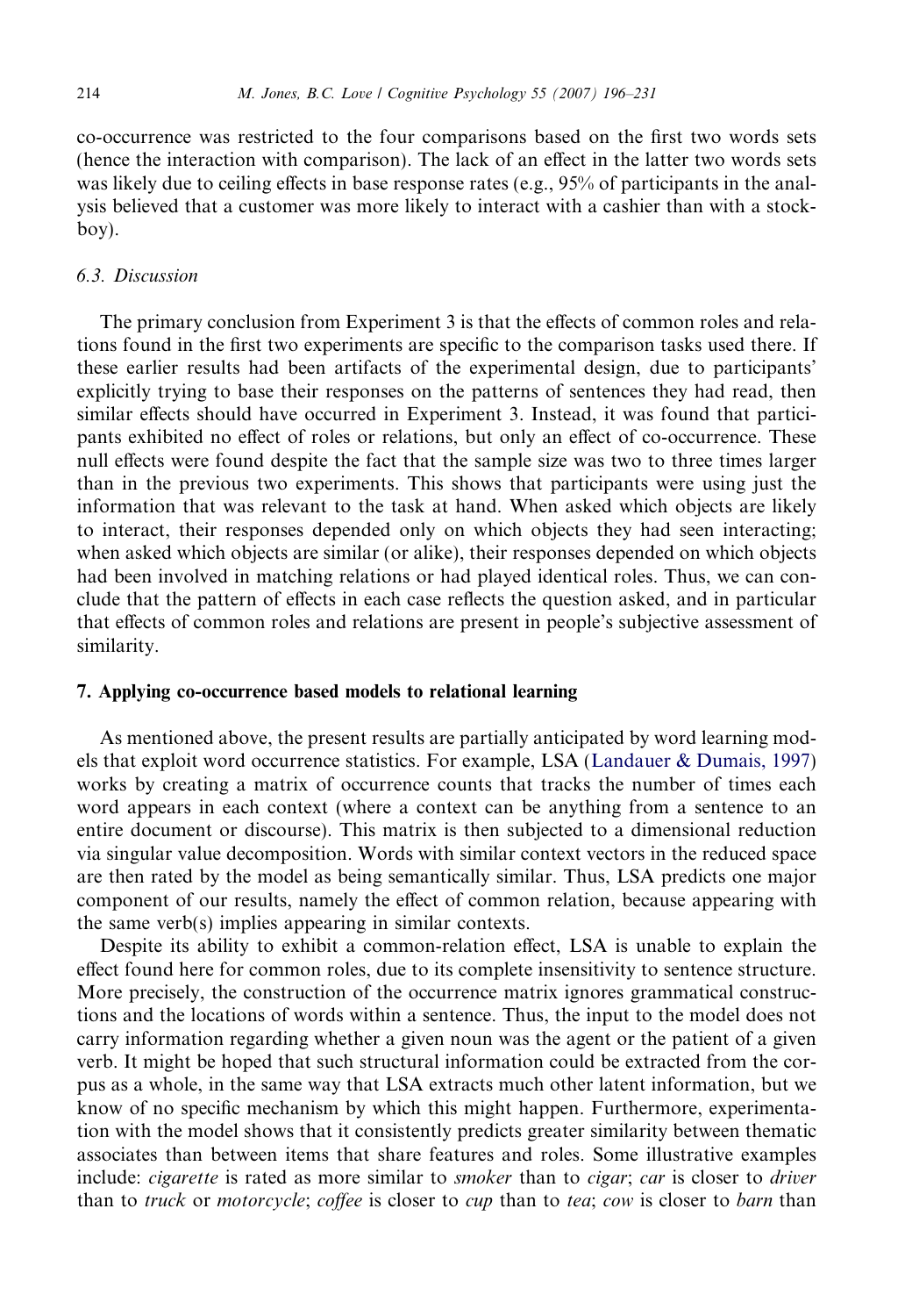to pig or horse; and fox is closer to rabbit than to wolf.<sup>4</sup> Thus, although LSA provides an elegant explanation for how humans induce many aspects of word meaning from verbal input, the present results imply that the lack of structural sensitivity is a critical shortcoming of the model.

HAL's predictions regarding relational similarity are slightly different. HAL works by constructing a square matrix of word co-occurrence counts, so that the context of a word is given directly in terms of the words with which it appears (Lund  $& Burgess, 1996$ ). This matrix stores separate counts for each word pair (in its lower and upper triangles) based on which word occurs first in the input stream. Thus the model is sensitive to word order. At first inspection it might appear that this would allow HAL to correctly predict the common-role effect, because a noun's position relative to a verb (before or after) is often correlated with its role in the relation specified by that verb (agent or patient). However, because HAL is only sensitive to word order and not to true syntactical structure, it is unable to recognize differences in sentence construction such as active vs. passive voicing. If trained on a corpus including both of these constructions, such that role and word order information were decorrelated, HAL would also fail to predict role-based similarity.

# 7.1. A structurally sensitive model of relational learning

The following demonstration shows how the principles underlying HAL and LSA can be extended to explain the full range of our results, including role-based similarity. Here we present a new model, Relations Offer Latently Extracted Similarities (ROLES), which combines the statistical approach used in previous models with sensitivity to sentence structure. ROLES is intended to showcase the untapped potential of extending corpus approaches so that they are sensitive to role information as demonstrated in Experiments 1 and 2. Illustrative simulations of ROLES are offered as a potential explanation of our experimental results.

The primary advance embodied by ROLES is that sentences are represented not as sets of words but rather as trees that encode the relational structure conveyed by each sentence. These trees are constructed in the same manner as in previously successful models of human analogy-making [\(Larkey & Love, 2003\)](#page-33-0). [Fig. 2](#page-20-0)A shows an example tree that applies to all of the sentences in the present study. The most important feature of this construction is that each verb is expanded into a subtree consisting of the verb itself attached to nodes representing each of its thematic roles; the objects filling these roles are attached to these latter nodes. Thus, the assumption of the model is that people extract verb-specific thematic roles and tag them during initial processing of the input. A further assumption is that structural elements such as the thematic roles of verbs are treated in the same way as regular words. As with HAL, the input to ROLES is a co-occurrence matrix among all words (and structural elements), with co-occurrence counts inversely weighted by the distance between words (as *weight* =  $e^{-distance}$ ). However, rather than using distance in the input stream (i.e., number of intervening words), ROLES uses the graphwise distance obtained from its tree representation.

<sup>4</sup> These computations were performed using the One-to-Many Comparison utility available at [http://](http://lsa.colorado.edu) [lsa.colorado.edu](http://lsa.colorado.edu), using the topic space General\_Reading\_up\_to\_1st\_year\_college (300 factors).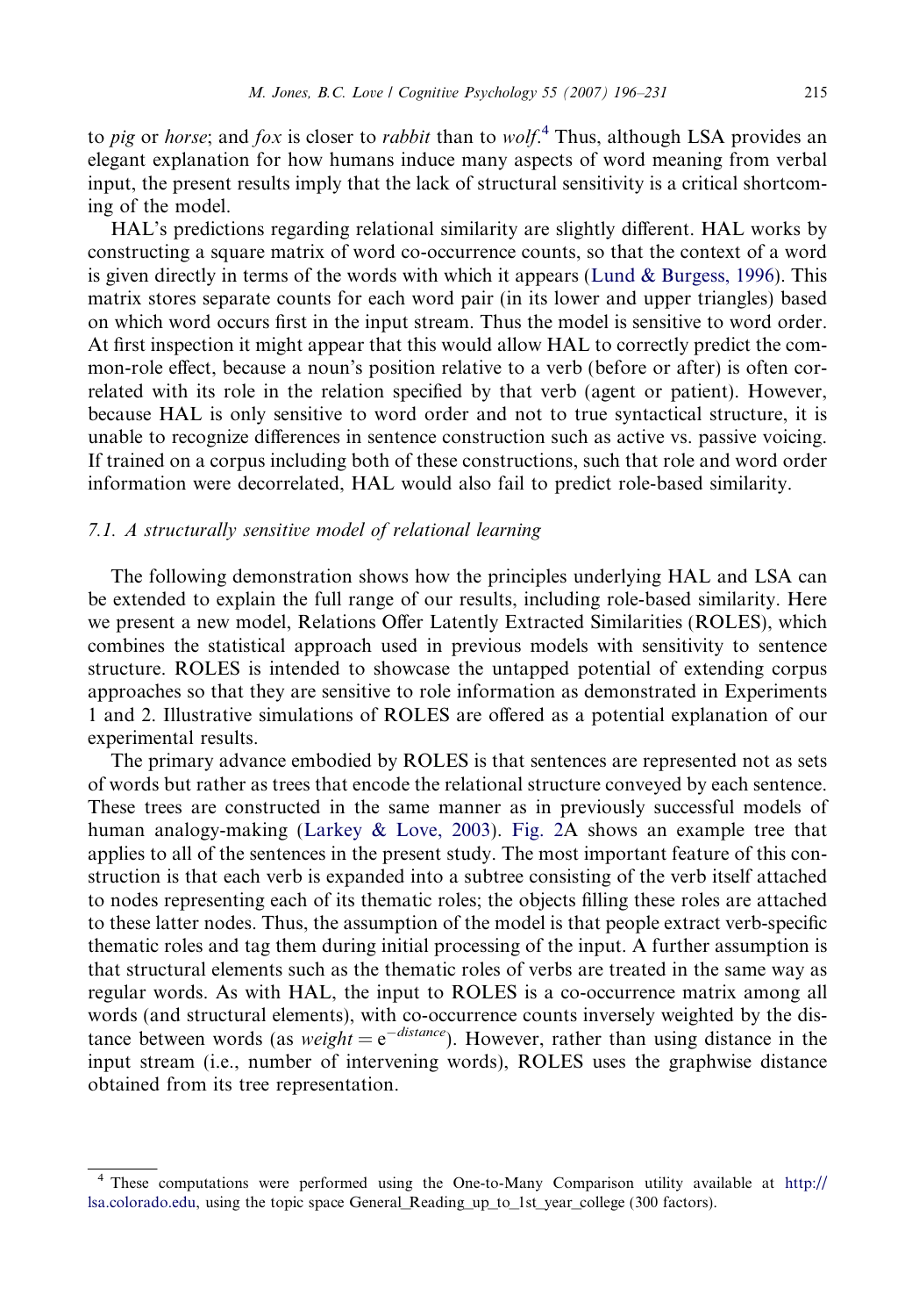<span id="page-20-0"></span>

Fig. 2. Example graphs used to generate input for (A) ROLES and (B) the non-structural version of the model, for the sentence ''The seal chases the fish.''

Although Fig. 2A presents a simple graph containing one verb, the same approach applies to arbitrarily complex structures. For example, in the sentence *The captain sees* the seal chase the fish, the chase node shown in Fig. 2A would itself be bound to the verb-specific thematic role *see-patient*. Relations serving as arguments to other relations are accommodated by existing knowledge representation approaches (e.g., [Larkey & Love,](#page-33-0) [2003\)](#page-33-0) and the graphwise distance measure defined here holds for these complex structures as well.

Finally, as with LSA, ROLES' input matrix is diagonalized using singular value decomposition and its rank is then reduced by removing the smallest elements in this diagonal representation. The result is a matrix with lower dimensionality (i.e., rank) than the input, containing as rows a semantic vector for every word in the corpus.

In summary, the model assumes some syntactic preprocessing (not explicitly modeled here); semantic knowledge is then extracted from the resulting structured representation, rather than from an undifferentiated set or sequence of words. Although the present application does not involve other constructions such as the passive voice, it is assumed that the preprocessing produces a deep structure that is largely unaffected by such variations. That is, a sentence presented in passive voice would induce the same graph structure as in Fig. 2A, because the correspondence between items and thematic roles would be unchanged. Thus the model is sensitive to true semantic structure, not just word order (cf. [Lund & Burgess, 1996](#page-33-0)).

Clearly, humans can extract thematic roles from events and text. Thus, including this information in the input is reasonable for the present use of ROLES as a psychological model. Still, one interesting question is how this requirement impinges on the practical applicability of ROLES. The need for ROLES's input to include thematic role information does not imply that ROLES could not be applied to corpora without human intervention. Existing systems can automatically extract thematic roles from text ([Gildea & Jurafsky, 2002; Miller,](#page-32-0) [Fox, Ramshaw, & Weischedel, 2000\)](#page-32-0). The output of these systems could serve as the input to ROLES. These systems determine thematic roles by automatically extracting syntactic cues (e.g., word position, parse tree paths) that probabilistically predict the roles of verb constituents. After being trained on a relatively small hand-annotated corpus, these systems can achieve high levels of performance on novel corpora. A recent competition involving ten systems has demonstrated impressive performance improvements (Carreras & M'arques, 2004). The ten systems in the competition used very shallow parses that consisted only of chunks (e.g., noun phrases) of non-overlapping, non-embedded constituents. The sentences utilized in our experiment would be trivial for existing systems to tag.

As such systems improve, ROLES's performance should also improve. Nevertheless, it remains an open question whether ROLES could scale to large corpora in which numerous tagging errors would occur. Whether these errors would act as harmless noise or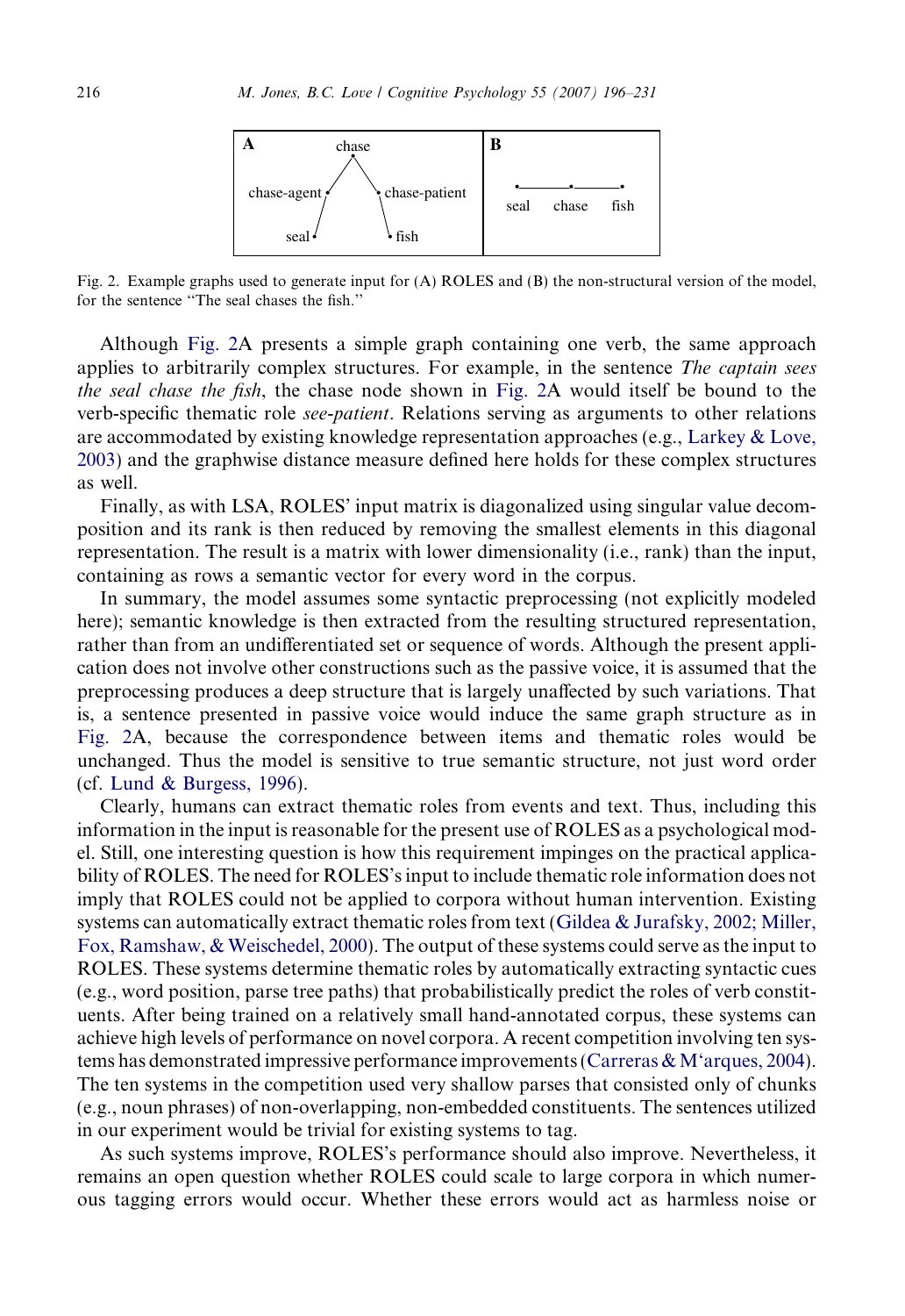<span id="page-21-0"></span>systematically corrupt the extracted meanings is a question to be resolved. Here, we focus on ROLES as a psychological explanation for the results of Experiments 1 and 2.

#### 7.2. Simulation

To evaluate the ability of ROLES to explain the present empirical results, the model was applied to the set of twelve experimental sentences viewed by each participant (catch-trial sentences were omitted). Corpus approaches are typically applied to a large body of text. However, because of the experimental design of our studies, participants' ''internal corpus'' should only differ between groups in terms of their exposure to the study sentences. Implicit to the design and predictions of Experiments 1 and 2 is the assumption that more recent information will be disproportionately weighted (cf. [Jones & Sieck, 2003;](#page-33-0) [Stewart, Brown, & Chater, 2002\)](#page-33-0). Thus, in order to evaluate ROLES's predictions for the present experiments it is sufficient to train the model on only the experimental sentences. Further research will determine whether ROLES scales up to explain psychological phenomena that depend on larger or more complex knowledge bases.

Training on the 12 study sentences involved converting each sentence into the corresponding graph (e.g., [Fig. 2](#page-20-0)A), compiling the distance-weighted co-occurrence matrix for the corpus of sentences, and then reducing the dimensionality (rank) of this matrix through singular value decomposition. This resulted in a matrix whose rows represent semantic vectors for all of the words in the corpus. Similarity measures between pairs of words were then obtained as cosines between their respective semantic vectors. Response probabilities were generated by a standard Luce choice rule:

$$
P(A) = \frac{e^{D^*sim(A,base)}}{e^{D^*sim(A,base)} + e^{D^*sim(B,base)}}
$$

where A and B represent the targets and D is a scaling parameter. The scaling parameter and the number of factors used in the dimensional reduction were adjusted to provide the best least-squares fit to the response rates in the common-role, common-relation, and cooccurrence tests averaged over the first two experiments. The qualitative pattern, consisting of a positive effect for all three measures, a stronger effect of common role than common relation, and roughly equal effect of common relation and co-occurrence, was robust over a wide range of parameter settings. The best fit is shown in Table 4.

In order to evaluate the importance of the structured input assumption embodied in ROLES, a non-structural version of the model was also fit to the data. This model differed only in its input representation. Specifically, we removed the thematic role nodes and

Table 4 Summary of simulation results

| Data source          | Test  |          |          | Factors | <b>SSE</b> |      |  |  |
|----------------------|-------|----------|----------|---------|------------|------|--|--|
|                      | Role  | Relation | Scenario |         |            |      |  |  |
| Humans               | 72.8% | $61.0\%$ | 64.7%    | _       |            |      |  |  |
| <b>ROLES</b>         | 76.4  | 57.9     | 57.9     | 1.49    | 18         | 0.69 |  |  |
| Non-structural model | 50.0  | 55.8     | 66.7     | 1.97    | 32         | 5.51 |  |  |

Notes: Human data are averaged over Experiments 1 and 2. D represents response-scaling parameter. Factors column shows number of dimensions used in semantic representation. SSE is sum of squared error.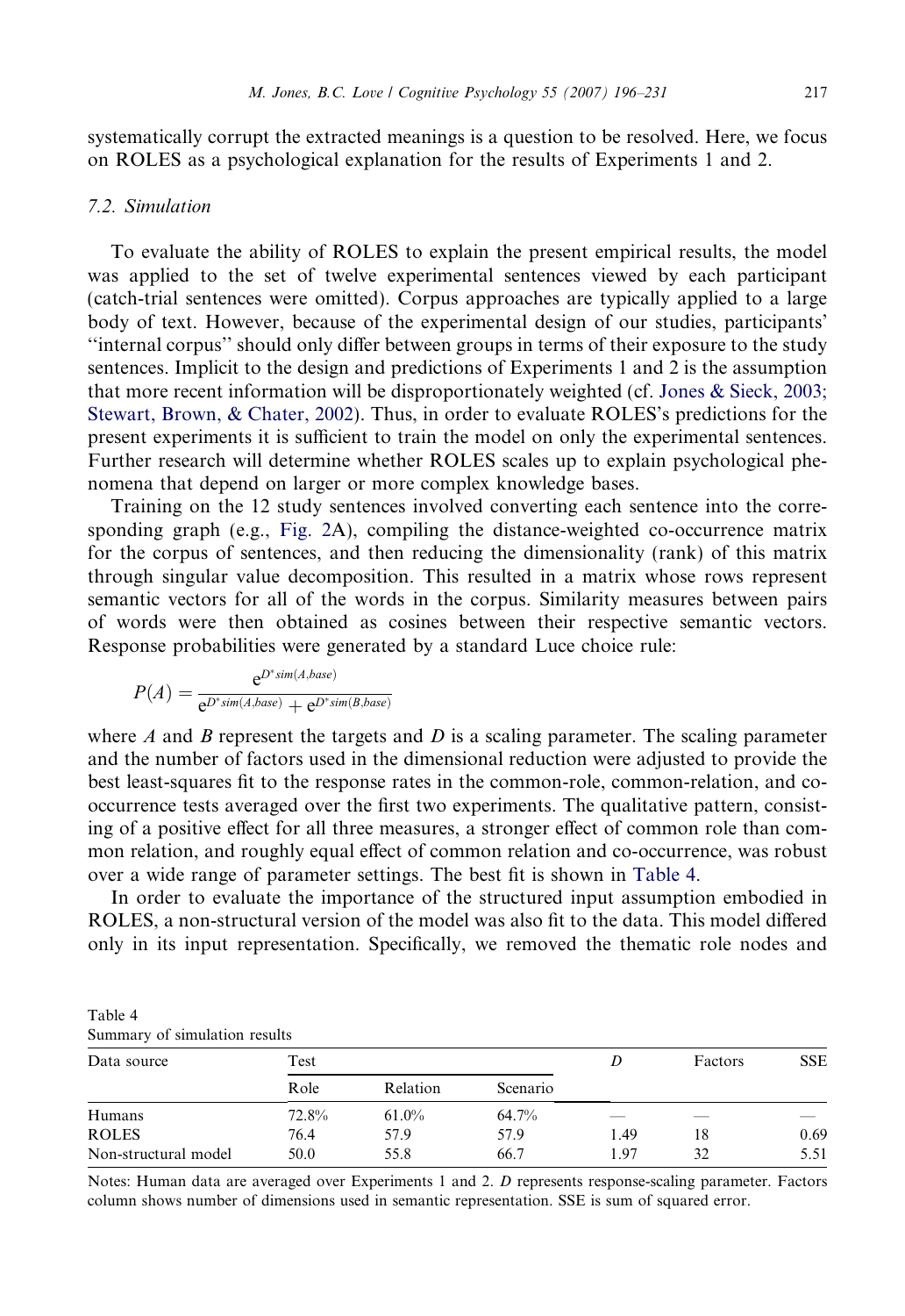treated each sentence as a simple string of words (see [Fig. 2B](#page-20-0)). Word order was still preserved. However, most of the grammatical structure was removed, and in particular agents and patients could no longer be distinguished (because the graphs were symmetric). For all parameter settings, this model produced no effect of role; that is, response rates for the relevant similarity comparisons were all exactly 50% (see [Table 4](#page-21-0) for the best fit). Therefore the structural representation is critical to explaining the present results, in particular participants' sensitivity to objects' roles. Conversely, inclusion of this richer input representation is sufficient to explain the structural sensitivity exhibited by participants in our experiments.

## 8. General discussion

Historically, accounts of object representation and perceived similarity have focused on isolated features (e.g., [Tversky, 1977\)](#page-35-0). Although more recent accounts have explored how objects, scenes, or situations containing common relational structures come to be perceived as similar ([Medin et al., 1990](#page-34-0)), little is known about how the perceived similarity of parts or objects embedded within these relational systems is affected. Given that a large proportion of properties listed by subjects for common objects are extrinsic [\(McRae, Cree, et al., 2005](#page-34-0)), it seems likely that such properties affect similarity as well. The current studies and simulations directly address this critical, but under-explored, issue, and test the hypothesis that objects situated in common relational systems come to be perceived as more similar. Taken together, the results of Experiments 1 and 2 show that being situated within common relational systems increases similarity through at least two separate processes. First, objects that are involved in the same relation are more similar when they play the same role in that relation (e.g., *chaser*). To a lesser extent, involvement in the same relation also provides a boost in similarity even when the objects play different roles (e.g., agent and patient of the *chase* relation). These two types of similarity are in accord with the field's distinction between integrationand comparison-based processes.

In considering the first effect of common role, a natural question to ask is what precisely defines a role. At one extreme, roles can be situation-specific (e.g., Vice President for Southwest Regional Sales during 2001). At the other extreme, roles such as agent span across many predicates ([Dowty, 1991](#page-32-0)). We propose that people operate at an intermediate level, specifically that the level of significant generalization is that of a frame [\(Baker, Fill](#page-31-0)[more, & Lowe, 1998\)](#page-31-0). A frame is a schematic representation that specifies the interactions of participants and props ([Fillmore, 1976\)](#page-32-0). For example, the verbs  $buy$  and sell share a common frame, and thus roles defined with regard to one would generalize to those based on the other. (Of course, a verb with multiple senses will be associated with multiple frames; see [Hare, McRae, & Elman, 2003, 2004](#page-33-0).) Related approaches that decompose relations and roles into constituent features allow for generalization across related roles through feature overlap [\(Hummel & Holyoak, 1997](#page-33-0)). However, further research is needed to investigate and compare generalization at different levels, thus addressing the question of how specifically relational information is represented.

The second effect of relational information on similarity is non-role-specific: involvement in the same relation provides a boost in similarity even when the objects play different roles. Thus, the effect of common role mentioned above occurs over and above this effect of common relation. The effect of common relation seems to be a manifestation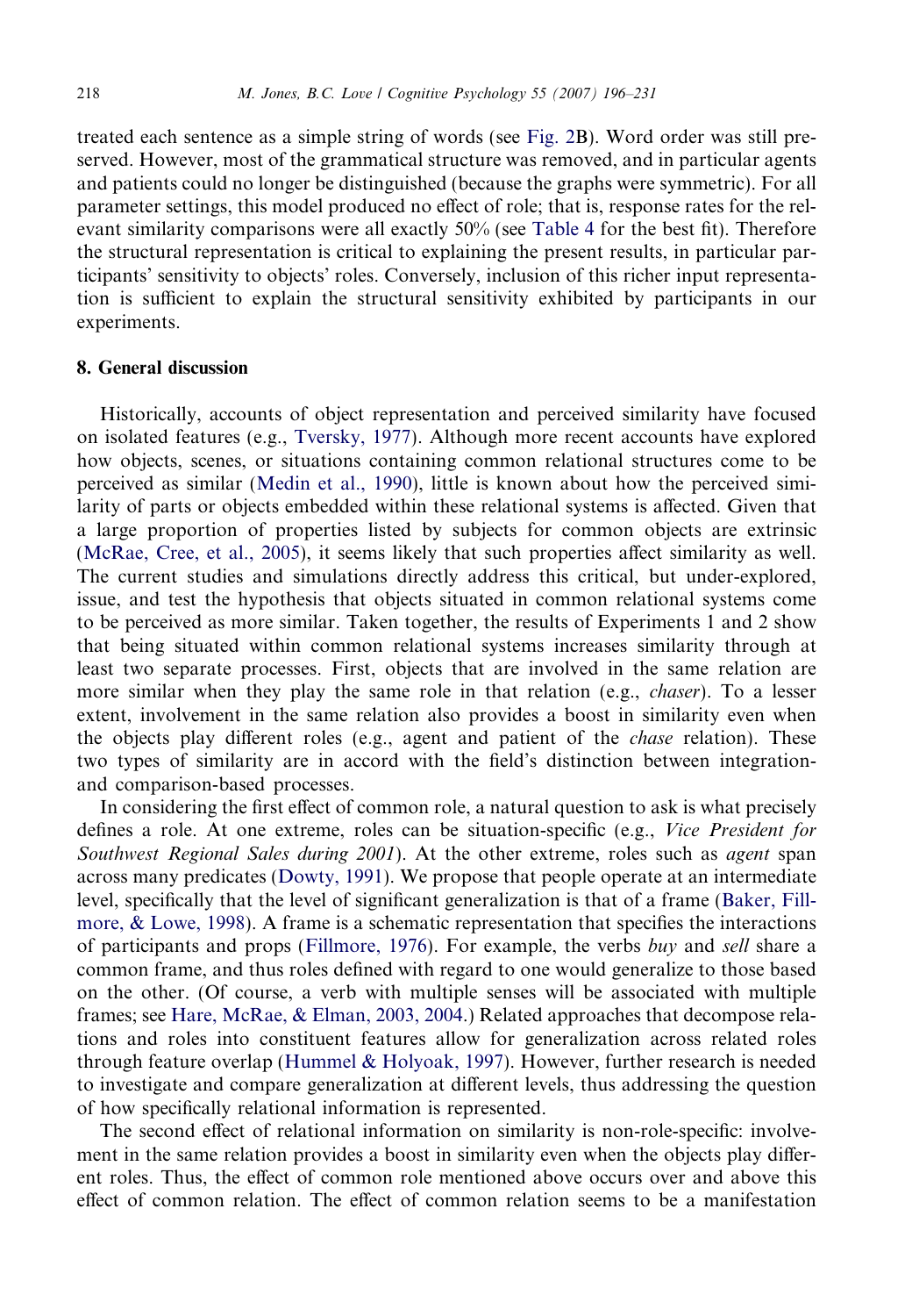of thematic or integrative similarity [\(Bassok & Medin, 1997; Wisniewski & Bassok, 1999\)](#page-32-0). However, we found no appreciable effect of direct interaction (appearance in the same scenario) beyond the effect of common relation. Thus, contrary to earlier views, enhanced similarity of objects participating in common scenarios may only depend on association to a common schema. As with the common-role effect, we predict that the relevant level of description for such schemas is not as specific as that determined by a particular verb, but instead is at the level of a frame.

It is important to note that the effects found here were likely not based on participants' learning new relational properties about objects. This is because the scenarios presented were chosen so as to be common occurrences for the objects involved. Thus, differences in participants' similarity responses probably arose from the increased salience of pre-existing relational properties, as a result of recent experience with these interactions. That similarity can be temporarily affected in such a way should not be surprising, since it is well known that similarity differentially depends on properties according to their current salience or relevance (e.g., [Nosofsky, 1986; Tversky, 1977](#page-34-0)). Thus, similarity depends both on learned properties and on the present salience of these properties. Of course, the relational properties used in the present experiments must have been learned previously; that is, even though our results were likely not due to participants' acquisition of new relational knowledge, they do imply that such acquisition has taken place in the past. Presumably, similar results could be obtained in a task requiring actual learning (i.e., by using blank predicates or novel objects), although such a demonstration may require more exposure than was given here.

One domain in which our results have particular significance is theories of word learning that extract meaning from occurrence statistics, such as LSA [\(Landauer & Dumais,](#page-33-0) [1997](#page-33-0)) and HAL [\(Burgess, 1998; Lund & Burgess, 1996](#page-32-0)). These models are based on the same principle we advocate here, namely that concepts are represented largely in terms of their relationships to other concepts. In these models, the concepts and relationships in question are words and their co-occurrences. As explained earlier, the patterns of co-occurrence between nouns and verbs naturally account for the effect of common relations found here. However, the common-role effect found in the present experiments cannot be explained by mere co-occurrence. This implies that purely statistical techniques are insufficient to capture human cognition, because they do not adequately take account of sentence structure. Conversely, it was shown here that integrating co-occurrence statistics with structural information, specifically the verb-specific thematic roles filled by nouns, is sufficient to explain the full range of relational effects on similarity found in our studies. The model presented, ROLES, incorporates the core principles of past models but additionally assumes that verbal input is initially processed to extract grammatical structure and thematic roles. A semantic representation is then derived based on co-occurrence statistics among both true words and more grammatical elements such as verb-specific thematic roles. The model was fit here to the averaged data from Experiments 1 and 2, but can also account for the separable effects of common role and common relation, by differentially weighting the context-vector components based on different item types (verbs vs. their thematic roles) when computing similarity.

Much of the power of LSA comes from the dimensional reduction process, which produces indirect inferences about word meaning as a result of simultaneously accommodating large numbers of constraints. [Landauer and Dumais \(1997\)](#page-33-0) argue that the power of this mechanism is only fully apparent when applied to large corpora and high-dimensional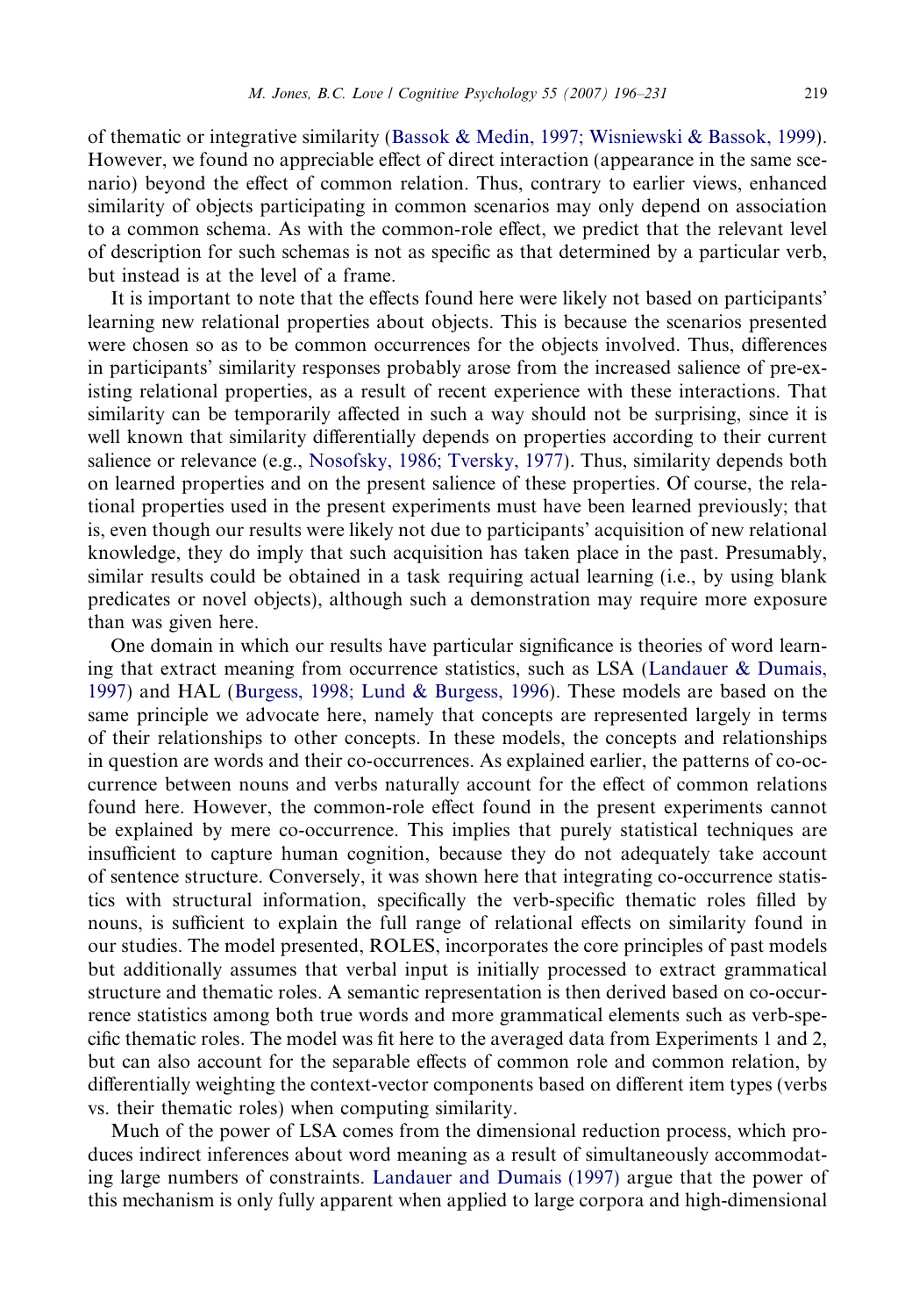semantic spaces. The present simulations used only a small set of sentences and a correspondingly low-dimensional semantic representation. Still, the model was able to extract meaning based on relational information, even for words that had not directly co-occurred. It remains an open question how ROLES will behave on larger corpora, for which indirect inference should play an even greater role, but as with LSA we expect that its learning power would only increase.

One interesting prediction that follows from this approach to learning is that the model develops explicit representations for verb-specific thematic roles, such as the agent and patient in  $hit(x, y)$ . These roles will develop strong associations to the nouns that regularly fill them. This prediction is borne out by studies of verb-specific thematic roles by McRae and colleagues. First, [McRae, Ferretti, and Amyote \(1997\)](#page-33-0) found that people can report typical features associated with such roles (i.e., the typical features of objects that fill the role), that these role/feature typicality ratings predict role/filler typicality ratings, and that compatibility between an object's features and roles affects reading times for ambiguous sentences. Second, [Ferretti et al. \(2001\)](#page-32-0) found that verbs prime nouns that typically fill their thematic roles as well as common features of those objects, and that sentence fragments (e.g., ''He arrested the'' or ''He was arrested by the'') selectively prime nouns that fit the unfilled role *(criminal or cop*, respectively). These results suggest that people have learned concepts corresponding to the class of objects that fit each role of a given verb; such concepts would correspond to the representations of thematic elements extracted by ROLES.

# 8.1. Possible mechanisms of relational influences on similarity

The primary goal of these studies was to empirically investigate how perceived similarity is affected by embedding of objects within relational systems. The results can be interpreted from within a number of different theoretical frameworks and are potentially due to any of several possible mechanisms. Here, we discuss what we see as three of the most promising explanations along with some of their implications and predictions. It will be an important task for future research to determine their relative merit.

## 8.1.1. Roles as properties

The most straightforward explanation of the present results is that the roles played by objects, and more generally the relations in which they engage, are stored as semantic properties of those objects, just as intrinsic features are. Similarity between objects then reflects some measure of commonality taken over all properties, both relational and featural. This is essentially the stance taken by ROLES: co-occurrence with featural descriptors (e.g., adjectives) indicates intrinsic features of objects whereas co-occurrence with relational descriptors (verbs and their thematic roles) indicates relational properties, but both are treated in the same way when deriving semantic representations.

If the roles-as-properties interpretation is correct, then models of semantic knowledge (e.g., [Collins & Loftus, 1975; Masson, 1995](#page-32-0)) need to be extended to include relational information (but see [Gentner, 1975; Rumelhart & Levin, 1975](#page-32-0)). In the case of spreading activation models, this implies the inclusion of nodes representing the separate roles of a relation, with connections from these nodes to the relation itself as well as to the objects that typically fill those roles. Such an approach is also supported by evidence that verbs prime nouns that tend to fill their thematic roles [\(Ferretti et al., 2001](#page-32-0)) and vice versa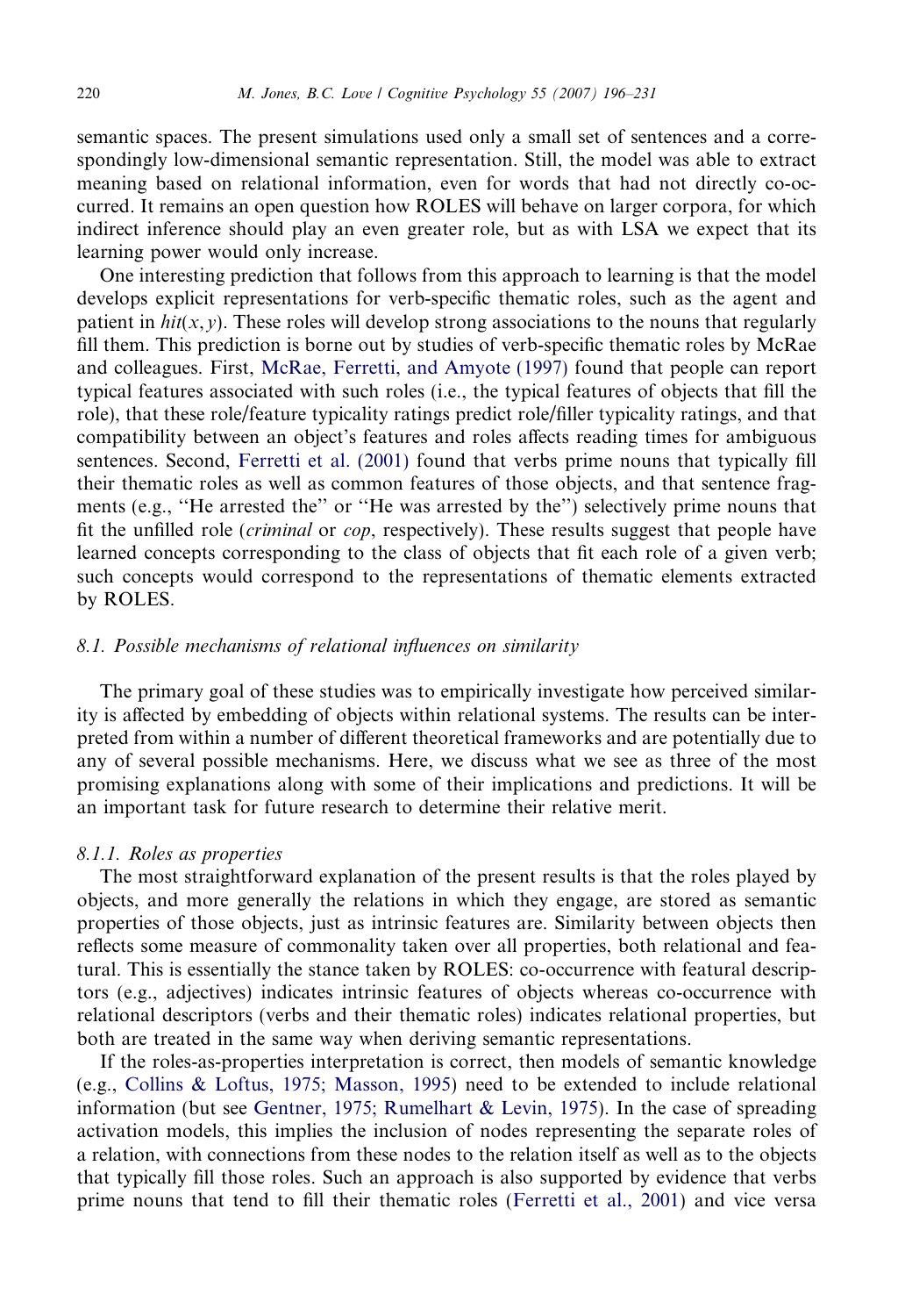([McRae, Hare, Elman, & Ferretti, 2005](#page-34-0)). [Spellman, Holyoak, and Morrison \(2001\)](#page-35-0) also present evidence, based on analogical priming, that semantic activation depends on the specific relations linking objects and argue that access to semantic knowledge is based on analogical mapping rather than simple spreading activation.

A related possibility that should be explored is that similarity depends not just on explicit first-order relations among objects, but also on higher-order relations. [Bassok](#page-32-0) [and Medin's \(1997\)](#page-32-0) findings support the notion that people are sensitive to implied higher-order relations within systems. For instance, they found that the sentence The carpenter fixes the chair is judged as more similar to the sentence The electrician fixes the radio than to *The electrician fixes the chair.* Apparently the match in the abstract concept of a person doing his or her job, which is a second-order relation between the relation  $fix$  and its arguments *carpenter* and *chair*, is more important to similarity than the featural match of the chair. In this case the relations in question were all intrinsic to the items being compared, but it is possible that such effects could also be found for extrinsic relational properties. For example, it would be interesting to see whether *carpenter* and *plumber* are more likely to be rated as similar by someone having read *The carpenter fixes the chair* and *The plumb*er installs the sink than by someone who had read The carpenter fixes the chair and The plumber fixes the radio. Such an experiment would contrast the effects of higher-order relations against the effects of first-order relations found in the present study. If an effect of higher-order relations were found (as we anticipate it would be), then the preprocessing assumed by ROLES would need to be expanded to include not just grammatical tagging but also inferences of a more semantic nature. This would allow the input to the model to include higher-order relations that are not explicitly present but are inferable based on prior knowledge.

# 8.1.2. Similarity through analogy

The effect of common role may also be explainable as the result of participants' forming analogies between scenarios involving the same relation. Objects playing the same roles would then correspond to each other within these analogies, which could in turn lead to an increase in similarity. For example, the process of analogy formation involves putting objects into correspondence, which in turn involves comparing them [\(Gentner, 1983\)](#page-32-0). It is known that the process of comparison by itself tends to increase the similarity between the items being compared [\(Boroditsky, in press\)](#page-32-0), so the comparisons involved in analogy formation could increase the similarity between corresponding elements (in this case, objects playing the same role within the same relation). If this explanation is correct, then it implies a complex bi-directional relationship between the processes of analogy and similarity, in that analogy is driven by similarity between potentially corresponding elements (e.g., [Gentner & Toupin, 1986; Goldstone, 1996](#page-32-0)) but the formation of an analogy also influences that same similarity. It also implies that analogy likely plays an important role in naturalistic category learning, where relational information about stimuli is abundant (as contrasted with most category learning experiments).

It is interesting to note that the analogy-based explanation is essentially an exemplar explanation, whereas the roles-as-properties proposal is essentially a prototype explanation. That is, under the analogy explanation, people compare two objects by recalling specific instances of their occurrence, and comparing the contexts of those occurrences. Under the roles-as-properties explanation, people rely on an abstracted representation of each object, which has properties that are determined by the contexts of individual occurrences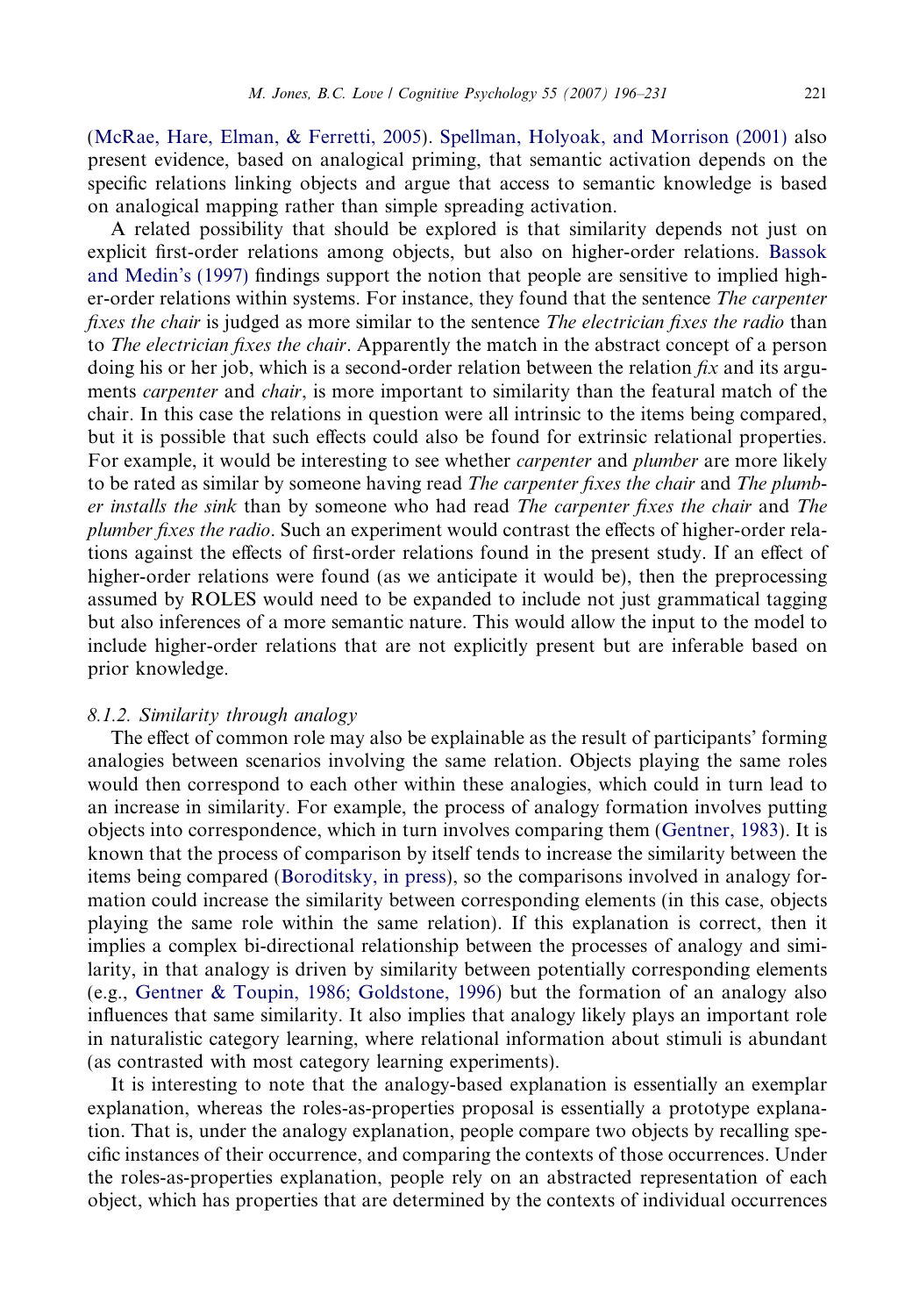but that are no longer necessarily associated to those specific instances. Just as it has been very difficult to distinguish between these competing explanations in the category learning literature (e.g., [Nosofsky & Zaki, 2002; Smith & Minda, 2002](#page-34-0)), much work on the relationship between analogy, similarity, and category learning may be needed before the question can be adequately addressed in the present context. Furthermore, as in category learning, it may turn out that the best explanation lies somewhere in between exemplars and prototypes [\(Anderson, 1991\)](#page-31-0) with situational factors determining the balance ([Love, Medin, &](#page-33-0) [Gureckis, 2004](#page-33-0)).

## 8.1.3. Mediation by feature salience

Finally, there is the possibility that appearance in a particular role could highlight certain intrinsic features of an object (cf. [Barsalou, 1987\)](#page-32-0). For example, reading about a polar bear chasing a seal may lead to inferences about the vulnerability and small size of the seal. Objects playing similar roles (e.g., a cat being chased by a dog) could thus have similar (temporarily) salient features, which could then lead to increased similarity via a features-only process. Slightly more general (non-role-specific) features could be responsible for the common-relation effect. As mentioned above, it is known that similarity is affected by the variable salience of features, so it seems plausible that a process of this sort could have occurred in the present experiments. Even if this is the case, it is important to point out that relational knowledge is still playing a critical role, in that it is driving the inference process. That is, in order for participants to infer features of an object based on its role, they must have pre-existing associations between the role (or relation) and the features, and in particular they must have learned concepts for individual roles and relations. Just how these roles and relations are represented, and how the knowledge they embody drives the inference process, are important questions for future research.

# 8.2. Implications beyond similarity

Issues of semantic representation have broad relevance. The general idea that participating in common relational structures can increase the perceived similarity of objects embedded in those structures has currency beyond predicting similarity judgments. The relevance of our studies to statistical approaches to word learning has already been considered in our discussion of the ROLES model. Additional theoretical connections are considered below.

#### 8.2.1. Language learning and processing

A critical step in language comprehension involves assigning nouns to the thematic roles of verbs ([Carlson & Tanenhaus, 1988; Fillmore, 1968](#page-32-0)). Our results suggest that semantic knowledge about objects may facilitate this process, as this knowledge incorporates information about verb-specific thematic roles that each object is likely to fill. This finding complements the work of McRae and colleagues [\(McRae et al., 1997, 1998; Fer](#page-33-0)[retti et al., 2001\)](#page-33-0), who have shown that the meaning of a verb incorporates information about objects that are likely to fill each of its thematic roles. Knowledge about the compatibility of nouns and verb-specific thematic roles plays a critical role in online sentence comprehension, by aiding in rapid resolution of structural ambiguities in garden path sentences ([McRae et al., 1998](#page-34-0)) and by selectively priming nouns that provide good fits for unfilled thematic roles ([Ferretti et al., 2001](#page-32-0)). Thus, relational knowledge may play a critical role in the interplay between language structure and meaning.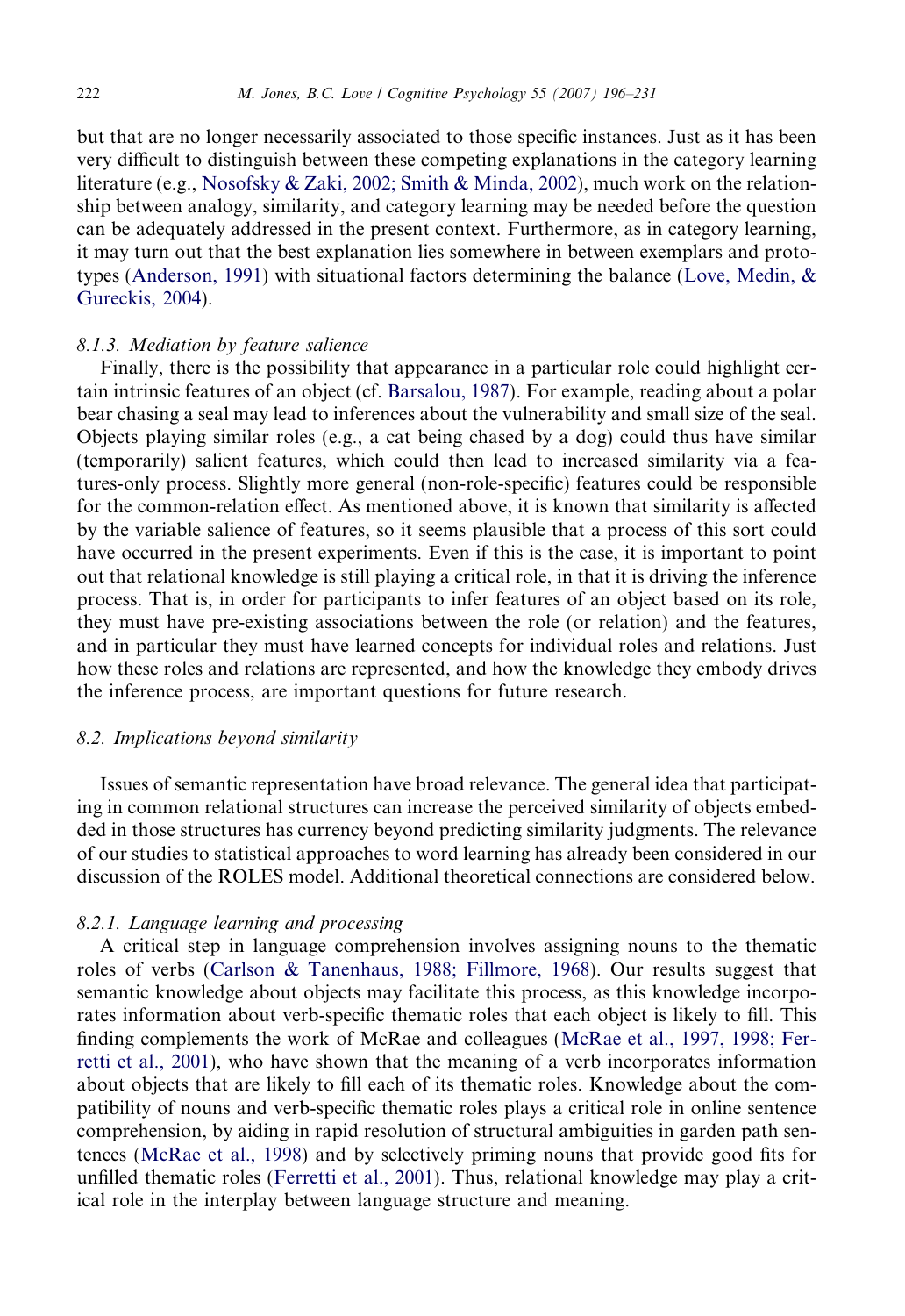A related question is how acquisition of relational knowledge interacts with learning of syntax early in development. Role-specific learning should be difficult or impossible prior to knowledge of the language's syntax (because syntax is needed in general to assign nouns to thematic roles), but on the other hand it would be difficult to extract general syntactic rules without knowledge of which nouns are likely to fill which roles. A possible answer to this problem comes from Tomasello's verb-island hypothesis ([Akhtar & Tomasello, 1997;](#page-31-0) [Diessel & Tomasello, 2001; Tomasello, 1992](#page-31-0)), which states that children initially learn isolated syntactical regularities for individual verbs, based on the semantics of those verbs. This fits well with ROLES' prediction that separate concepts are learned for the thematic roles of individual verbs. Once such role-specific concepts are learned for a particular verb, based on an understanding of that verb's meaning and repeated (verbal and non-verbal) experience with that type of interaction, the language learner can recognize patterns in the order in which the nouns corresponding to the different roles tend to be uttered. This would allow initial formation of verb islands, which should eventually be combinable to induce the full syntax of the language [\(Tomasello, 1992\)](#page-35-0).

The question of whether concepts are represented by intrinsic properties vs. extrinsic relations also relates to the question in language production of whether generation of syntactic structure is guided by the features of concepts (or lexical entries) vs. their thematic roles. This question has been investigated using the phenomenon of structural priming ([Bock, 1986](#page-32-0)), by which people tend to reuse syntactic constructions from one sentence to the next, even in the absence of overlap in content. Bock, Loebell, and Morey (1992) show that the strength of structural priming can depend on features of concepts, such as animacy. Given a choice between active and passive constructions (which allows freedom in the assignment of agent and patient to subject and object), participants tend to produce the option that matches the prime in animacy of the subject. However, [Chang](#page-32-0) [et al. \(2003\)](#page-32-0) show that thematic roles also influence structural priming. Stimuli in their studies were based on the locative alternation (e.g., The man sprayed the car with wax/ The man sprayed wax on the car), which varies the relative positioning of the location  $(car)$  and theme  $(wax)$ . Animacy of the role fillers was controlled for to minimize possible featural effects. Chang et al. found that participants were biased towards the construction that matched the prime in order of thematic roles (location–theme vs. theme–location), thus demonstrating that thematic role information influences sentence structure. This result parallels the present findings, by showing that relational information plays a role similar to that of featural information in cognitive representations (in this case for the purposes of language production).<sup>5</sup>

Turning back to the present findings, an important question is whether the observed effects of relational information were driven by syntax or semantics. We have assumed that the common role effect is a semantic effect due to objects playing the same thematic role (e.g., agent), but it is also possible that the effect is due to both objects filling the same syntactic role (e.g., subject). These two interpretations could be discriminated by using passive constructions. For example, if participants were presented with The polar bear chases the

 $5$  [Chang et al.'s \(2003\)](#page-32-0) findings differ from ours in that they found effects of verb-general thematic roles, whereas the present experiments investigated the effects of roles within specific relations. However, our findings do not rule out verb-general similarity effects (e.g., two objects becoming more similar due to acting as the agent in different relations), albeit likely weaker than those found here. Furthermore, [Pickering and Branigan \(1998\)](#page-34-0) show that structural priming is stronger when the prime and target sentences contain the same verb.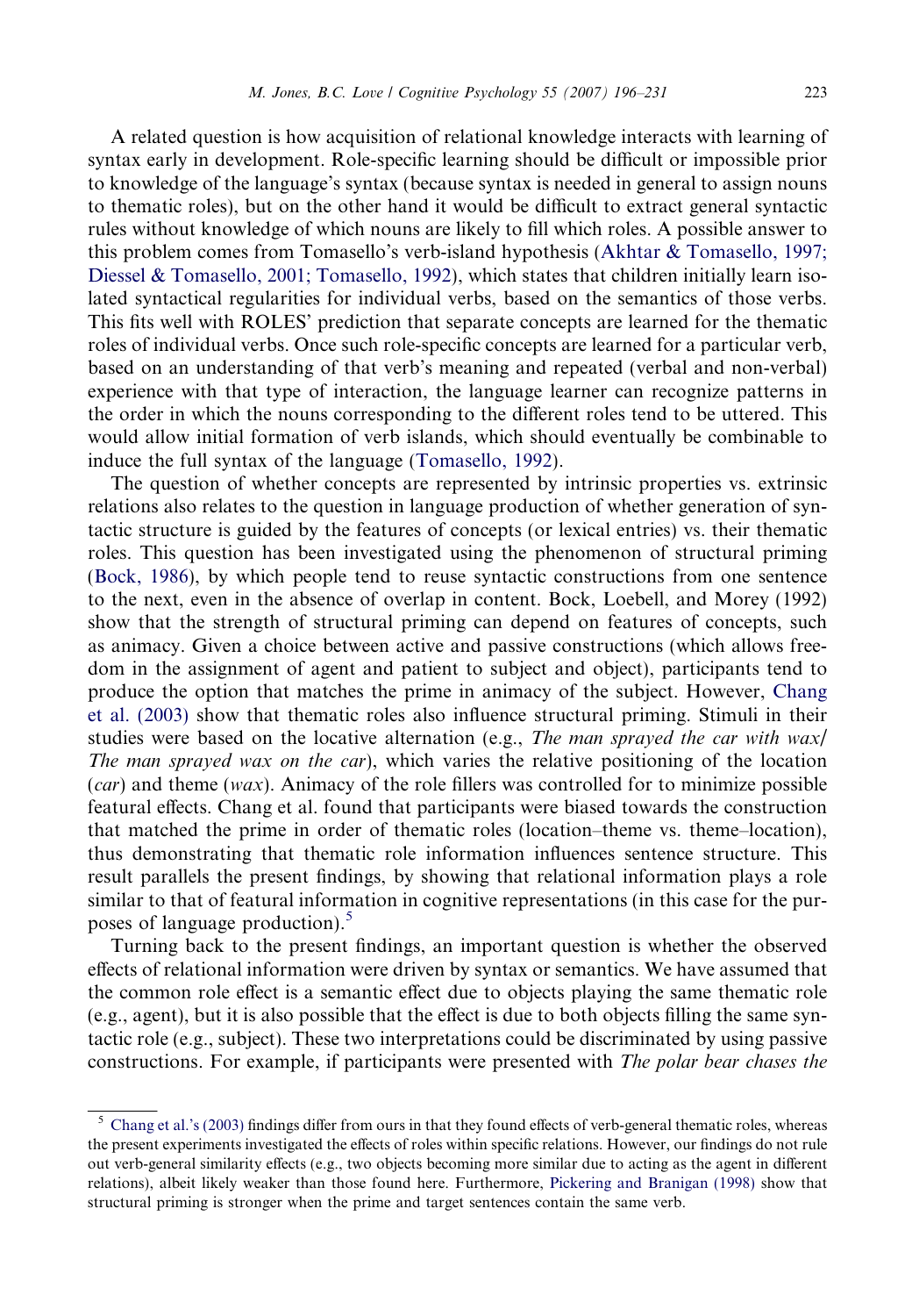seal and The cat is chased by the collie, the semantic hypothesis would predict the seal to be rated as more similar to the cat, because both are patients of the chase relation, whereas the syntactic hypothesis would predict the seal to be rated as similar to the collie, because both are objects. The semantic prediction seems more likely, because similarity is generally assumed to be a semantic construct, but further research along these lines is needed before the conclusion can be made definitively.

## 8.2.2. Decision making

Normatively inspired theories of decision making, based on expected utility theory [\(von](#page-34-0) [Neumann & Morgenstern, 1947\)](#page-34-0), assume that decisions are based on intrinsic values, or utilities, of outcomes (e.g., [Kahneman & Tversky, 1979; Quiggin, 1993\)](#page-33-0). One critical assumption of utility-based approaches is that the utility of an option is independent of the other options in the choice set. However, there is much evidence showing that this assumption is untenable, in that preferences between certain options can depend on which other options are present [\(Huber, Payne, & Puto, 1982; Simonson & Tversky, 1992; Stew](#page-33-0)[art, Chater, Stott, & Reimers, 2003\)](#page-33-0). For example, in the attraction (or asymmetric dominance) effect, preference for one object relative to another can be increased if there is a third option present that the first dominates on all dimensions ([Huber et al., 1982](#page-33-0)). The attraction effect and other violations of independence are potentially explainable in the present framework by assuming that relations such as dominance are encoded as rolebased properties of objects and that these (extrinsic) properties affect subjective valuations. Indeed, recent theories that have been developed to explain such phenomena all rely on relative evaluation of alternatives (Choplin & Hummel, 2002; González-Vallejo, 2002; [Roe, Busemeyer, & Townsend, 2001; Stewart, Chater, & Brown, 2006; Tversky & Simon](#page-32-0)[son, 1993](#page-32-0)). Therefore the effects of relational information found in the present study may share a common mechanism with processes underlying decision making.

# 8.2.3. Category learning

Perhaps the most important implications of the present study are those relevant to the study of concepts and categories. Past research in category learning has almost uniformly assumed that objects and categories are represented solely in terms of intrinsic features, without regard for how separate objects might interact. This assumption is implicit in the abundance of laboratory studies using isolated, non-interacting objects, such as geometrical figures or dot patterns (e.g., [Posner & Keele, 1968; Shepard, Hovland, & Jenkins,](#page-34-0) [1961\)](#page-34-0), as well as in more naturalistic studies of category representation [\(Rosch & Mervis,](#page-34-0) [1975\)](#page-34-0). The same assumption is made in essentially every formal theory of category learning, including exemplar [\(Medin & Schaffer, 1978; Nosofsky, 1986](#page-34-0)), prototype ([Reed, 1972;](#page-34-0) [Smith & Minda, 2002](#page-34-0)), clustering [\(Anderson, 1991; Love et al., 2004\)](#page-31-0), and rule-based models ([Collins & Quillian, 1969; Nosofsky, Palmeri, & McKinley, 1994\)](#page-32-0). However, recent work has brought into question the adequacy of the intrinsic feature assumption even for laboratory studies of category learning in restricted domains ([Love & Markman, 2003\)](#page-33-0).

In contrast to the majority of work in category learning, the results presented here demonstrate that relational information plays an important role in category representations. This suggests that relations among stimuli, when present, may also play an important role in the learning of novel categories. Evidence for this claim comes from recent work by [Larkey, Narvaez, and Markman \(2004\)](#page-33-0), who show that under certain conditions participants prefer to categorize objects based on their roles rather than on their features, and by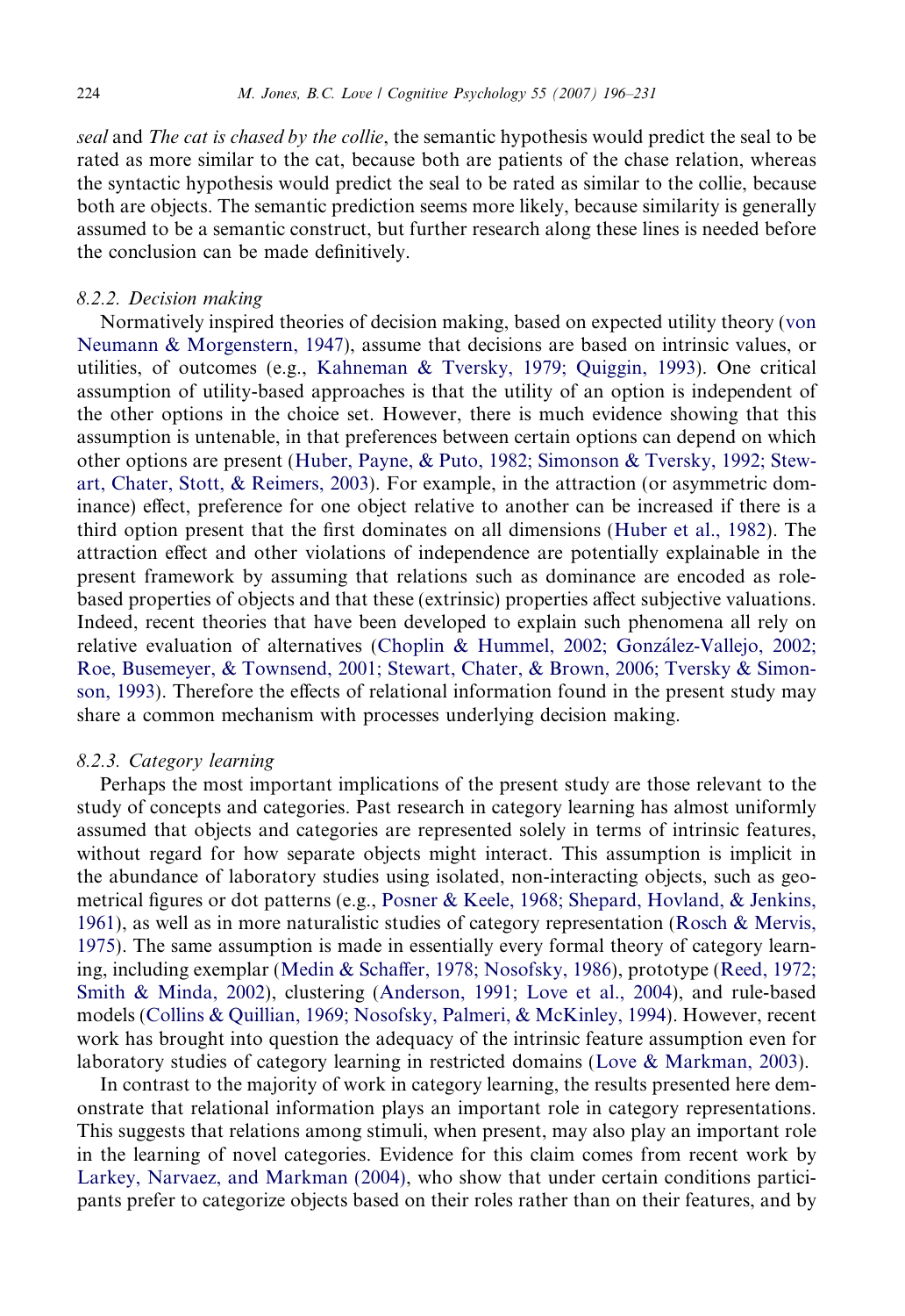[Rehder and Ross \(2001\),](#page-34-0) who show that relational information can be used to learn categories even in the absence of any regularities in individual features. Taken together with these findings, our results imply that theories and empirical studies of categorization both need to be extended to consider the impact of relational information on learning. Extending current models may be as simple as allowing input representations to include relational properties, but may also require more complex and interactive processing of exemplars, including determination of analogical relationships among them ([Tomlinson & Love,](#page-35-0) [2006](#page-35-0)). Deciding among the competing explanations offered here for our results will be a critical starting point in addressing this question.

Our results also have important implications for [Markman and Stilwell's \(2001\)](#page-33-0) theory of role-governed categories. On the one hand, they provide direct empirical evidence that category representations include relational information. However, the work on role-governed categories has been primarily cast as an investigation into different category types. For example, Markman and Stilwell's dichotomy assumes that ''feature-based categories...only have feature-based representations'' (p. 341). The experiments here provide a quite different interpretation. In particular, the stimuli used all corresponded to concrete categories of the sort that would normally be referred to as ''feature-based''. Therefore our results are not limited to a subclass of concepts such as role-governed categories. Instead, they support the claim that essentially every category has some relational component. Thus, instead of separate category types, we are led to a view of different types of information, featural and relational, that both contribute to all categories albeit to varying degrees (see [Wisniewski, Clancy, & Tillman, 2005](#page-35-0), for a similar argument). This suggests that future work should focus on the implications of differential reliance on different types of information (cf. [Barr & Caplan, 1987\)](#page-32-0), rather than on strict taxonomies of category types.

# Appendix A. Details of design and analyses

The full set of objects and relations used in all three experiments (and, in abstract form, in the simulations) is presented in Table A1. These items are grouped into four word sets, each containing seven object names (labeled A through G) and two relation names (X and Y). The four word sets all played identical roles in the design. For a given participant, each word set contributed three sentences to the incidental learning phase. The nature of these sentences was determined by the participant's assigned condition for that word set, according to the design given in [Table A2](#page-30-0). For example, a participant who was in

| Word set Object |                 |       |      |                                                         |                    |        |              |                                             | Relation  |  |
|-----------------|-----------------|-------|------|---------------------------------------------------------|--------------------|--------|--------------|---------------------------------------------|-----------|--|
|                 | A               | B     | C    | D                                                       | E                  | F      | G            | X                                           | Y         |  |
|                 | Polar bear Seal |       | Fish | Collie                                                  | German<br>shepherd | Cat    | Sheep        | Chase                                       | Herd      |  |
| 2               | Engineer        | Robot | Car  | Construction Carpenter Building Foreman Build<br>worker |                    |        |              |                                             | Listen to |  |
| 3               | <b>Blood</b>    | Vein  | Arm  | Road                                                    | Railroad<br>tracks | Tunnel | Mountain Run | through                                     | Go over   |  |
| $\overline{4}$  | Private         |       |      | Sergeant General Stock-boy                              | Cashier            |        |              | Manager Customer Take orders Assist<br>from |           |  |

Complete set of stimuli for Experiments 1–3

Table A1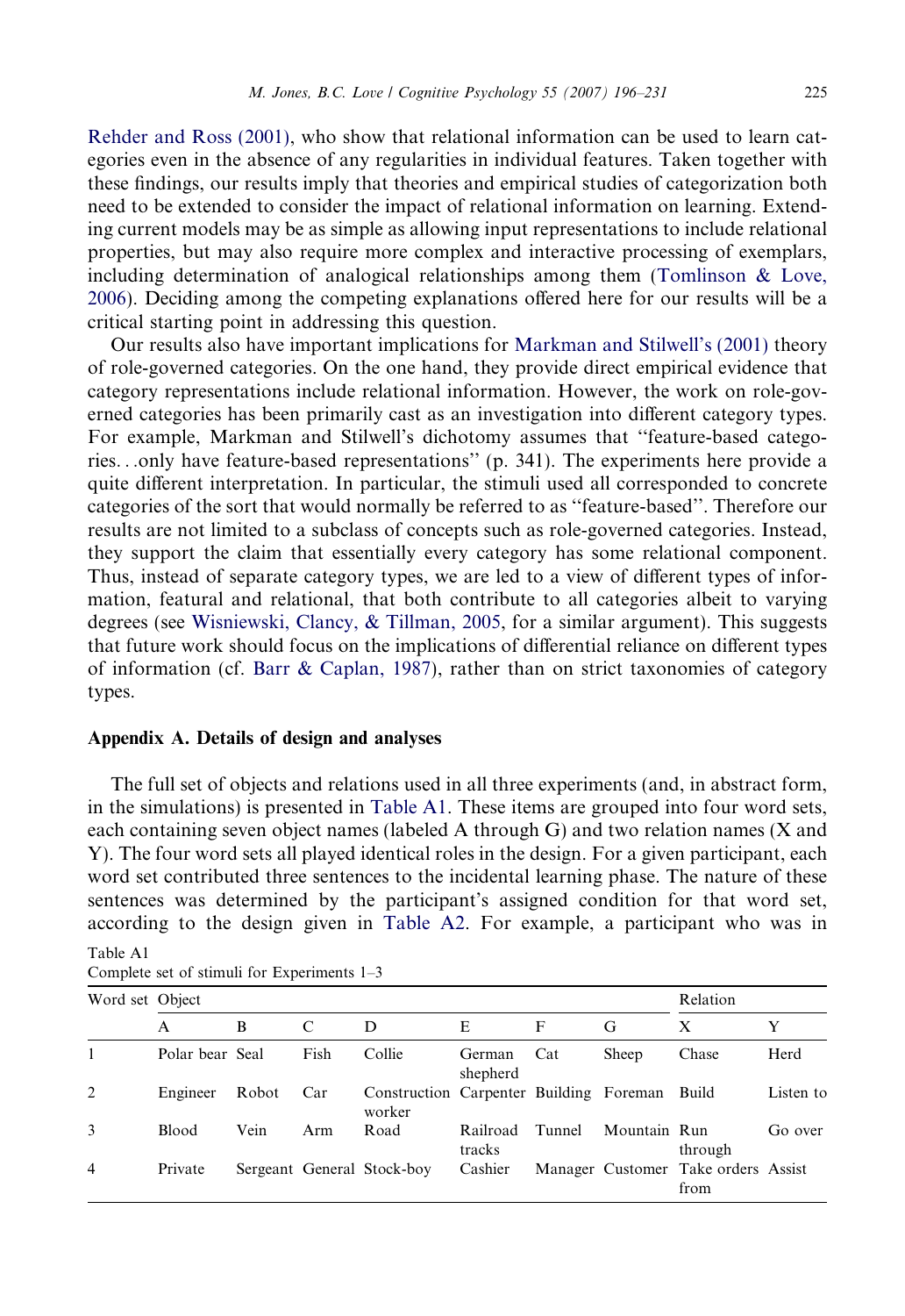<span id="page-30-0"></span>condition 2 for word set 3 viewed the sentences *The blood runs through the vein*  $(A \times B)$ , The railroad tracks run through the tunnel  $(E X F)$ , and The road goes over the mountain (D) Y G). The four conditions form a  $2 \times 2$  design that varies the role of B (agent vs. patient) and the relations for D and E. Note that replacement of the entries in Table A2 with the items from word set 1 reproduces the top half of [Table 2](#page-7-0) in the main text.

The similarity comparisons (interaction comparisons for Experiment 3) used in all experiments and simulations are displayed in Table A3. These comparisons were replicated once for each word set, for a total of 20. Every participant responded to this same set of comparisons. All of the primary analyses involved contrasting response rates to particular comparisons across certain groups, as detailed in [Table A4](#page-31-0). For example, the test of the common-relation effect involved comparing response rates to the comparison  $B \sim D/E$ (base B, targets D and E) between participants in conditions 1 and 2 for each word set. Condition 1 participants had seen B and D in the same relation whereas condition 2 participants had seen B and E in the same relation. Thus, a positive effect of common relation corresponds to the former group selecting the first target (D) more often (hence condition 1 is listed first in this line of the table). As with the previous two tables, each line in [Table](#page-31-0) [A4](#page-31-0) corresponds to four contrasts, one from each word set. Thus the common-relation

| Condition      | Phase 1 sentences |          |         |  |  |  |  |  |
|----------------|-------------------|----------|---------|--|--|--|--|--|
|                | Agent             | Relation | Patient |  |  |  |  |  |
|                | A                 | X        | B       |  |  |  |  |  |
|                | D                 | X        | F       |  |  |  |  |  |
|                | E                 | Y        | G       |  |  |  |  |  |
| $\overline{2}$ | A                 | X        | B       |  |  |  |  |  |
|                | E                 | X        | F       |  |  |  |  |  |
|                | D                 | Y        | G       |  |  |  |  |  |
| 3              | B                 | X        | ⌒       |  |  |  |  |  |
|                | D                 | X        | F       |  |  |  |  |  |
|                | Е                 | v        | G       |  |  |  |  |  |
| 4              | B                 | X        |         |  |  |  |  |  |
|                | E                 | X        | F       |  |  |  |  |  |
|                | D                 | Y        | G       |  |  |  |  |  |

Table A2 Design of incidental learning phase for experiments and simulations

Notes: Each participant viewed three sentences from each word set. These sentences were determined by the participant's assigned condition for that set, according to this table. See Table A1 for the actual words used.

| Table A3                                                 |  |  |  |
|----------------------------------------------------------|--|--|--|
| Comparisons presented in all experiments and simulations |  |  |  |

| Base | Target 1 | Target 2 |
|------|----------|----------|
| B    |          |          |
| B    |          |          |
| B    |          |          |
| F    |          |          |
| G    |          |          |

Note: Each row represents four comparisons—one for each word set (see Table A1). Thus a total of 20 comparisons were presented.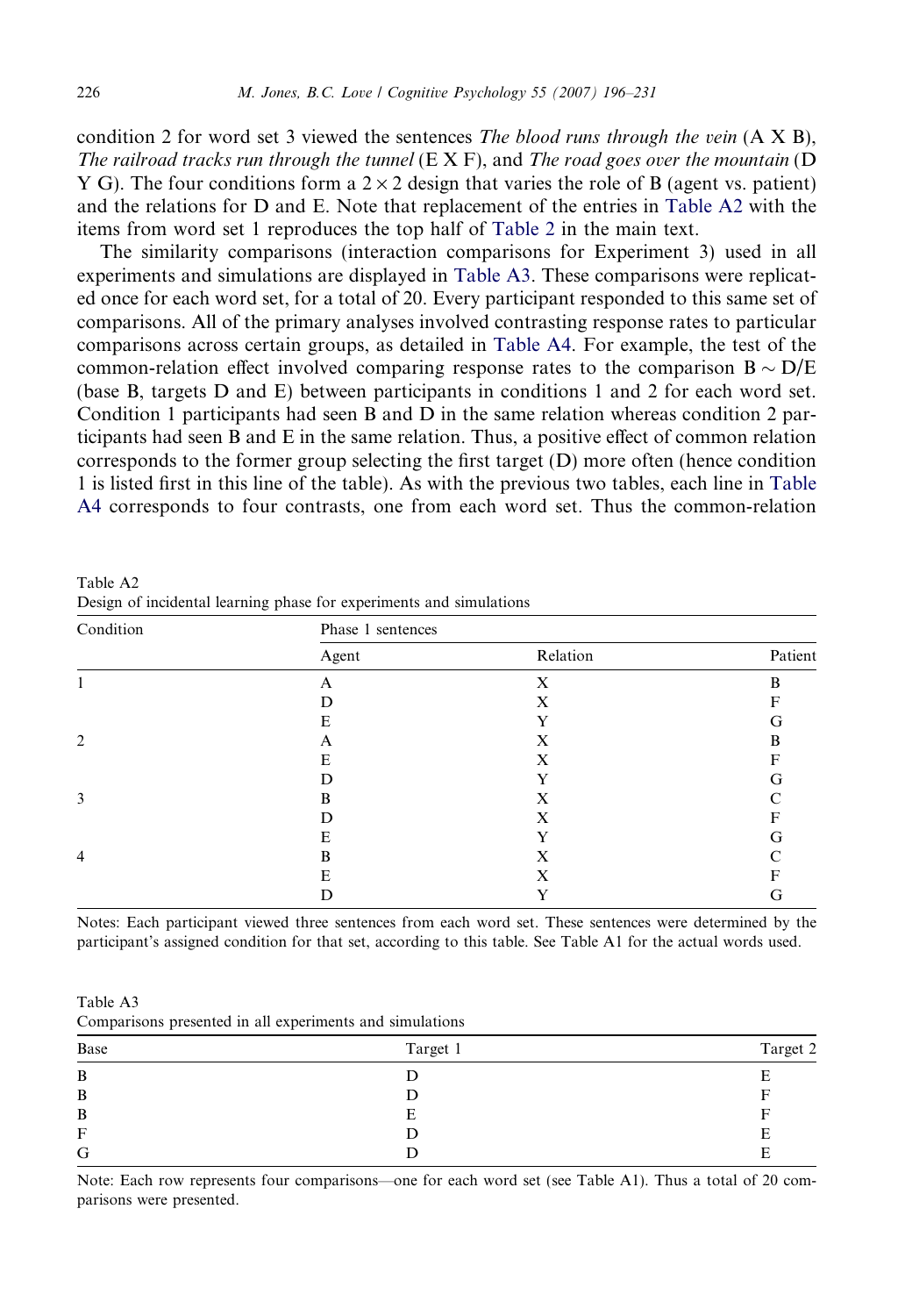| Test              | Comparison   | Conditions         |
|-------------------|--------------|--------------------|
| Role              | $B \sim D/F$ | $3 \text{ vs. } 1$ |
|                   | $B \sim E/F$ | $4 \text{ vs. } 2$ |
| Relation          | $B \sim D/E$ | $1 \text{ vs. } 2$ |
| Role vs. relation | $B \sim F/D$ | $1 \text{ vs. } 4$ |
|                   | $B \sim F/E$ | 2 vs. 3            |
| Scenario          | $F \sim D/E$ | $1,3$ vs. $2,4$    |
|                   | $G \sim D/E$ | $2,4$ vs. 1,3      |

<span id="page-31-0"></span>Table A4

Contrasts used in primary analyses in all experiments and simulations

Notes: Comparisons are written as base  $\sim$  target 1/target 2. Each row represents four comparisons—one for each word set—that all contributed to the particular test. For all contrasts, a positive effect (or greater effect of role than relation) corresponds to participants in the first listed condition(s) choosing target 1 more often than participants in the second condition(s).

analysis comprised data from four contrasts, and the other three analyses each comprised eight.

As stated in Footnote [1](#page-12-0), data in the co-occurrence analysis could not be assumed to be independent, because each participant contributed responses to both  $F \sim D/E$  and  $G \sim D/E$  from each word set (regardless of the participant's condition for that set; see Table A4). Because such a pair of comparisons involves overlapping words, responses from a given participant could be correlated. Therefore only one observation from each such pair was included in the regression model. (Because estimates of means are not affected by dependence among variables, the average response rates reported for all three experiments were based on the full dataset.) Selection of which data to include was done randomly, subject to the constraint that, for each condition in each word set, the  $F \sim D/E$  data were retained for half of the participants in that condition and the  $G \sim D/E$  data were retained for the other half. In Experiment 2, each condition for each word set contained an odd number of participants (seven); therefore we retained three participants for  $F \sim D/E$  and four for  $G \sim D/E$  from each of conditions 1 and 2, while we retained four for  $F \sim D/E$  and three for  $G \sim D/E$  from each of conditions 3 and 4. This division ensured that all eight contrasts in the model had the same number of observations and that each was balanced.

As stated in Footnote [2](#page-12-0), analyses comparing the effect of co-occurrence to that of common relation could only include half of the co-occurrence data, due to independence considerations. Specifically, the co-occurrence observations from participants in conditions 1 and 2 for each word set had to be excluded. This was done after the division of co-occurrence data described in the previous paragraph. The nature of that division ensured that even after this further reduction each of the eight co-occurrence contrasts remained balanced. (For Experiment 2, each  $F \sim D/E$  contrast now had slightly more total observations than each  $G \sim D/E$ contrast, but this presents no problems of interpretation for the model.)

# **References**

Akhtar, N., & Tomasello, M. (1997). Young children's productivity with word order and verb morphology. Developmental Psychology, 33, 952–965.

Anderson, J. R. (1991). The adaptive nature of human categorization. Psychological Review, 98, 409–429.

Baker, C. F., Fillmore, C. J., & Lowe, J. B. (1998). The Berkeley FrameNet project. Proceedings of COLING/ ACL, 86–90.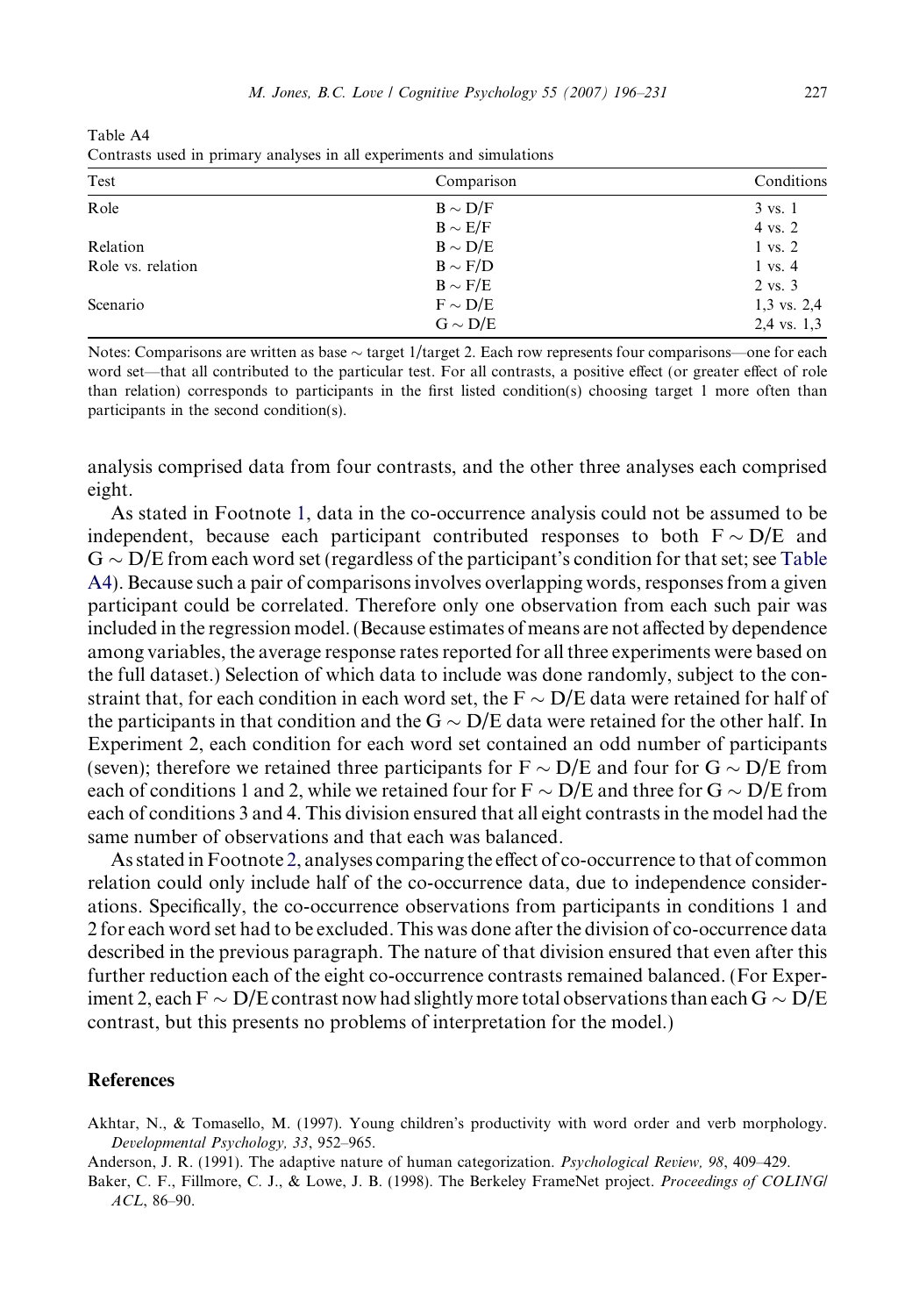- <span id="page-32-0"></span>Barr, R. A., & Caplan, L. J. (1987). Category representations and their implications for category structure. Memory and Cognition, 15, 397–418.
- Barsalou, L. W. (1987). The instability of graded structure: Implications for the nature of concepts. In U. Neisser (Ed.), Concepts and conceptual development: Ecological and intellectual factors in categorization (pp. 101–140). New York: Cambridge University Press.
- Bassok, M., & Medin, D. L. (1997). Birds of a feather flock together: similarity judgments with semantically rich stimuli. Journal of Memory and Language, 36, 311–336.
- Block, N. (1987). Functional role and truth conditions. Proceedings of the Aristotelian Society LXI, 157-181.

Bock, J. K. (1986). Syntactic persistence in language production. Cognitive Psychology, 18, 355–387.

- Bock, J. K., Loebell, H., & Morey, R. (1992). From conceptual roles to structural relations: Bridging the syntactic cleft. Psychological Review, 99, 150–171.
- Boroditsky, L. (in press). Comparison and the development of knowledge. Cognition.
- Bowdle, B. F., & Gentner, D. (2005). The career of metaphor. *Psychological Review*, 112, 193–216.
- Burgess, C. (1998). From simple associations to the building blocks of language: modeling meaning in memory with the HAL model. Behavior Research Methods, Instruments, and Computers, 30, 188-198.
- Carlson, G. N., & Tanenhaus, M. K. (1988). Thematic roles and language comprehension. In W. Wilkins (Ed.), Thematic relations (pp. 263–288). New York: Academic Press.
- Carreras, X., & M'arques, L. (2004). Introduction to the CoNLL-2004 shared task: Semantic role labeling. In H.T. Ng & E. Riloff (Eds.), Proceedings of CoNLL-2004. Boston.
- Chang, F., Bock, K., & Goldberg, A. E. (2003). Can thematic roles leave traces of their places?. Cognition 90, 29–49.
- Choplin, J. M., & Hummel, J. E. (2002). Magnitude comparisons distort mental representations of magnitude. Journal of Experimental Psychology: General, 131, 270–286.
- Collins, A. M., & Loftus, E. E. (1975). A spreading activation theory of semantic processing. Psychological Review, 82, 407–428.
- Collins, A. M., & Quillian, M. R. (1969). Retrieval time from semantic memory. Journal of Verbal Learning and Verbal Behavior, 8, 240–247.
- Diessel, H., & Tomasello, M. (2001). The acquisition of finite complement clauses in English: a corpus-based analysis. Cognitive Linguistics, 12, 97–141.
- Dowty, D. R. (1991). Thematic proto-roles and argument selection. Language, 67, 547–619.
- Estes, Z. (2003). A tale of two similarities: Comparison and integration in conceptual combination. Cognitive Science, 27, 911–921.
- Ferretti, T. R., McRae, K., & Hatherell, A. (2001). Integrating verbs, situation schemas, and thematic role concepts. Journal of Memory and Language, 44, 516–547.
- Field, H. (1977). Logic, meaning and conceptual role. Journal of Philosophy, 69, 379–408.
- Fillmore, C. (1968). The case for case. In E. Bach & R. T. Harms (Eds.), Universals in linguistic theory (pp. 1–90). New York: Holt, Rinehart, & Winston.
- Fillmore, C. J. (1976). Frame semantics and the nature of language. Annals of the New York Academy of Sciences: Conference on the Origin and Development of Language and Speech, 280, 20–32.
- Flores d'Arcais, G. B., Schreuder, R., & Glazenborg, G. (1985). Semantic activation during recognition of referential words. Psychological Research, 47, 39–49.
- Fodor, J. A. (1998). Concepts: Where cognitive science went wrong. New York: Oxford University Press.
- Gentner, D. (1975). Evidence for the psychological reality of semantic components: The verbs of possession. In D. A. Norman & D. E. Rumelhart (Eds.), Explorations in Cognition (pp. 211-246). San Francisco: W.H. Freeman.
- Gentner, D. (1983). Structure-mapping: a theoretical framework for analogy. *Cognitive Science*, 7, 155–170.
- Gentner, D., & Brem, S. K. (1999). Is snow really like a shovel? Distinguishing similarity from thematic relatedness. In M. Hahn & S. C. Sontess (Eds.), Proceedings of the Twenty-first Annual Meeting of the Cognitive Science Society (pp. 179–184). Mahwah, NJ: Lawrence Erlbaum Associates.
- Gentner, D., & Gunn, V. (2001). Structural alignment facilitates the noticing of differences. Memory and Cognition, 29, 565–577.
- Gentner, D., & Kurtz, K. J. (2005). Learning and using relational categories. In W. Ahn, R. L. Goldstone, B. C. Love, A. B. Markman, & P. Wolff (Eds.), Categorization inside and outside of the lab: Festschrift in Honor of Douglas L. Medin. Washington, DC: American Psychological Association.
- Gentner, D., Rattermann, M. J., & Forbus, K. D. (1993). The roles of similarity in transfer: separating retrievability from inferential soundness. Cognitive Psychology, 25, 524–575.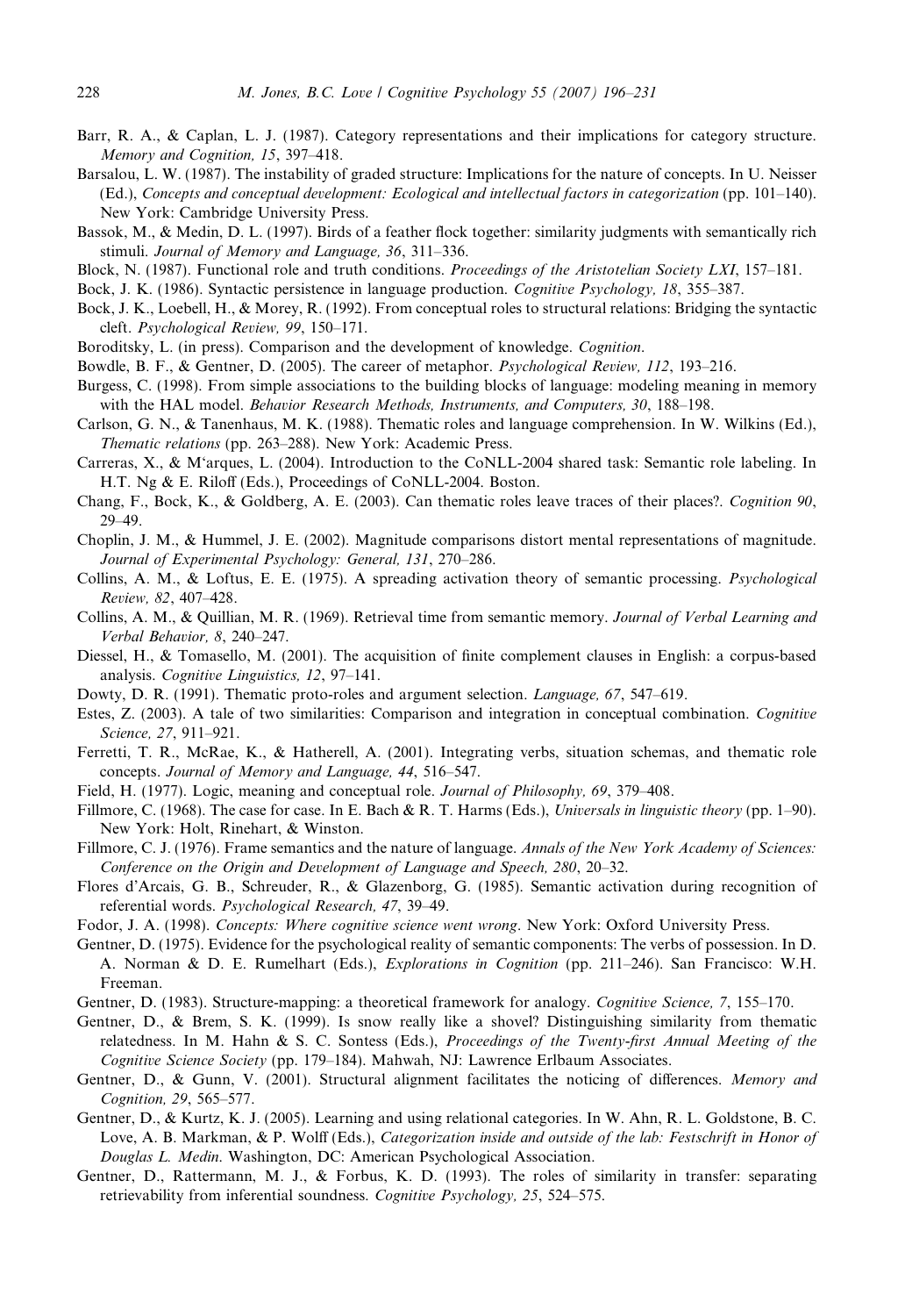- <span id="page-33-0"></span>Gentner, D., & Toupin, C. (1986). Systematicity and surface similarity in the development of analogy. Cognitive Science, 10, 277–300.
- Gildea, D., & Jurafsky, D. (2002). Automatic labeling of semantic roles. Computational Linguistics, 28(3), 245–288.
- Gregory, M. E., & Mergler, N. L. (1990). Metaphor comprehension: In search of literal truth, possible truth, and metaphoricity. Metaphor and Symbolic Activity, 5, 151–173.
- Goldstone, R. L. (1996). Alignment-based nonmonotonicities in similarity. Journal of Experimental Psychology: Learning, Memory, and Cognition, 22, 988–1001.
- Goldstone, R. L., Medin, D. L., & Gentner, D. (1991). Relational similarity and the nonindependence of features in similarity judgments. Cognitive Psychology, 23, 222–262.
- Goldstone, R. L., & Rogosky, B. J. (2002). Using relations within conceptual systems to translate across conceptual systems. Cognition, 84, 295–320.
- González-Vallejo, C. (2002). Making trade-offs: a probabilistic and context-sensitive model of choice behavior. Psychological Review, 109, 137–154.
- Hare, M., McRae, K., & Elman, J. L. (2003). Sense and structure: meaning as a determinant of verb subcategorization preferences. Journal of Memory and Language, 48, 281–303.
- Hare, M., McRae, K., & Elman, J. L. (2004). Admitting that admitting verb sense into corpus analyses makes sense. Language and Cognitive Processes, 19, 181–224.
- Huber, J., Payne, J. W., & Puto, C. (1982). Adding asymmetrically dominated alternatives: violations of regularity and the similarity heuristic. Journal of Consumer Research, 9, 90–98.
- Hummel, J. E., & Holyoak, K. J. (1997). Distributed representations of structure: a theory of analogical access and mapping. Psychological Review, 104, 427–466.
- Hutchison, K. A. (2003). Is semantic priming due to association strength or feature overlap?. A microanalytic review. Psychonomic Bulletin and Review, 10, 785–813.
- Jones, M., & Sieck, W. R. (2003). Learning myopia: an adaptive recency effect in category learning. Journal of Experimental Psychology: Learning, Memory, and Cognition, 29, 626–640.
- Kahneman, D., & Tversky, A. (1979). Prospect theory: an analysis of decision under risk. Econometrica, 47, 263–291.
- Landauer, T. K., & Dumais, S. T. (1997). A solution to Plato's problem: the latent semantic analysis theory of acquisition, induction, and representation of knowledge. Psychological Review, 104, 211–240.
- Larkey, L. B., & Love, B. C. (2003). CAB: connectionist analogy builder. Cognitive Science, 27, 781–794.
- Larkey, L. B., Narvaez, L., & Markman, A. B. (2004). Categories among relations. In K. D. Forbus, D. Gentner, & T. Regier (Eds.), Proceedings of the twenty-sixth annual meeting of the cognitive science society (p. 1634). Hillsdale, NJ: Lawrence Erlbaum.
- Lin, E. L., & Murphy, G. L. (2001). Thematic relations in adults' concepts. Journal of Experimental Psychology: General, 130, 3–28.
- Love, B. C., & Markman, A. B. (2003). The nonindependence of stimulus properties in human category learning. Memory and Cognition, 31, 790–799.
- Love, B. C., Medin, D. L., & Gureckis, T. M. (2004). SUSTAIN: a network model of category learning. Psychological Review, 111, 309–332.
- Lund, K., & Burgess, C. (1996). Producing high-dimensional semantic spaces from lexical co-occurrence. Behavior Research Methods, Instruments and Computers, 28, 203–208.
- Markman, A. B. (2005). What are categories, and why are they coherent? In W. Ahn, R. L. Goldstone, B. C. Love, A. B. Markman, & P. Wolff (Eds.), Categorization inside and outside of the lab: Festschrift in Honor of Douglas L. Medin. Washington, DC: American Psychological Association.
- Markman, A. B., & Gentner, D. (1996). Commonalities and differences in similarity comparisons. Memory and Cognition, 24, 235–249.
- Markman, A. B., & Stilwell, C. H. (2001). Role-governed categories. Journal of Experimental and Theoretical Artificial Intelligence, 13, 329–358.
- Markman, E. M., & Hutchinson, J. E. (1984). Children's sensitivity to constraints on word meaning: taxonomic versus thematic relations. Cognitive Psychology, 16(1), 1–27.
- Masson, M. E. J. (1995). A distributed memory model of semantic priming. Journal of Experimental Psychology: Learning, Memory, and Cognition, 21, 3–23.
- McDonald, S., & Lowe, W. (1998). Modelling functional priming and the associative boost. In Proceedings of the 20th Annual Conference of the Cognitive Science Society, pp. 675–680. Mahwah, NJ: Erlbaum.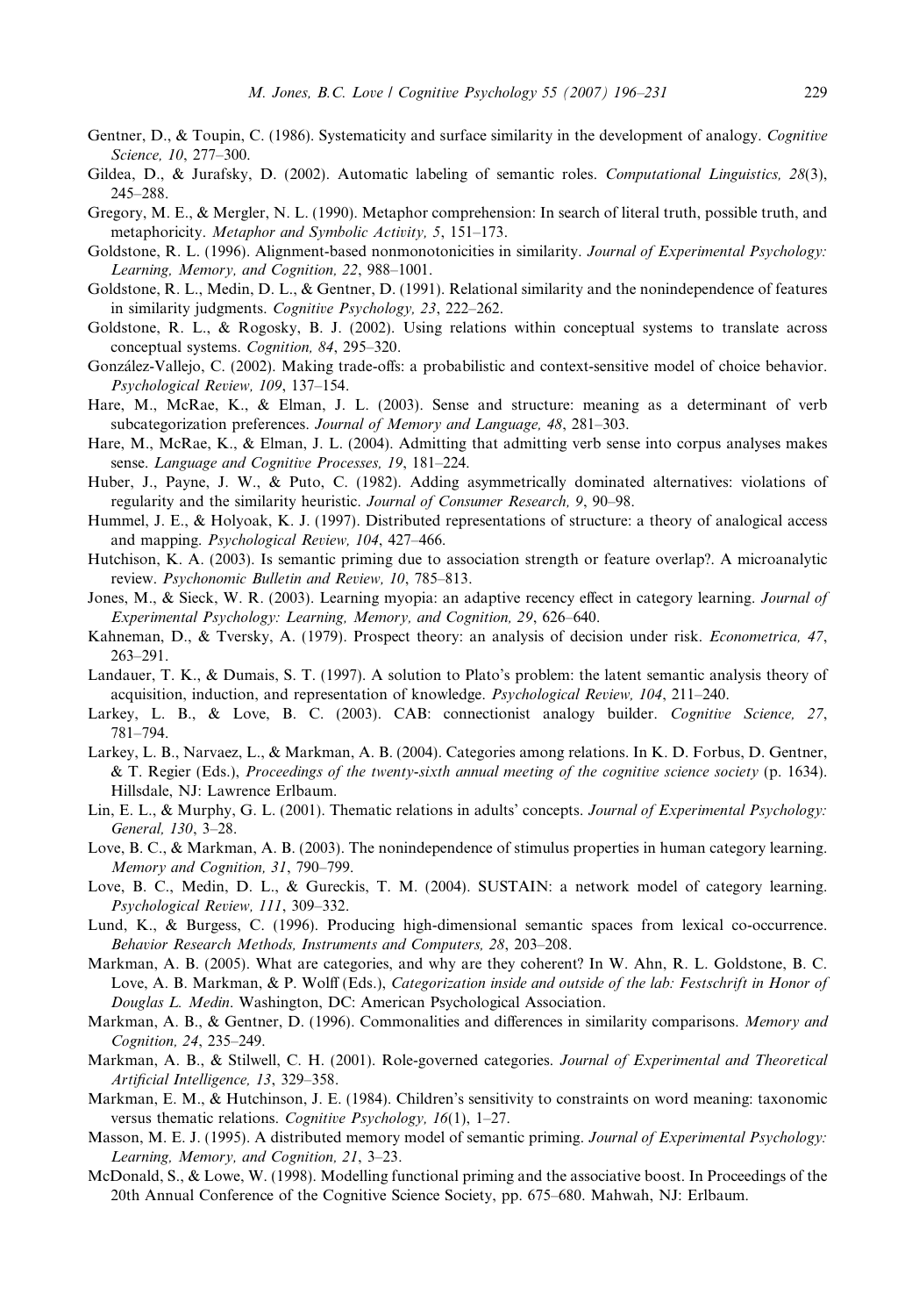- <span id="page-34-0"></span>McRae, K., Cree, G. S., Seidenberg, M. S., & McNorgan, C. (2005). Semantic feature production norms for a large set of living and nonliving things. Behavioral Research Methods, Instruments, and Computers, 37, 547–559.
- McRae, K., Ferretti, T. R., & Amyote, L. (1997). Thematic roles as verb-specific concepts. Language and Cognitive Processes, 12, 137–176.
- McRae, K., Hare, M., Elman, J. L., & Ferretti, T. R. (2005). A basis for generating expectancies for verbs from nouns. Memory and Cognition, 33, 1174–1184.
- McRae, K., Spivey-Knowlton, M. J., & Tanenhaus, M. K. (1998). Modeling the influence of thematic fit (and other constraints) in on-line sentence comprehension. Journal of Memory and Language, 38, 283–312.
- Medin, D. L., Goldstone, R. L., & Gentner, D. (1990). Similarity involving attributes and relations: judgments of similarity and difference are not inverses. *Psychological Science*, 1, 64–69.
- Medin, D. L., & Schaffer, M. M. (1978). Context theory of classification learning. Psychological Review, 85, 207–238.
- Miller, S., Fox, H., Ramshaw, L., & Weischedel, R. (2000). A novel use of statistical parsing to extract information from text. In Proceedings of the 1st Annual Meeting of the North American Chapter of the ACL (NAACL), 226–233.
- Moss, H. E., Ostrin, R. K., Tyler, L. K., & Marslen-Wilson, W. D. (1995). Accessing different types of lexical semantic information: Evidence from priming. Journal of Experimental Psychology: Learning, Memory, and Cognition, 21, 863–883.
- Murphy, G. L., & Medin, D. L. (1985). The role of theories in conceptual coherence. *Psychological Review*, 92, 289–316.
- von Neumann, M., & Morgenstern, O. (1947). Theory of games and economic behavior (2nd ed.). Princeton, NJ: Princeton University Press.
- Nosofsky, R. M. (1986). Attention, similarity, and the identification-categorization relationship. Journal of Experimental Psychology: General, 115, 39–57.
- Nosofsky, R. M., Palmeri, T. J., & McKinley, S. C. (1994). Rule-plus-exception model of classification learning. Psychological Review, 101, 53–79.
- Nosofsky, R. M., & Zaki, S. R. (2002). Exemplar and prototype models revisited: response strategies, selective attention, and stimulus generalization. Journal of Experimental Psychology: Learning, Memory, and Cognition, 28, 924–940.
- Pecher, D., Zeelenberg, R., & Raaijmakers, J. G. W. (1998). Does pizza prime coin? Perceptual priming in lexical decision and pro-nunciation. Journal of Memory and Language, 38, 401–418.
- Pickering, M. J., & Branigan, H. P. (1998). The representation of verbs: evidence from syntactic priming in language production. Journal of Memory and Language, 39, 633–651.
- Posner, M. I., & Keele, S. W. (1968). On the genesis of abstract ideas. Journal of Experimental Psychology, 77, 353–363.
- Prior, A., & Bentin, S. (2003). Incidental formation of episodic associations: the importance of sentential context. Memory and Cognition, 31, 306–316.
- Quiggin, J. (1993). Generalized expected utility theory: The rank-dependent model. Boston: Kluwer Academic.
- Reed, S. K. (1972). Pattern recognition and categorization. Cognitive Psychology, 3, 382-407.
- Rehder, B., & Ross, B. H. (2001). Abstract coherent categories. Journal of Experimental Psychology: Learning, Memory, and Cognition, 27, 1261–1275.
- Roe, R. M., Busemeyer, J. R., & Townsend, J. T. (2001). Multialternative decision field theory: a dynamic connectionist model of decision making. Psychological Review, 108, 370–392.
- Rosch, E., & Mervis, C. B. (1975). Family resemblances: studies in the internal structure of categories. Cognitive Psychology, 7, 573–605.
- Rumelhart, D. E., & Levin, J. A. (1975). A language comprehension system. In D. A. Norman & D. E. Rumelhart (Eds.), Explorations in cognition (pp. 179–208). San Francisco: W.H. Freeman.
- Schreuder, R., Flores d'Arcais, G. B., & Glazenborg, G. (1984). Effects of perceptual and conceptual similarity in semantic priming. Psychological Research, 45, 339–354.
- Shepard, R. N. (1987). Toward a universal law of generalization for psychological science. Science, 237, 1317–1323.
- Shepard, R., Hovland, C. L., & Jenkins, H. M. (1961). Learning and memorization of classifications. Psychological Monographs: General and Applied, 75, 1–42.
- Simonson, I., & Tversky, A. (1992). Choice in context: tradeoff contrast and extremeness aversion. Journal of Marketing Research, 29, 281–295.